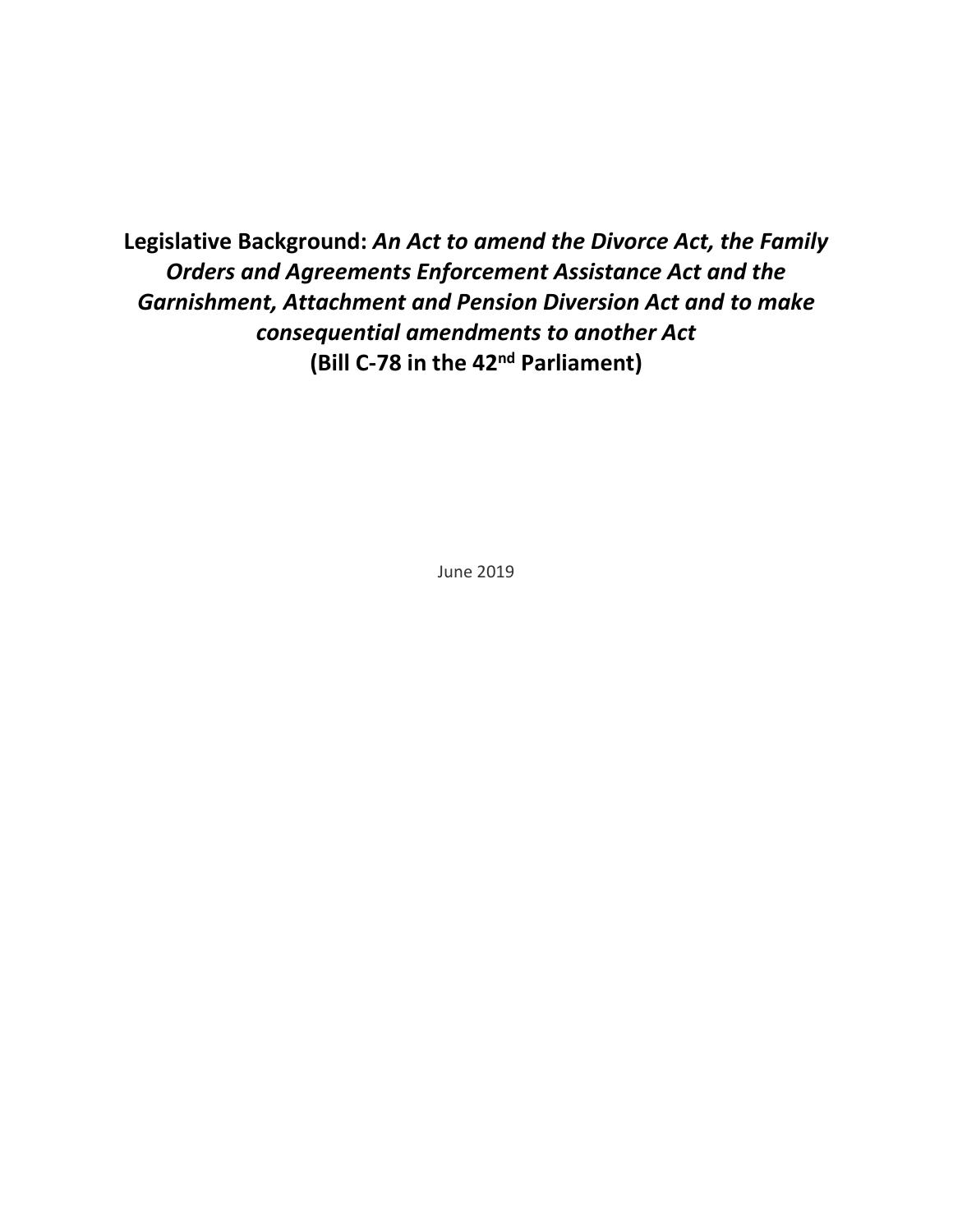| <b>Contents</b> |                                                                                      |
|-----------------|--------------------------------------------------------------------------------------|
|                 |                                                                                      |
| А.              | DIVISION OF FEDERAL AND PROVINCIAL RESPONSIBILITIES FOR FAMILY LAW  4                |
| <b>B.</b>       |                                                                                      |
| 1.              |                                                                                      |
| 2.              |                                                                                      |
| 3.              |                                                                                      |
|                 |                                                                                      |
| Α.              |                                                                                      |
| 1.              | Exclusive focus on the best interests of the child in parenting matters 8            |
| 2.              |                                                                                      |
| 3.              |                                                                                      |
| 4.              |                                                                                      |
| 5.              |                                                                                      |
| 6.              |                                                                                      |
| Β.              |                                                                                      |
| 1.              |                                                                                      |
| 2.              |                                                                                      |
| C.              |                                                                                      |
| 1.              |                                                                                      |
| 2.              |                                                                                      |
| 3.              |                                                                                      |
| D.              | MAKING CANADA'S FAMILY JUSTICE SYSTEM MORE ACCESSIBLE AND EFFICIENT 32               |
| 1.              |                                                                                      |
| 2.              |                                                                                      |
| 3.<br>39        | GAPDA amendments (Clauses 85, 87, 95, 96(2), 105(1), 105(3), 106(2), 115(3), 115(5)) |
| Е.              |                                                                                      |
| 1.              |                                                                                      |
| 2.              |                                                                                      |
| F.              |                                                                                      |
| 1.              |                                                                                      |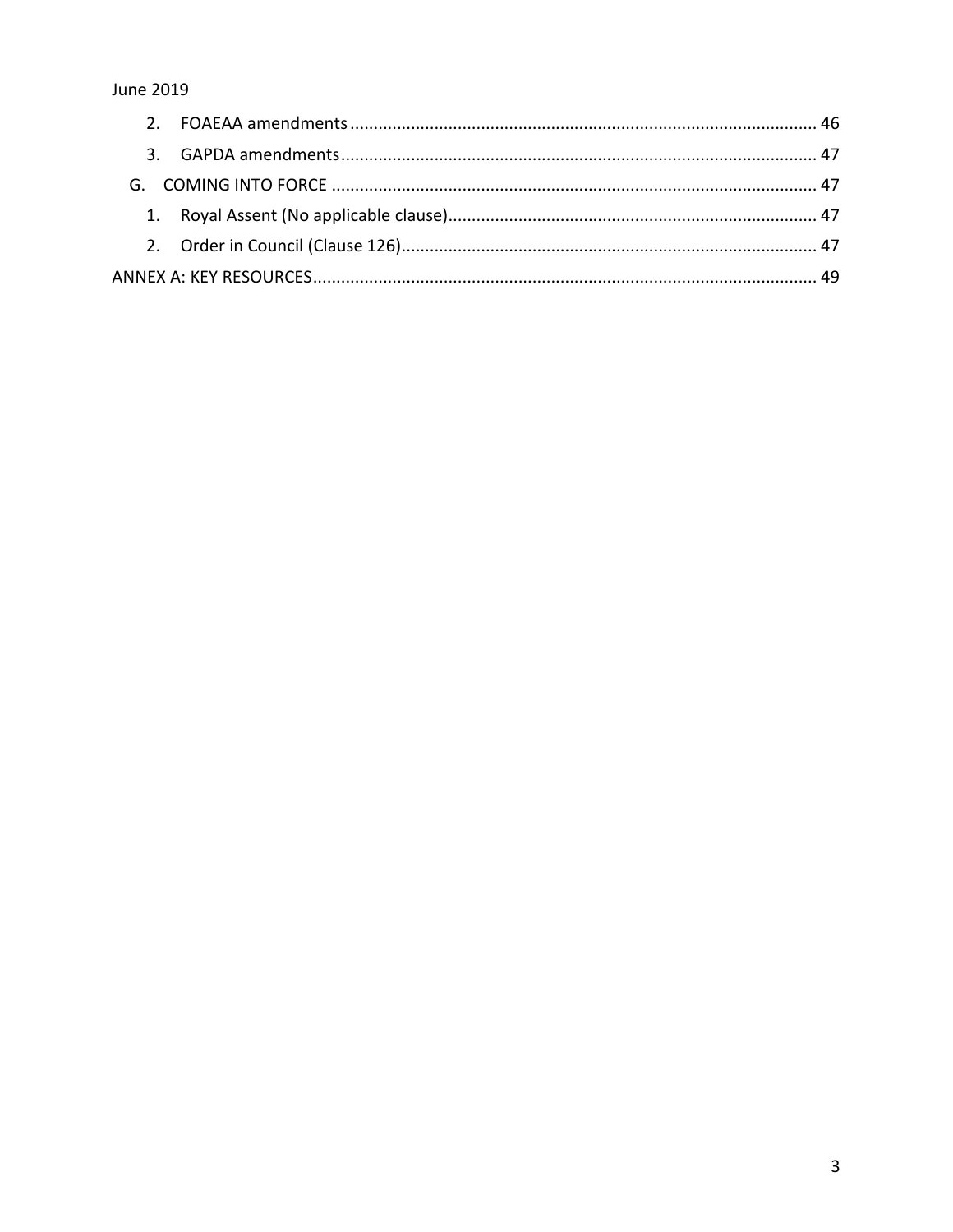## <span id="page-3-0"></span>**INTRODUCTION**

Family law touches more Canadians than any other area of law. Statistics Canada's most recent data indicated that in 2011 about five million Canadians had separated or divorced in the last 20 years, with over two million children living in divorced or separated families. The Government of Canada is committed to supporting families going through separation and divorce.

On May 22, 2018, the government introduced Bill C-78 to strengthen the Canadian family justice system. The legislation makes changes to the *Divorce Act,* the *Family Orders and Agreements Enforcement Assistance Act* (FOAEAA), and the *Garnishment, Attachment and Pension Diversion Act* (GAPDA) and align federal family laws with two international family law Conventions. The bill received Royal Assent on June 21, 2019. Most of the amendments to the Divorce Act will come into force on July 1, 2020. Changes to federal support enforcement laws will come into force within two years.

This version of the Legislative Background is an updated version of the original document that was tabled in Parliament on September 26, 2018<sup>1</sup> and posted on the Justice Canada website. It identifies key changes made to Bill C-78 through the parliamentary process.

This legislation makes federal family laws more responsive to families' needs. Its four key objectives are:

- Promoting children's best interests
- Addressing family violence
- Helping to reduce poverty
- Making Canada's family justice system more accessible and efficient

The changes to family laws are a key milestone in the government's ongoing efforts to support Canadian children and families going through separation and divorce.<sup>2</sup> A strengthened family justice system will help increase access to family justice, facilitate the resolution of disputes and improve outcomes for children and families.

#### <span id="page-3-1"></span>**BACKGROUND**

 $\overline{a}$ 

#### <span id="page-3-2"></span>**A. DIVISION OF FEDERAL AND PROVINCIAL RESPONSIBILITIES FOR FAMILY LAW**

<sup>1</sup> 42nd Parliament, 1st Session, Edited Hansard Number 326:

https://www.ourcommons.ca/DocumentViewer/en/42-1/house/sitting-326/hansard

<sup>&</sup>lt;sup>2</sup> These efforts include committing ongoing funding for family justice activities through Budget 2017, signing two international family law Conventions in 2017, and Budget 2018's commitment to expand unified family courts.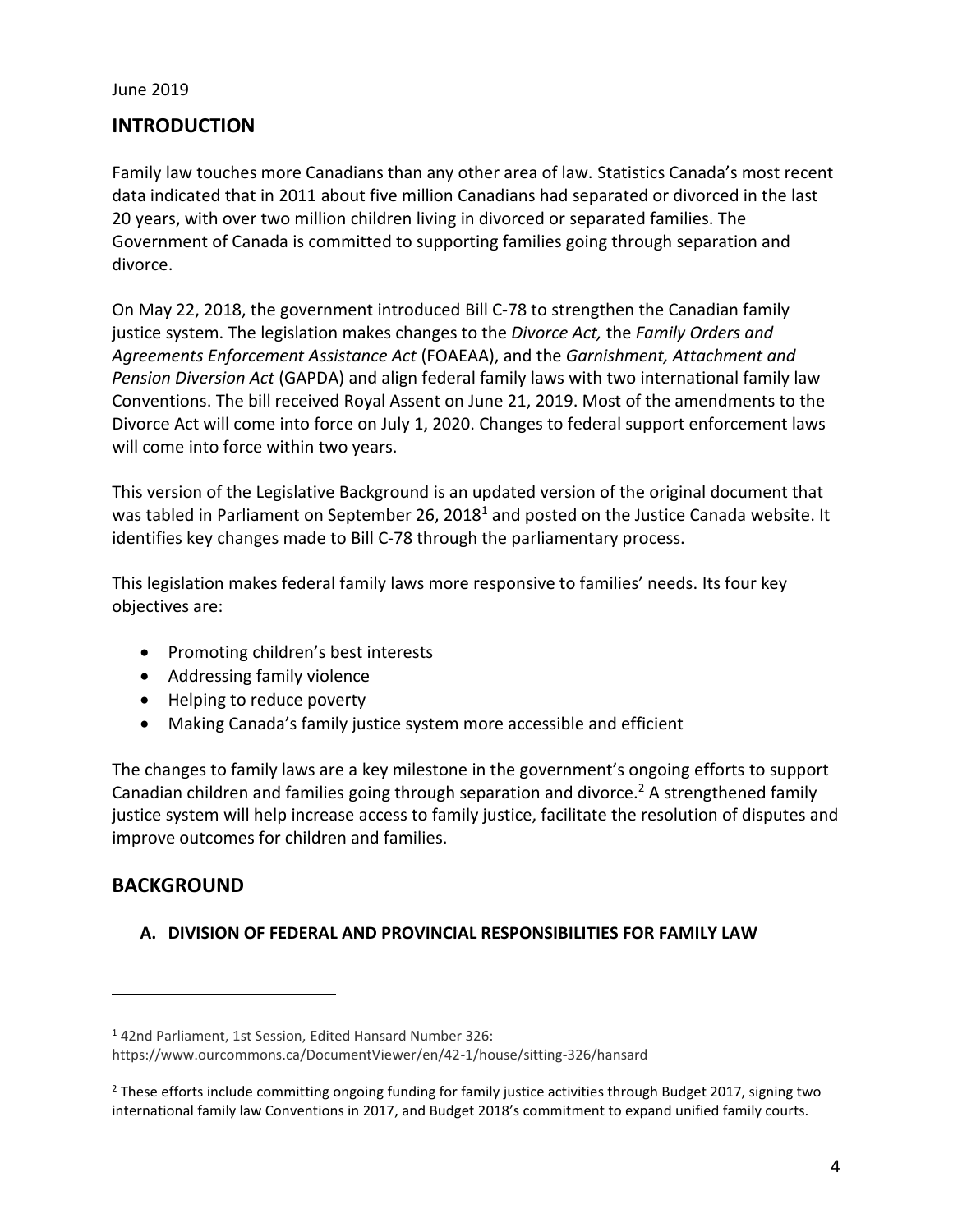Family law is an area of shared jurisdiction. The federal government is responsible for divorce and associated matters such as custody and access (parenting) and family support (i.e., child and spousal support) for divorcing or divorced couples.

Provincial and territorial governments are responsible for matters related to separating unmarried couples and married couples who separate but do not seek a divorce, as well as division of property issues related to separation and divorce. They are also responsible for the administration of justice. This includes the administration of the courts and the delivery of family justice services, such as mediation and parent education sessions. Each province and territory has laws to address both the substance of family law, including matters such as parenting and support, and the procedure of family law, such as court rules. Provinces and territories are also responsible for the enforcement of family support obligations.

There are several federal family law statutes. The *Divorce Act* creates a national system for divorce and provides for orders for spousal and child support as well as parenting in divorce cases. FOAEAA allows for the release of information from federal information banks, the garnishment of federal monies such as income tax refunds, and the suspension (or denial) of federal licences, including the Canadian Passport, to enforce family support obligations. GAPDA allows for the garnishment of federal employees' salaries to enforce civil judgments, including those relating to support obligations, and the diversion of federal pension benefits to enforce family support obligations only.<sup>3</sup>

The federal government works closely with provincial and territorial governments to promote consistency between family laws across Canadian jurisdictions. Federal family laws must also reflect Canada's two legal traditions. While most provinces and territories rely on the common law system, Québec has a civil law system. The 2019 changes to family laws reflect these different responsibilities and legal traditions.

#### <span id="page-4-0"></span>**B. CHALLENGES FACING THE FAMILY JUSTICE SYSTEM**

Family laws and programs are essential to helping Canadians resolve family law disputes. Federal family laws had not been substantially amended in over 20 years. They did not address a number of important issues, including, for example, family violence. In contrast, several provinces and territories have amended their family laws to better address a variety of pressing family law issues, including relocation, family violence and promoting out-of-court dispute resolution.

#### <span id="page-4-1"></span>**1. Outdated federal family laws**

<sup>3</sup> Two additional federal family law Acts, the *[Civil Marriage Act,](http://laws-lois.justice.gc.ca/eng/acts/c-31.5/page-1.html)* SC 2005, c 33, and the *[Marriage \(Prohibited](http://laws-lois.justice.gc.ca/eng/acts/M-2.1/page-1.html)  [Degrees\) Act,](http://laws-lois.justice.gc.ca/eng/acts/M-2.1/page-1.html)* SC 1990, c 46, are not addressed in this paper.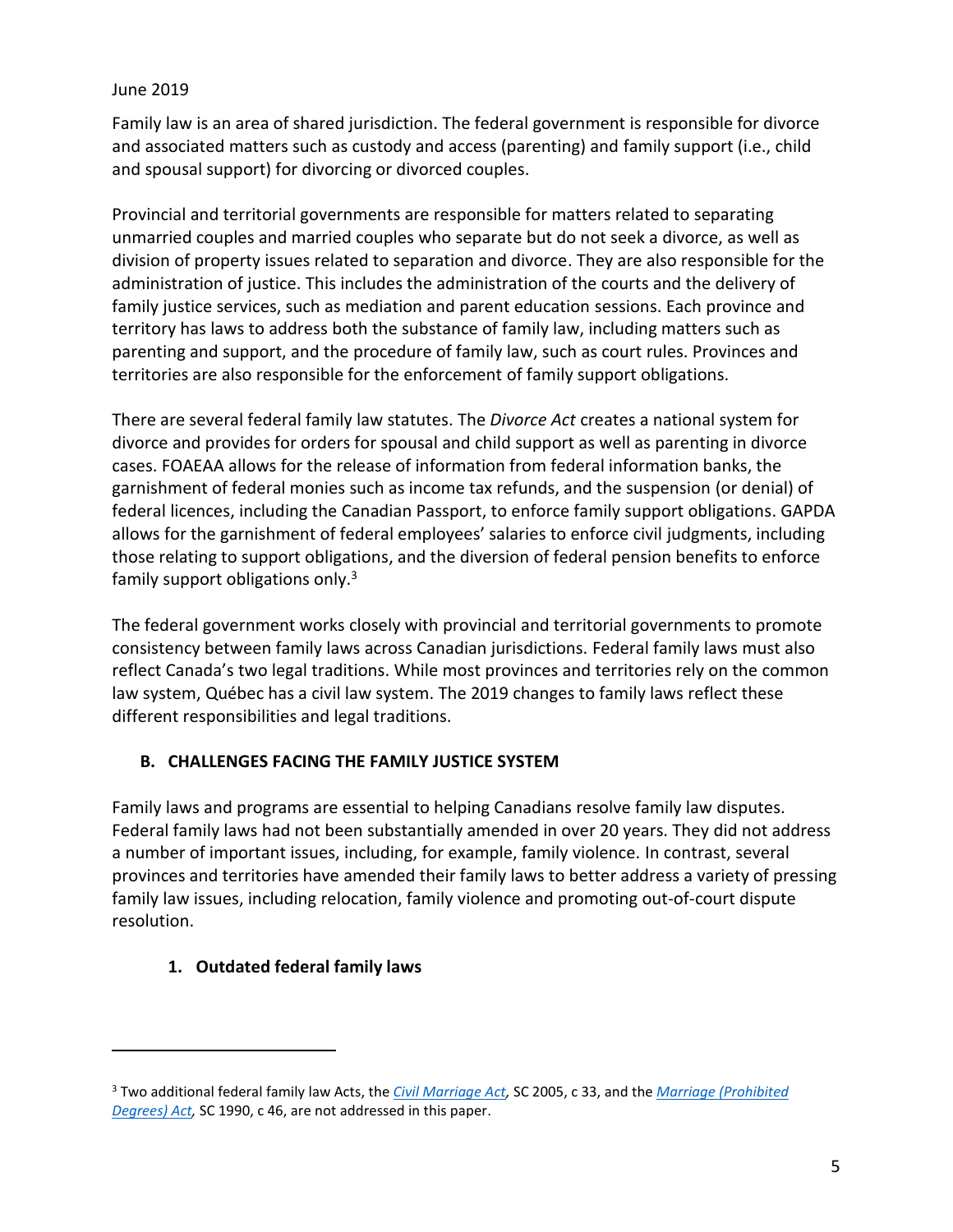$\overline{a}$ 

Federal family laws were developed to provide guidelines and rules to help families through separation and divorce and to chart the course for the ongoing care and support of children.

Family law stakeholders have been calling for updates to federal family laws for several years. One of the earliest and strongest calls for change came from the Special Joint Committee on Child Custody and Access.<sup>4</sup> Some of the Committee's key recommendations included the adoption of new parenting terminology in the *Divorce Act* and a list of best interests of the child criteria. The Canadian Bar Association has strongly supported these recommendations.<sup>5</sup> There have also been calls to address the growing gap between federal and provincial and territorial enforcement legislation.

#### **2. Access to justice**

<span id="page-5-0"></span>For many years, access to justice was understood simply as access to lawyers and courts. In 2013, the Action Committee on Access to Justice in Civil and Family Matters, chaired by retired Supreme Court Justice Thomas Cromwell, adopted a more "expansive vision."<sup>6</sup> In an associated report, the Action Committee's Family Justice Working Group defined the justice system as including

all laws, programs and services that meaningfully contribute to the resolution of family law issues. This includes public institutions such as the courts, government ministries, and legal aid service providers, as well as non-government agencies, lawyers, mediators and other private professionals who help families during the separation process.<sup>7</sup>

Increasing access to justice does not necessarily mean increasing the number of matters before the court or the speed at which they get resolved, but rather increasing options for families.

There have been important calls to improve access to justice in recent years. A 2016 report by the Canadian Forum on Civil Justice, a non-profit organization that advocates civil justice reform, found that in a given three-year period, 5.1% of the Canadian adult population, or about 1.2 million Canadians, will face a family law problem.<sup>8</sup> The report estimated that,

<sup>4</sup> Parliament of Canada, Special Joint Committee on Child Custody and Access, *[For the Sake of the Children](http://www.parl.ca/DocumentViewer/en/36-1/SJCA/report-2/page-60#language)* (December 1998).

<sup>5</sup> The Canadian Bar Association, *''Bill S-202 – [Shared Parenting Act](https://sencanada.ca/content/sen/committee/421/LCJC/Briefs/2017-12-S-202Brief-CBA_e.pdf),"* Legislative Comment on Bill S-202, *An Act to amend the Divorce Act (shared parenting plans)*, 1st Sess, 42nd Parl, 2015.

<sup>6</sup> Action Committee on Access to Justice in Civil and Family Matters, *[Access to Civil & Family Justice: A Roadmap for](http://www.cfcj-fcjc.org/sites/default/files/docs/2013/AC_Report_English_Final.pdf)  [Change,](http://www.cfcj-fcjc.org/sites/default/files/docs/2013/AC_Report_English_Final.pdf)* Final report (Toronto: Canadian Forum on Civil Justice, 2013) at 2.

<sup>7</sup> Action Committee on Access to Justice in Civil and Family Matters, *[Meaningful Change for Family Justice: Beyond](http://www.cfcj-fcjc.org/sites/default/files/docs/2013/Report%20of%20the%20Family%20Law%20WG%20Meaningful%20Change%20April%202013.pdf)  [Wise Words,](http://www.cfcj-fcjc.org/sites/default/files/docs/2013/Report%20of%20the%20Family%20Law%20WG%20Meaningful%20Change%20April%202013.pdf)* Final report by the Family Justice Working Group, (Toronto: Canadian Forum on Civil Justice, 2013).

<sup>8</sup> Canadian Forum on Civil Justice, *[Everyday Legal Problems and the Cost of Justice in Canada: Overview Report,](http://www.cfcj-fcjc.org/sites/default/files/Everyday%20Legal%20Problems%20and%20the%20Cost%20of%20Justice%20in%20Canada%20-%20Overview%20Report.pdf)*  (Toronto: 2016) at 2.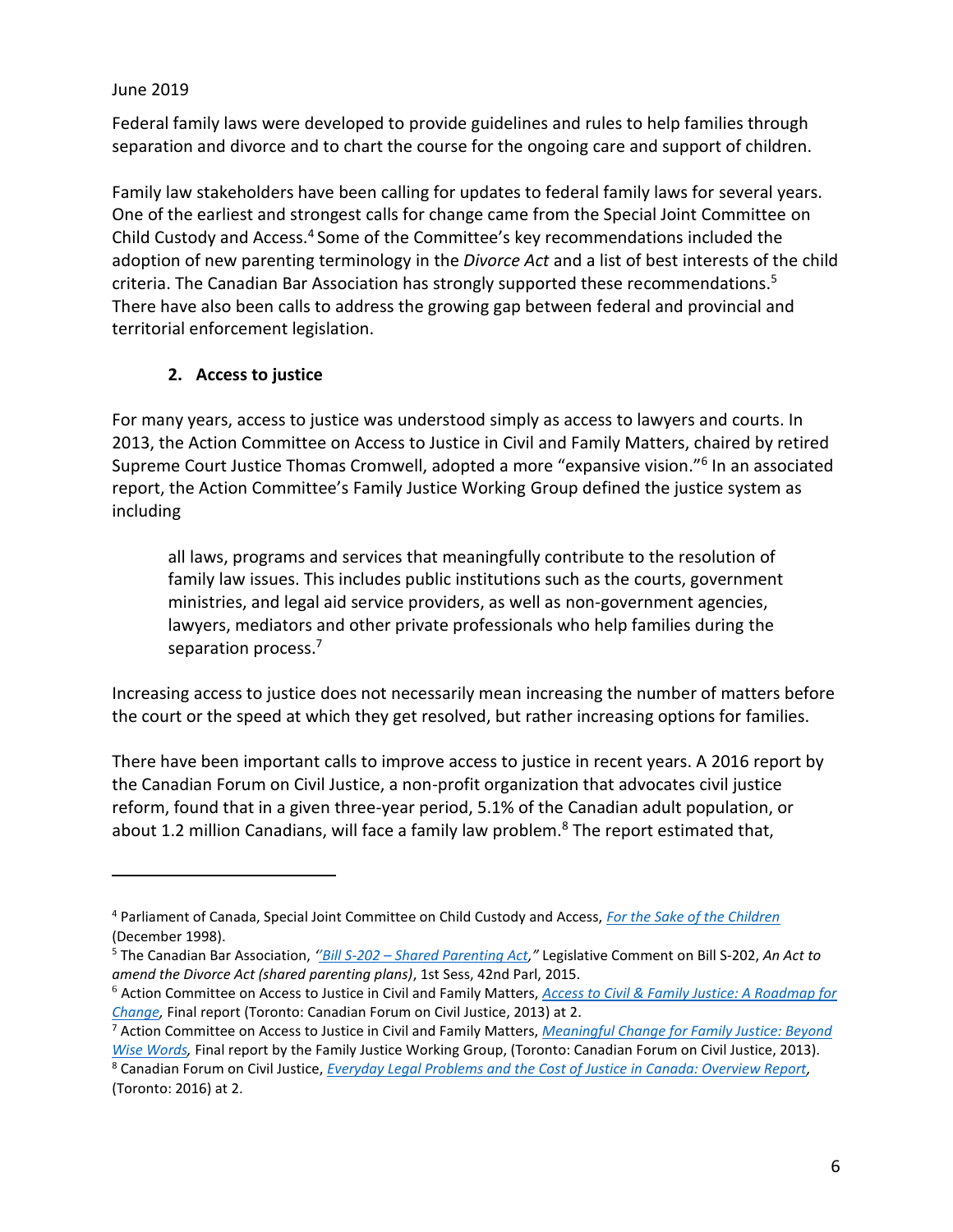between 2012 and 2015, individual Canadians as a group spent \$23 billion on resolving their civil and family law problems. It further estimated that the associated cost to government of Canadians' civil and family law problems—including added costs related to social assistance, loss of employment, and physical and mental health issues—was at least \$800 million annually. The report concluded that "some Canadians, particularly those with fewer resources and those who see themselves more on the margins of society, do not view the justice system as fair, accessible or reflective of them or their needs."<sup>9</sup>

There is a growing gap in access to justice. More and more middle-income families are ineligible for legal aid and unable to pay for lawyers. They must navigate the often-complex family justice system alone. This can contribute to entrenched conflict and financial hardship for those going through divorce or separation. Improving access to family justice, including family justice services, can help reduce or prevent some of the negative outcomes associated with separation and divorce.

## **3. Contentious issues in family law**

<span id="page-6-0"></span>Family justice professionals identify certain family law issues as being particularly contentious or difficult to resolve. For example, disagreements over relocation—moving with a child after separation or divorce—may be challenging because of the complexity of the situation itself and the lack of guidance in legislation. Some academics argue that even the language used to describe the responsibilities of parenting can fuel conflict between parents. Many have called for increased clarity in the law to better address some of these issues.

Another highly contentious issue relates to the failure to comply with income disclosure obligations for family support purposes. Lack of accurate and up-to-date income information makes it difficult to determine fair and accurate family support amounts and puts pressure on the family justice system. It also creates financial and emotional hardship for the parties involved.

Another challenge in family law relates to obtaining or enforcing family law orders when parties live in different countries. Countries' laws and legal traditions may differ considerably, so determining which rules to apply in cross-border situations can be challenging.

# <span id="page-6-1"></span>**OVERVIEW: LEGISLATIVE OBJECTIVES**

## <span id="page-6-2"></span>**A. PROMOTING THE BEST INTERESTS OF THE CHILD**

The best interests of the child is a foundational legal principle in Canadian family law. The Supreme Court of Canada has referred to the best interests of the child as a child's "positive

<sup>9</sup> *Ibid* at 11.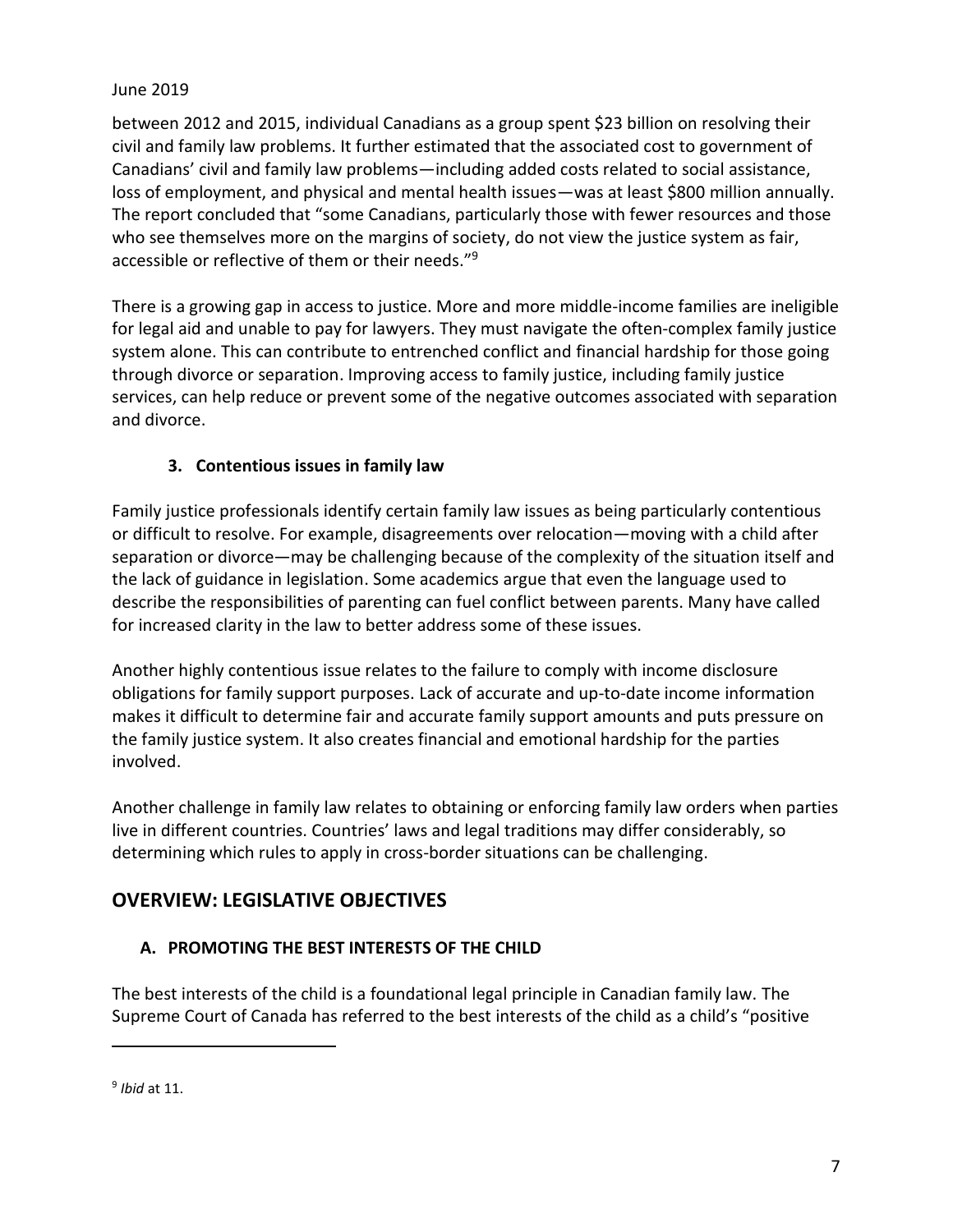right to the best possible arrangements in the circumstances."<sup>10</sup> The best interests of the child is also a significant principle internationally. For example, it forms the basis of Article 3 of the United Nations *Convention on the Rights of the Child*, <sup>11</sup> which calls for the child's best interests to be a primary consideration in all actions involving children. The best interests of the child test also underlies much of provincial and territorial family law. There is considerable consensus that the best interests of the child is the appropriate basis upon which to make decisions related to children.

The 2019 changes to family laws maintain the best interests of the child as the only consideration for parenting decisions under the *Divorce Act* and includes various measures to promote the best interests of the child. For example, the amendments create a duty for parents to exercise their responsibilities for their children in a manner consistent with the best interests of the child.

The legislation also sets out a list of best interests of the child criteria highlighting key factors related to children's well-being. This list will help parents, family justice professionals and judges determine what is best for the child in a particular case.

The changes to the *Divorce Act* also replace the terms "custody" and "access" with terminology focused on parents' responsibilities for their children. Family law academics have written that this change in terminology supports children's best interests by helping to reduce parental conflict.<sup>12</sup> The amendments introduce "parenting orders" and "contact orders" through which courts could provide specific direction on the care of children.

Finally, the legislation introduces provisions to help parents and courts resolve disputes over relocation after separation and divorce. This supports the objective of promoting the best interests of the child by contributing to a reduction in parental conflict.

## **1. Exclusive focus on the best interests of the child in parenting matters**

<span id="page-7-0"></span>Over the years, several private member's bills<sup>13</sup> have proposed changes to the *Divorce Act* that would have created a legal presumption of equal shared parenting meaning equal time and joint decision-making responsibility. This presumption would apply unless a parent could prove that such an arrangement is not in the best interests of the child. While in most cases parents can and should share responsibilities for their children, a presumptive equal shared parenting

<sup>10</sup> *Young v Young,* [1993] 4 SCR 3 at 10.

<sup>11</sup> United Nations, *[Convention on the Rights of the Child](https://www.ohchr.org/EN/ProfessionalInterest/Pages/CRC.aspx)*, 20 November 1989, Art 3 (entered into force 2 September 1990).

<sup>&</sup>lt;sup>12</sup> Nicholas Bala et al, "Shared parenting in Canada: Increasing use but continued controversy" (2017) 55:4 Family Court Review 513.

<sup>&</sup>lt;sup>13</sup> See for example Bill C-560, *An Act to amend the Divorce Act (equal parenting) and to make consequential [amendments](http://www.parl.ca/LegisInfo/BillDetails.aspx?billId=6353819&Language=E) to other Acts*, 2nd Sess, 41st Parl, 2013.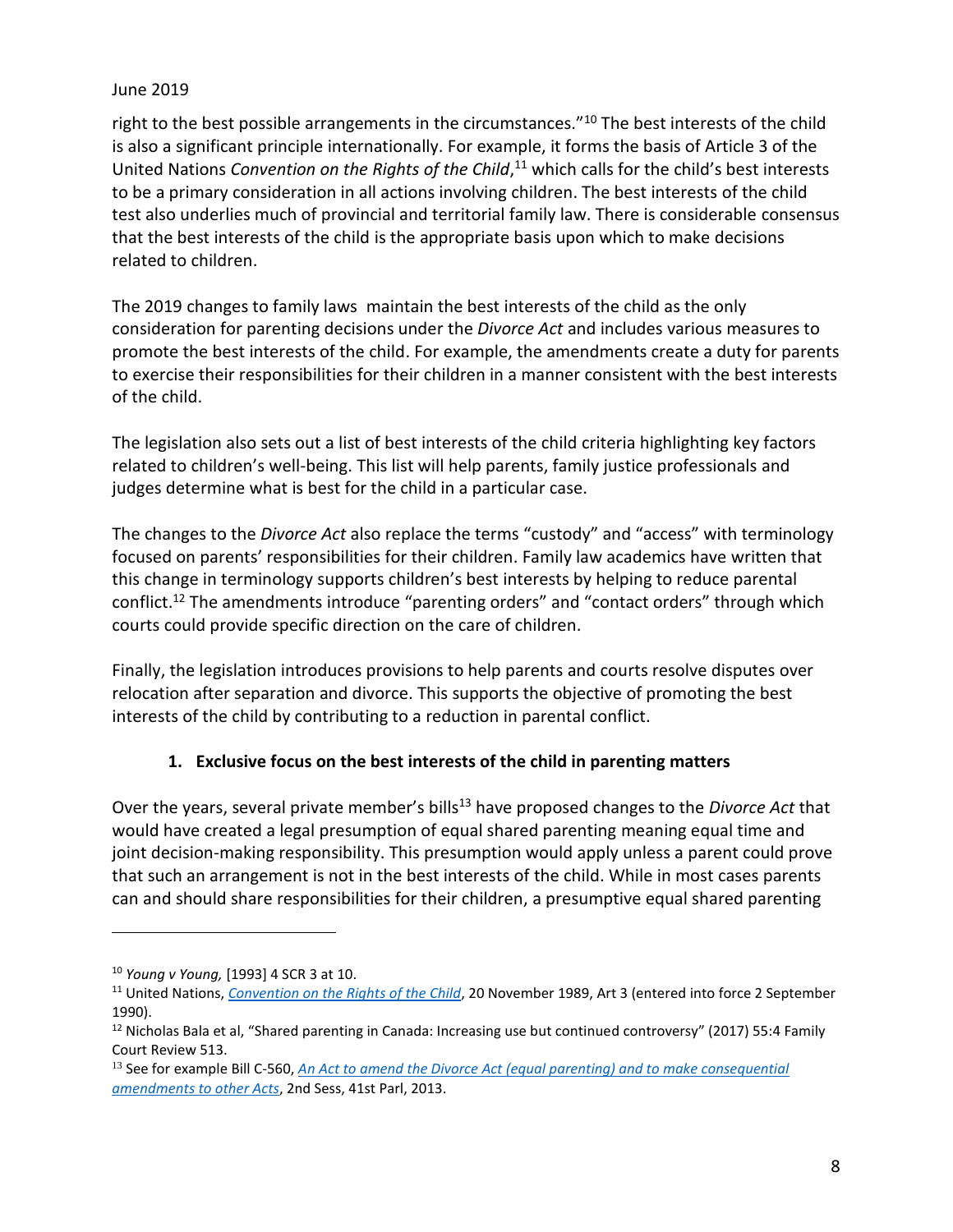$\overline{a}$ 

arrangement does not work for all families. For example, if one parent travels frequently with work, or does shift work, it may be very difficult to share time with a child equally. If there has been family violence, sharing responsibilities may be dangerous to the child and other family members. An imbalance in power between spouses—as well as the high cost of legal representation—may make it difficult for a party to present evidence to convince a court not to apply the presumption.

Several stakeholders, including the Canadian Bar Association,<sup>14</sup> have argued that a presumption could increase litigation by forcing parents to lead evidence showing that the other parent is less fit, thus fuelling conflict. The Special Joint Committee on Child Custody and Access noted that a parenting presumption would shift the focus of the inquiry in parenting matters away from the best interests of the child.<sup>15</sup> A presumption would be inconsistent with the emphasis on children's best interests brought in by the 2019 changes to family laws.

## **2. Best interests criteria (Clause 12)**

<span id="page-8-0"></span>The *Divorce Act* does not currently include a list of factors for courts to consider in determining what is in the best interests of the child in a particular case. All provinces and territories but one include such a list in their family law legislation, and a substantial body of case law has developed defining the best interests of the child test.<sup>16</sup> The 2019 amendments set out a nonexhaustive list of best interests of the child criteria to provide some consistency and clarity and to assist in guiding parents, family justice professionals, lawyers and courts.

In addition to a list of criteria, the 2019 changes identify a "primary consideration." The primary consideration specifies that a child's safety, security and well-being are the most important factors to consider. In some cases, there may be conflicts between two or more of the enumerated best interests of the child criteria. The primary consideration will help to resolve any such conflicts by stressing that the child's safety, security and well-being must always come first. Similar provisions are included in the family law statutes of Alberta and British Columbia.

The list of best interests criteria is a non-exhaustive list. Parents and courts could therefore consider factors that are relevant to the circumstances of a particular child even if such factors do not appear on the list. The list does not prioritize any one criterion over another, with the exception of the primary consideration. No single criterion is determinative, and the weighting for each criterion depends on the circumstances of the particular child. The remainder of this section includes descriptions of each of the best interests of the child criteria.

<sup>14</sup> The Canadian Bar Association, *''Bill S-202 – [Shared Parenting Act](https://sencanada.ca/content/sen/committee/421/LCJC/Briefs/2017-12-S-202Brief-CBA_e.pdf),"* Legislative Comment on Bill S-202, *An Act to amend the Divorce Act (shared parenting plans)*, 1st Sess, 42nd Parl, 2015 at 2.

<sup>15</sup> Parliament of Canada, Special Joint Committee on Child Custody and Access, *[For the Sake of the Children](http://www.parl.ca/DocumentViewer/en/36-1/SJCA/report-2/page-60#language)* (December 1998) at 44.

<sup>16</sup> See especially *Young v Young*, [1993] 4 SCR 3; *Van de Pierre v Edwards*, [2001] 2 SCR 1014.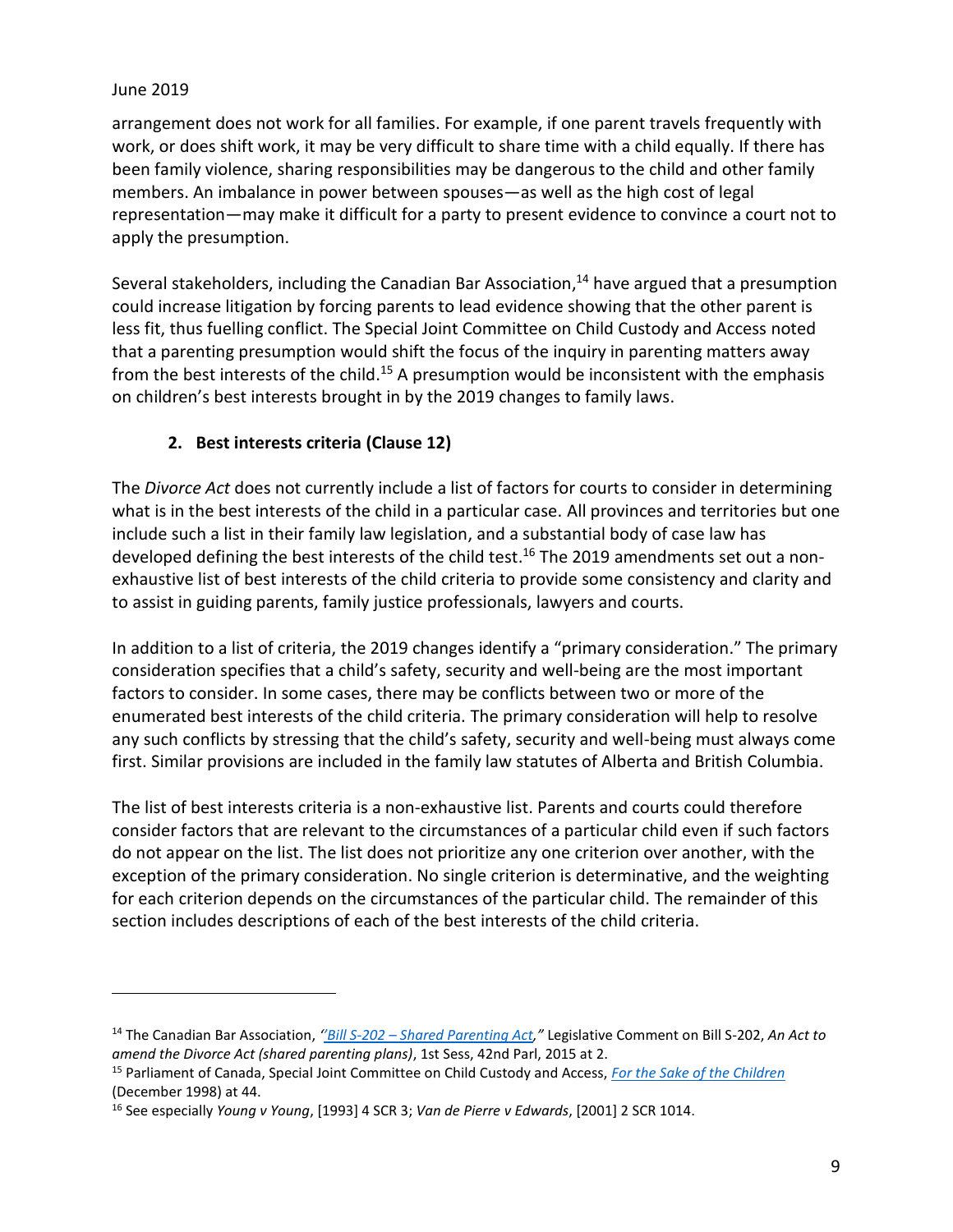a. The child's needs, given the child's age and stage of development, such as the child's need for stability

This criterion emphasizes the need to focus on the individual circumstances of each child. For example, a child's temperament can influence their ability to respond to change and may affect the parenting style they require. If the child has any special physical or psychological needs, such as a physical disability, this may be important for the court to consider. This criterion recognizes that each child experiences their parents' divorce or separation in unique ways.

A child's needs also change over time. A child's stage of development influences their reaction to any situation. For example, most infants require more predictability in their schedules and routines than adolescents do. This factor takes these types of developmental issues into account.

## b. The nature and strength of the child's relationship with each spouse, siblings, grandparents and other important persons

Courts generally consider the nature of the relationship that existed during the marriage between the child and each parent when determining parenting arrangements. Many judicial decisions and family assessment reports begin by reviewing the relationship the child has had with each parent.

Children can also have important relationships with siblings, grandparents and other extended family members. These relationships can provide stability at a time of substantial change in the child's life. This factor requires consideration of the importance of children's ongoing contact with existing extended family members, such as grandparents. This contact will primarily take place through the parenting time of the spouses, although in some cases, a contact order may be necessary.

## c. Each spouse's willingness to support the development and maintenance of the child's relationship with the other spouse

A child's relationship with each parent is important, and it is generally important for each parent to support the child's relationship with the other parent. Maintaining a positive relationship with both parents provides stability for a child when they are going through a significant life change, their parent's separation. This provision reflects the "friendly parent rule" currently contained in subsections 16(10) and 17(9) of the *Divorce Act*. If a parent actively attempts to undermine their child's relationship with the other parent, courts may need to consider this in making a parenting order.

In certain situations, it may be inappropriate for one parent to facilitate a child's relationship with the other parent, for example, in some situations of family violence where there is a safety concern. As a result, this provision is included in the list of best interests criteria where a court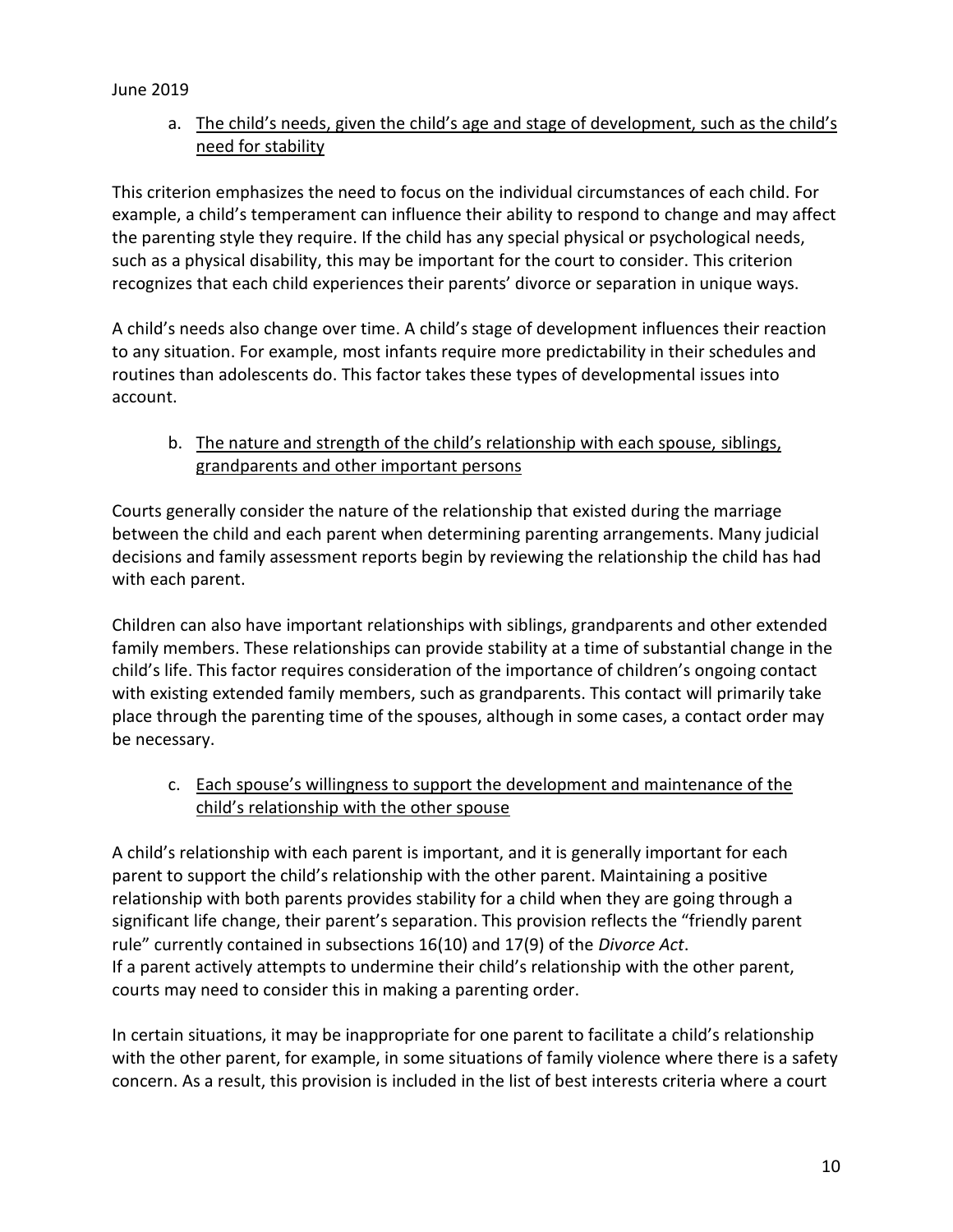can consider it along with other factors relevant to the child's welfare, keeping in mind the primary consideration relating to the child's safety, security, and well-being.

# d. The history of care of the child

In assessing the potential roles that individuals can play in a child's upbringing after the parents' divorce, courts may need to consider the roles these individuals played before the divorce. A party's knowledge of and ability to cope with a child's daily routine are an important part of their ability to provide ongoing daily care to that child. The history of the child's relationship with each individual applying for an order also relates to the issue of stability for the child, which includes the concept of continuity of care.

## e. The child's views and preferences

Canada is a party to the United Nations *Convention on the Rights of the Child*. Article 12 of this Convention provides that governments should recognize that children who are capable of forming their own views, depending on their age or maturity, have the right to participate in decisions that affect their lives. Children are directly affected by the parenting decisions that parents and judges make about them. This factor requires consideration of children's views on issues that are important to them. It also directs that courts and parents give weight to the child's views in accordance with the child's age and maturity.

## f. The child's cultural, linguistic, religious and spiritual upbringing and heritage, including Indigenous upbringing and heritage

In determining parenting arrangements, courts often consider the relevance of a child's culture, language, religion and spirituality. Depending on the circumstances of the child, a child's culture or religion may provide an added support system for the child. Children's best interests are generally furthered when they can learn not only from formal education but also through experience and observation. The potential for a child to develop their own cultural identity and positive self-esteem may be important factors for the courts to consider. A parent's ability to maintain and promote a child's comprehension of and link to the child's cultural, linguistic and religious heritage is one consideration with respect to a child's overall well-being.

As is consistent with child protection legislation in several provinces, this criterion specifically directs that consideration be given to a child's Indigenous heritage, if applicable.

g. Any plans for the child's care

Parents are generally best placed to identify what is best for their children. The 2019 changes to the *Divorce Act* aim to encourage parents to develop parenting arrangements with as little court intervention as possible. In determining the best interests of the child, a court may consider how parents plan to care for their children post-divorce.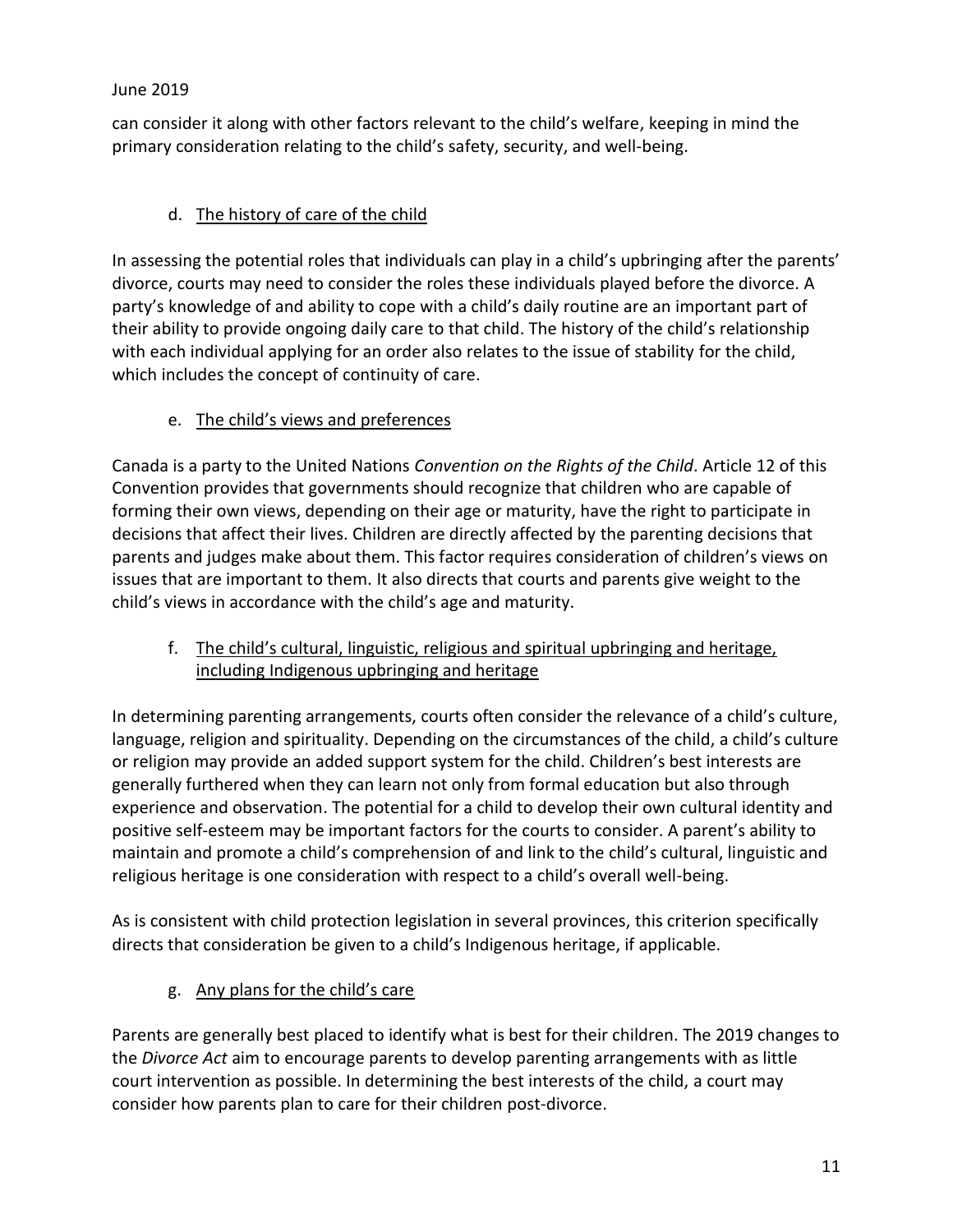One tool that some parents, mediators and lawyers use to help determine how parents will share responsibilities following separation and divorce is a "parenting plan." If parties agree to a parenting plan, new section 16.8 will require a court to include its provisions in a parenting or contact order, as applicable, unless it is not in the best interests of the child.

Parenting plans are one way that parents can express their views about parenting post-divorce, but this criterion could include other ways for parents to describe plans for their children's care and upbringing, such as pleadings or affidavits.

#### h. The ability and willingness of each person in respect of whom the order would apply to care for and meet the needs of the child

Some parents may be unable or unwilling to meet their responsibilities due to certain limitations. These limitations may raise real concerns for the child's health, safety and wellbeing. This criterion will help to ensure that courts consider parenting ability and willingness in the assessment of a child's best interests.

The criterion does not focus simply on the past, but also on the present and future ability and willingness to care for and meet the needs of the child. Courts will be required to consider an applicant's strengths and limitations when determining parenting arrangements or contact orders.

## i. The ability and willingness of each person in respect of whom the order would apply to communicate and cooperate

Children benefit when parents are able to cooperate and communicate. Courts need to assess parents' ability and willingness to work together, as this will influence the type of parenting arrangements that may be considered. Parents who are able to cooperate and communicate are more likely to successfully share decision-making responsibilities. They are also more likely to be able to manage flexible parenting arrangements that set out relatively few details.

Flexible arrangements may not be workable for parents unable or unwilling to cooperate or communicate well with each other. When parents are not able or willing to cooperate or communicate effectively, children may find themselves in the middle of their parents' disputes. These parents may need more detailed agreements or orders clearly specifying the arrangements for the children.

#### j. Any family violence

This is discussed below, in the "Addressing family violence" section.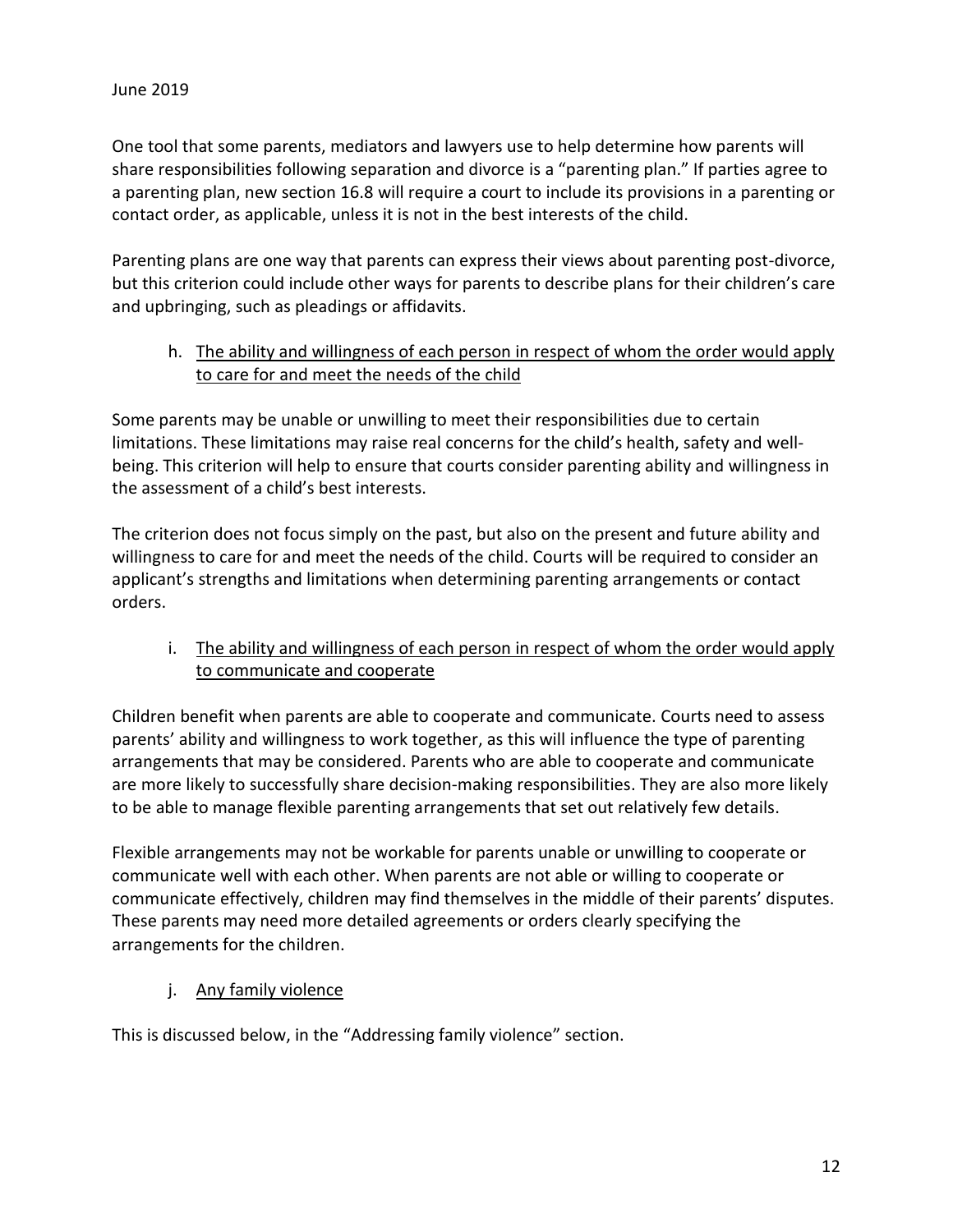$\overline{a}$ 

## k. Any civil or criminal proceeding, order, condition, or measure that is relevant to the safety, security and well-being of the child

<span id="page-12-0"></span>This is discussed below, in the "Addressing family violence" section.

#### **3. Parenting terminology (Clauses include 1(1), 1(7), 12)**

Child custody and access are among the most emotionally charged and heavily contested matters in family law. They account for a disproportionately high number of court events and take longer to resolve.<sup>17</sup> Some academics have suggested that this may be due in part to the terms we use to describe parents' responsibilities.<sup>18</sup> "Custody" has connotations of ownership and is often associated with the concept of police detention. The terms custody and access also reinforce a winner-loser mentality where the "winner" is the custodial parent and the "loser" is the access parent. The Special Joint Committee on Child Custody and Access strongly recommended that Parliament replace these terms with more child-focused terminology. <sup>19</sup>

The 2019 changes remove the terms "custody" and "access" from the *Divorce Act*. The amendments introduce "parenting orders" and also the concepts of "parenting time" and "decision-making responsibility." Parenting orders will be available for those who either have or wish to take on the parental responsibilities associated with the care and upbringing of a child.

Replacing "custody" and "access" terminology is intended to encourage parents to focus on the needs of their children. Many jurisdictions have already moved away from the concepts of "custody" and "access." For example, Alberta,<sup>20</sup> British Columbia,<sup>21</sup> several American states, and countries such as the United Kingdom<sup>22</sup> and Australia<sup>23</sup> have done so. In Canada, many

<sup>17</sup> Canada, Department of Justice Canada, *[JustFacts: Family Law Cases](http://www.justice.gc.ca/eng/rp-pr/fl-lf/divorce/jf-pf/flc-cdf.html)*, Research and Statistics Division, (Ottawa: Department of Justice, June 2016).

<sup>&</sup>lt;sup>18</sup> Nicholas Bala, "Bringing Canada's Divorce Act into the New Millennium: Enacting a Child-Focused Parenting Law" 40:2 Queen's Law Journal 425.

<sup>19</sup> Parliament of Canada, Special Joint Committee on Child Custody and Access, *[For the Sake of the Children](http://www.parl.ca/DocumentViewer/en/36-1/SJCA/report-2/page-60#language)* (December 1998) at 27.

<sup>&</sup>lt;sup>20</sup> The *[Family Law Act](http://www.qp.alberta.ca/documents/Acts/F04P5.pdf)*, SA 2003, c F-4.5 uses the terminology of "guardianship," "parental responsibilities," "parenting time," "parenting orders" and "contact orders."

<sup>&</sup>lt;sup>21</sup> The *Family Law Act*, SBC 2011, c 25 uses the terminology of "guardianship," "parental responsibilities," "parenting time," "parenting orders" and "contact orders."

<sup>22</sup> Under the UK *Children's Act 1989*, c 41, as a general rule, both parents have "parental responsibility" (decisionmaking responsibility), which is subject to an order of the court. With respect to time with the child, there are "residence orders" (where the child will primarily reside) and "contact orders" (time with the child).

<sup>23</sup> In 1995, Australia amended its *Family Law Act 1975* to replace the terms "custody" and "access" with "residence" and "contact." Through the *Family Law Amendment (Shared Parental Responsibility) Act 2006, no 46,*  Australia introduced further reforms, introducing "parenting orders" and creating a presumption in favour of "equal shared parental responsibility" (decision-making responsibility).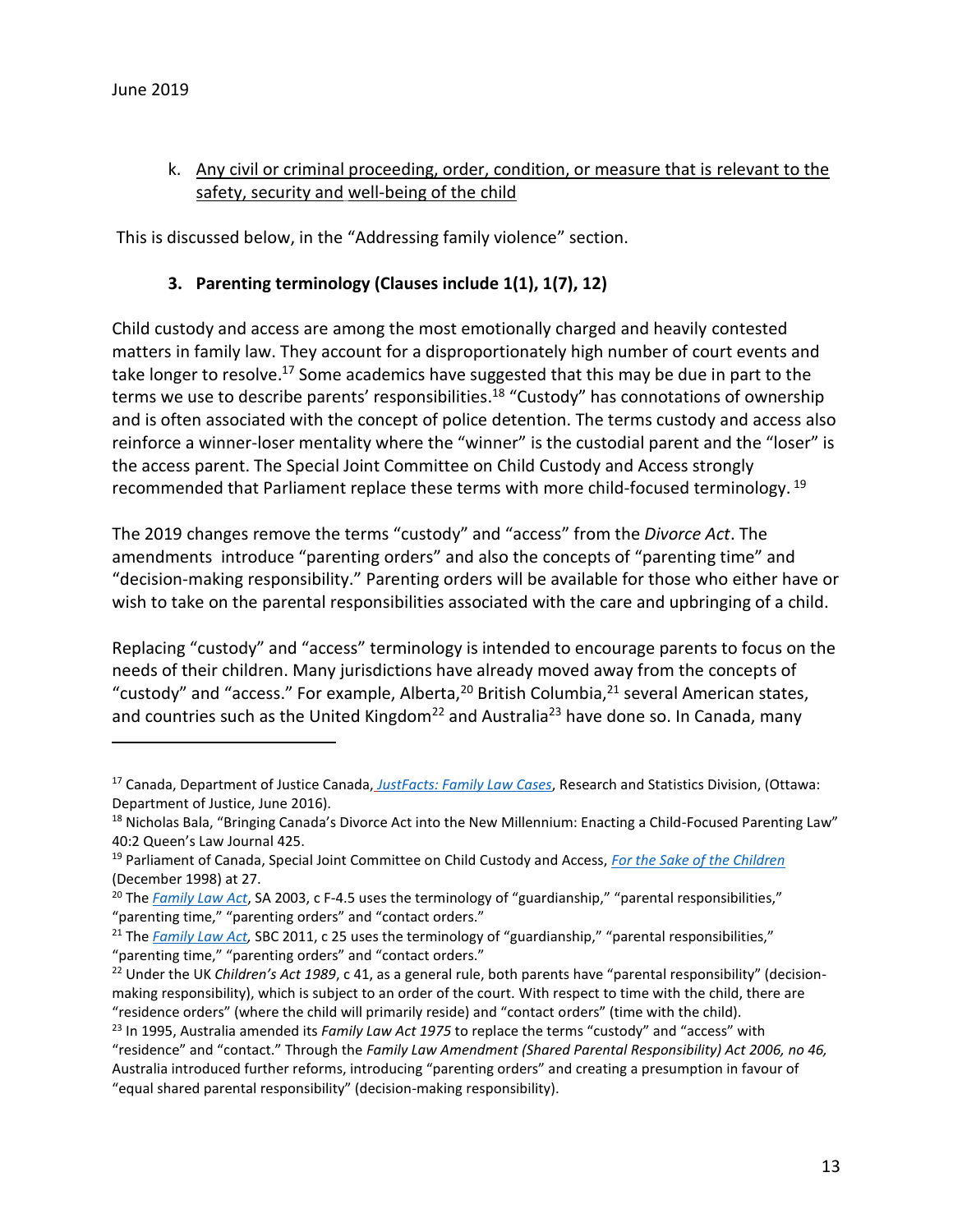lawyers and judges already make orders with respect to parenting arrangements under the current *Divorce Act* without using the terms "custody" and "access."<sup>24</sup>

Alberta was the first province to adopt new parenting terminology in its legislation. It conducted an extensive review of its changes to family law in 2009.<sup>25</sup> It found that half of lawyers surveyed supported the change, nearly three quarters believed that the new terminology facilitates collaboration, and over 80% believed it "reflects current thinking about children and families."<sup>26</sup> British Columbia consulted with stakeholders through a comprehensive discussion paper before introducing its new legislation. Most respondents agreed with the proposal to adopt new parenting language.

Case law from the Québec Court of Appeal highlights the compatibility of the *Divorce Act* and the parenting provisions of the *Civil Code of Québec*. <sup>27</sup> The 2019 amendments do not change the interaction between these laws.

## **4. Parenting orders (Clause 12)**

<span id="page-13-0"></span>As mentioned, the 2019 changes to the *Divorce Act* introduce "parenting orders" which could set out "parenting time" and "decision-making responsibility." Parenting time is the time during which someone in the role of a parent is responsible for a child. This includes time when the child is not physically in the care of that person, such as when the child is at school or in daycare.

"Decision-making responsibility" refers to the responsibility to make significant decisions about a child, such as decisions about a child's health and education. Both spouses, a parent, and any person currently in or seeking a parental role in the life of a child could apply for a parenting order. Non-spouses would have to seek leave of the court, as is the case currently for custody orders under the *Divorce Act*. This preserves judicial resources, allowing courts to focus only on applications that are in the best interests of the child.

The 2019 amendments codify some existing practices of family courts under the *Divorce Act*  and introduce some new concepts.

## a. Parenting time

<sup>26</sup> *Ibid* at 131-132.

<sup>24</sup> *M v F*, 2015 ONCA 277; Canada, Department of Justice Canada, *[The Practice of Family Law in Canada: Results](http://www.crilf.ca/Documents/RSD_2016_NFLP_Survey_of_Family_Court_EN.PDF)  [from a Survey of Participants at the 2016 National Family Law Program](http://www.crilf.ca/Documents/RSD_2016_NFLP_Survey_of_Family_Court_EN.PDF)* (2016), by the Canadian Research Institute for Law and the Family at 31.

<sup>25</sup> Canadian Research Institute for Law and the Family, *[An evaluation of Alberta's Family Law Act](http://www.crilf.ca/Documents/Evaluation%20of%20Alberta%20Family%20Law%20Act%20-%20May%202009.pdf)* (Calgary: Alberta Law Foundation, 2009) at 77.

<sup>27</sup>*D(W) c A(G)*, [2003] RJQ 1411 (CA).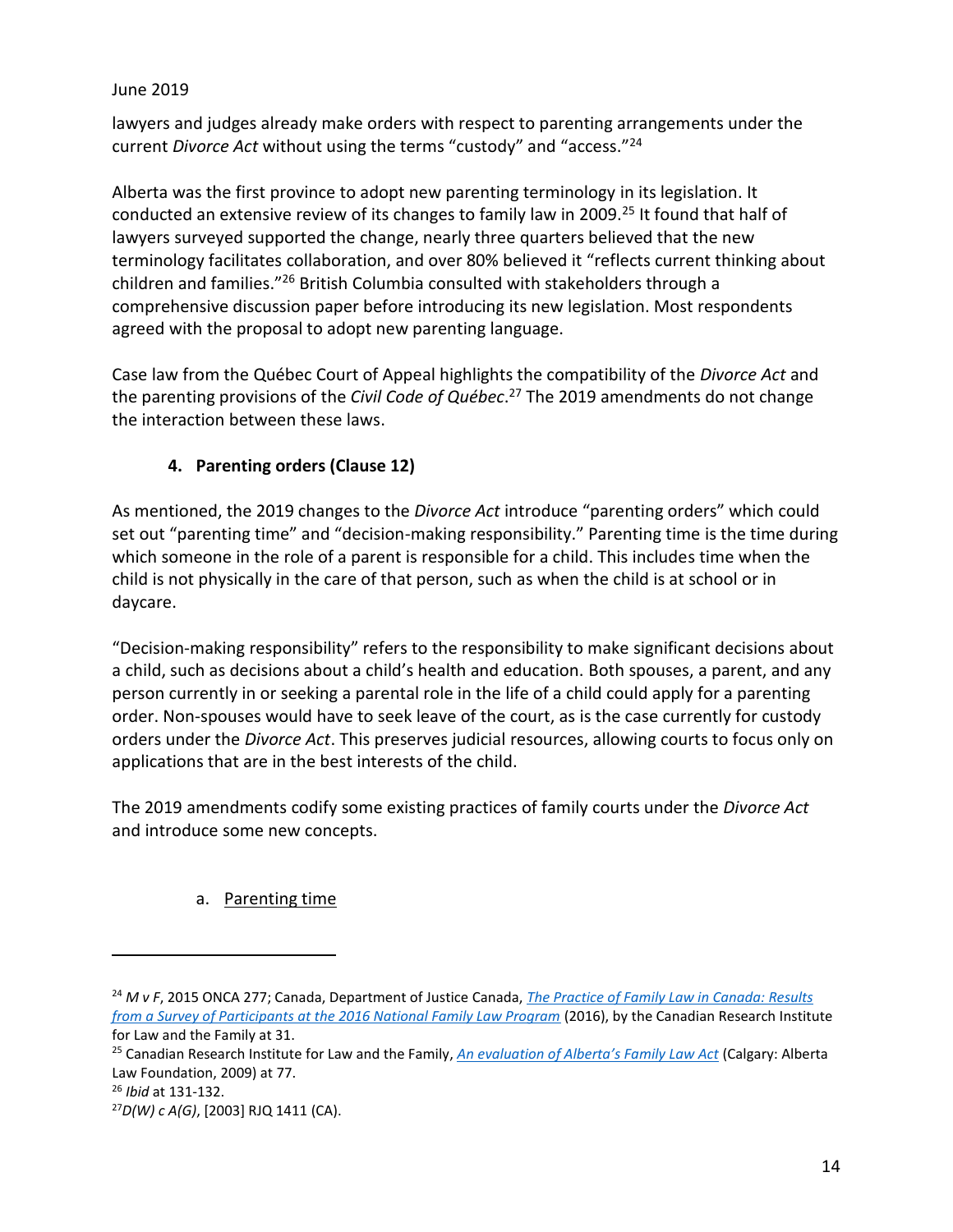The 2019 changes to the *Divorce Act* include a provision stating that parenting time may be allocated according to a schedule. This may be helpful in situations of high conflict, where a flexible schedule may lead to more frequent disputes. The amendments also indicate that each person with parenting time may make day-to-day decisions about a child when the child is in their care, unless a court orders otherwise. Day-to-day decisions include matters such as a child's bedtime. If a particular matter that would normally be a day-to-day decision is significant to an individual child, a court could make special mention of the matter in a parenting order. For example, if parents decided that a child was to be vegetarian, they would each choose meals for the child avoiding meat. A parenting order could provide for this.

The legislation preserves the *Divorce Act* principle that a child should spend as much time with each parent as is consistent with the child's best interests. Under the current *Divorce Act*, this is reflected in what is known as the "maximum contact principle." This principle is now subject to the "primary consideration" that a court must consider a child's physical, emotional and psychological safety, security and well-being above all else. This may be particularly important in cases of family violence.

It is important to note that this parenting time principle is not a presumption of equal time. As the Supreme Court of Canada has held with respect to the current Act, "the goal of maximum contact of each parent with the child is not absolute. To the extent that contact conflicts with the best interests of the child, it may be restricted."<sup>28</sup>

During the parliamentary process, several witnesses raised concerns with respect to this principle. In response, the House of Commons Standing Committee on Justice and Human Rights (House Committee) moved the provision into the new section on best interests of the child. This amendment helps to clarify that that the best interests of the child test, including the primary consideration, is the test to be applied in allocating parenting time.

In addition, some witnesses were concerned that the "maximum parenting time" marginal note for the provision could give the impression that it creates a presumption of equal parenting time. To make it clear that the best interests of the child is the only consideration when making any decision about a child, the Minister of Justice committed in a letter to the Chair of the Standing Senate Committee on Legal and Constitutional Affairs to make an administrative change to this marginal note to remove the word "maximum" and instead use wording along the lines of "parenting time consistent with the best interests of the child," which more closely reflects the legislative intent behind this provision.<sup>29</sup>

<sup>28</sup> *Young v Young,* [1993] 4 SCR 3 at 7.

<sup>29</sup> Minister of Justice, *Letter to the Chair of the Senate Standing Committee on Legal and Constitutional Affairs*, June 11, 2019.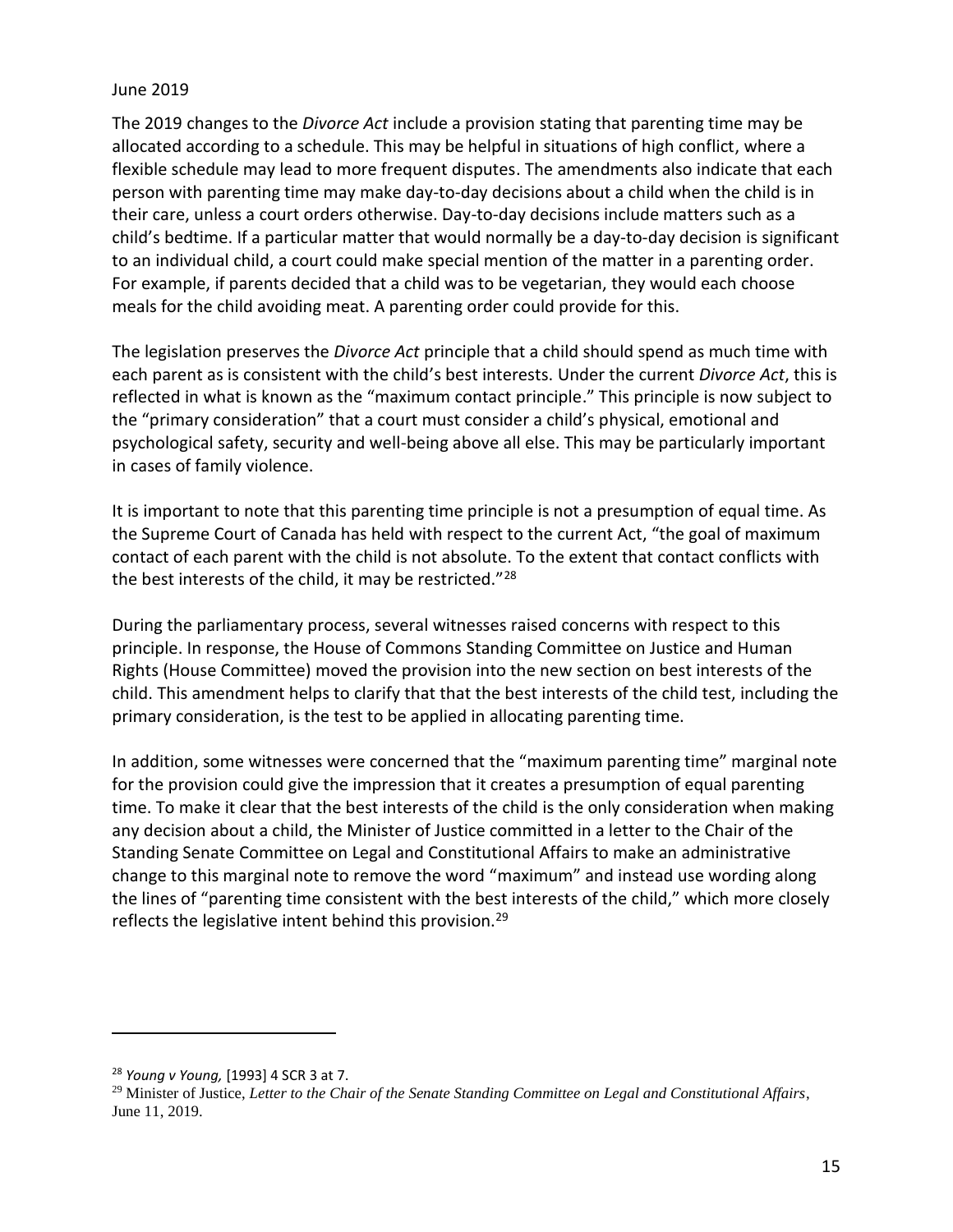### b. Decision-making responsibility

The 2019 changes to the *Divorce Act* introduce the concept of "decision-making responsibility" as the responsibility for making significant decisions about a child's well-being, including decisions about the child's health, education, language, religion, and significant extra-curricular activities. This responsibility could be allocated to one or both spouses or other persons who currently stand —or who intend to stand—in the place of a parent. The amendments also recognize the option of separately allocating different decision-making responsibilities to each parent. This may be helpful in cases where a court determines that joint-decision-making responsibility is not appropriate, but it would be in the child's best interests for both parents to be involved in certain decisions about the child.

"Significant extra-curricular activities" is included as one of the enumerated items in the definition of decision-making responsibility. Such activities are often the subject of considerable disagreement and sometimes litigation. This provision will guide parents and courts to consider these issues as early as possible in the process of coming to agreements. The term is intended to capture activities that require a greater investment of a family's resources, whether in terms of time or finances.

## c. Prohibition on removal of child

Courts will, in exceptional cases, include what is commonly called a "non-removal clause" in an order if there is a concern that a child may be at risk of abduction or in cases of very high conflict. This practice has developed despite the lack of explicit mention of this authority under the *Divorce Act*. To promote the best interests of children, the 2019 amendments include a variety of measures intended to help prevent child abduction. One example is the requirement that applications for parenting orders be heard in the province in which a child is habitually resident. The provision prohibiting the removal of a child from a specified geographic area without the written consent of a specified person or without a court order authorizing the removal is another. This provision simply codifies courts' current practice in cases where there is a risk of abduction.

## **5. Contact orders (Clause 12)**

<span id="page-15-0"></span>In most cases, parents facilitate contact between their children and other special people in their children's lives, such as grandparents. Sometimes when a relationship breaks down, the relationship between the former spouses and the children's extended family may become strained. The former spouses may be unable or unwilling to facilitate contact when this happens. The 2019 changes to the *Divorce Act* provide for "contact orders" to address such situations.

A non-spouse may apply for a "contact order" to have time carved out of a child's schedule to spend with the child. Because contact orders will not be necessary for most families, and to reduce unnecessary litigation, the applicant will have to seek leave of the court to bring an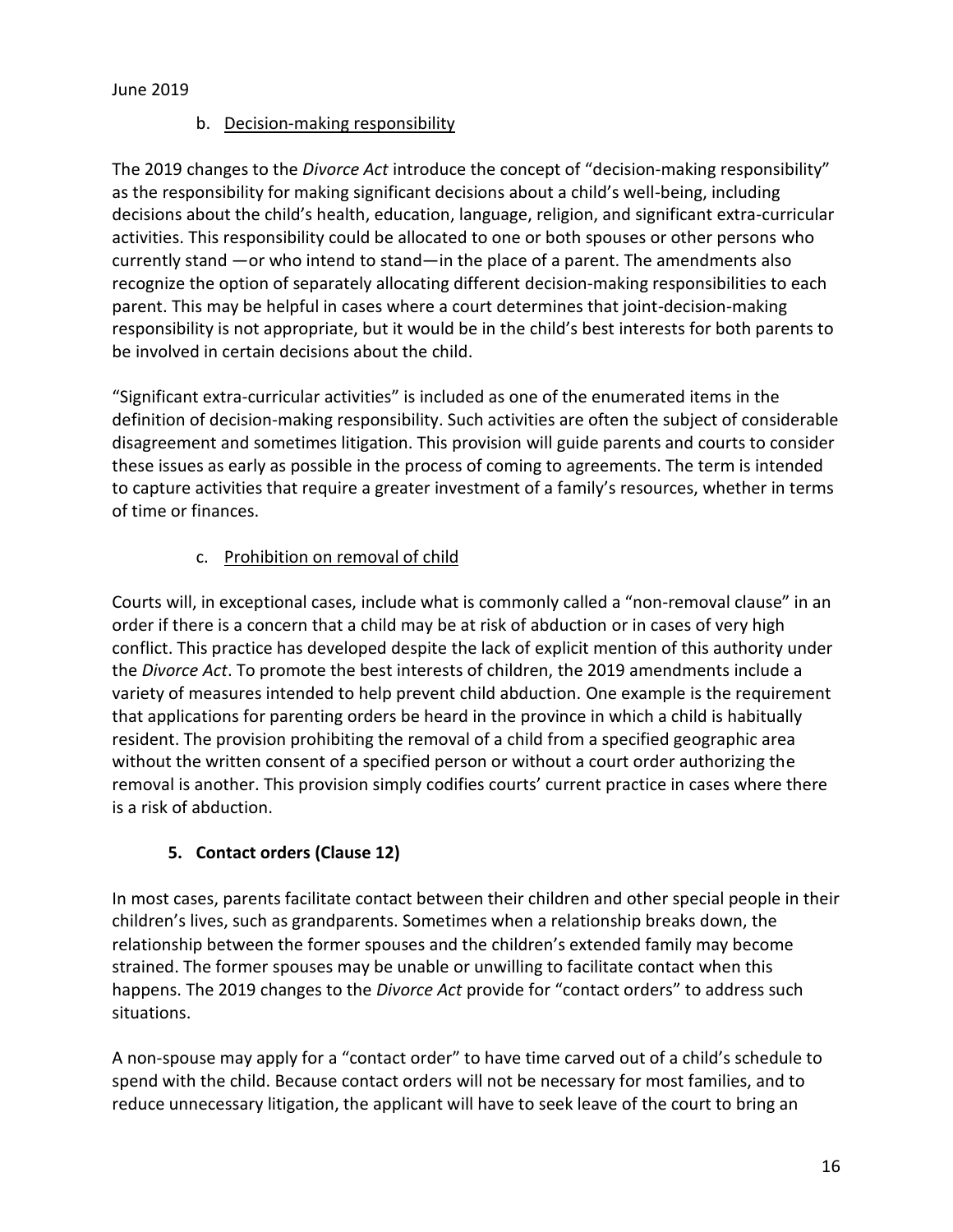application for a contact order. Contact orders could be subject to the same terms and conditions as parenting orders, such as the prohibition on removal of the child. Because the role of a person with a contact order will not be a parental one, however, there are differences between contact orders and parenting orders. For example, persons with contact orders are not automatically entitled to make day-to-day decisions about a child during contact.

## **6. Changes of residence and relocation (Clause 12)**

<span id="page-16-0"></span>Relocation, or moving a child after separation and divorce, is one of the most litigated family law issues. In a 2016 survey of lawyers and judges, over 98% of respondents indicated that disputes are harder to settle when relocation is involved.<sup>30</sup>

The leading case in this area is *Gordon v Goertz,* decided by the Supreme Court of Canada in 1996.<sup>31</sup> The Supreme Court held that, before actually considering the merits of an application to vary a custody order in the context of a proposal for relocation, a court must be satisfied that the relocation constitutes a material change in the circumstances of the child. If it does constitute such a change, in determining the best interests of the child, the court should consider, among other factors

- 1. The existing custody and access arrangements and relationship between the child and each parent
- 2. The desirability of maximizing contact between the child and both parents
- 3. The views of the child
- 4. The custodial parent's reason for moving, only in the exceptional case where it is relevant to that parent's ability to meet the needs of the child
- 5. The impact of the potential disruption on the child of either a change in custody or removal from their current environment

According to the Supreme Court, there is no presumption in favour of the custodial parent, although the views of the custodial parent are entitled to "great respect and the most serious consideration."

*Gordon v Goertz* did not address issues related to notice of a move, or who must bring an application for variation of the order before a relocation may occur.<sup>32</sup>

<sup>30</sup> Canada, Department of Justice Canada, *[The Practice of Family Law in Canada: Results from a Survey of](http://www.crilf.ca/Documents/RSD_2016_NFLP_Survey_of_Family_Court_EN.PDF)  [Participants at the 2016 National Family Law Program](http://www.crilf.ca/Documents/RSD_2016_NFLP_Survey_of_Family_Court_EN.PDF)* (2016), by the Canadian Research Institute for Law and the Family at 12.

<sup>31</sup> *Gordon v Goertz,* [1996] 2 SCR 27.

<sup>32</sup> Canada, Status of Women Canada, *[The Relocation of Custodial Parents: Final Report](http://www.publications.gc.ca/collections/Collection/SW21-25-1998E.pdf)*, by Martha Bailey & Michelle Giroux (Ottawa: Status of Women Canada, 1998).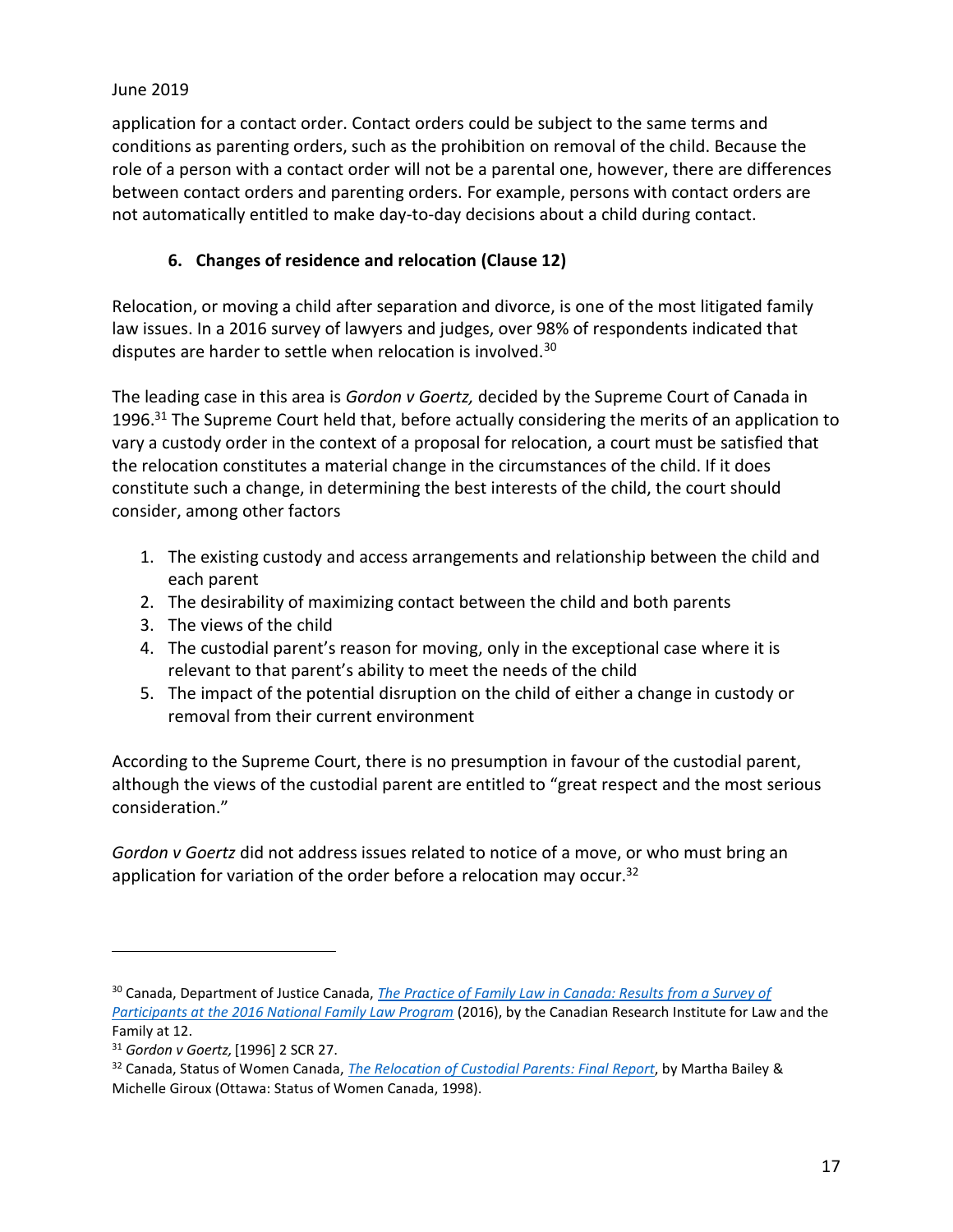There has been a great deal of criticism in the academic literature and by practitioners about the state of the law related to relocation. Some have argued that the decision in *Gordon v Goertz* does not provide sufficient certainty, making it difficult to predict the outcome in a case, advise clients and settle cases.<sup>33</sup> The Supreme Court's direction that the reason for the move should only be considered exceptionally has largely been ignored, as in practice the reason for the move often relates to an analysis of the best interests of the child.

Over time, some patterns in the case law have emerged. In particular, two patterns are important to highlight. First, a relocation is more likely to be denied if there is a shared care/custody arrangement. Second, where there is a clear primary caregiver for a child, a move is more likely to be approved.<sup>34</sup>

There is little empirical research on relocation's effects on children, and most of what is available is limited by small sample sizes and other methodological challenges. While some research suggests that relocation can be disruptive for children and affect their relationships, a range of factors needs to be considered.<sup>35</sup>

## a. Creating a framework for changes of residence and relocation

The 2019 changes to the *Divorce Act* set out a framework for changes of residence and relocation that includes three broad components:

- 1. Notice of a proposed change of residence or relocation
- 2. Additional best interests criteria for relocation cases
- 3. Burdens of proof that will apply in certain relocation cases

Key to the application of these provisions is the concept of "relocation" which is defined as a move—either by a child or a person with parenting time or decision-making responsibility—that could have a significant impact on the child's relationship with a person with parenting time or decision-making responsibility, a person applying for such responsibilities, or a person who has contact with the child under a contact order.

b. Notice provisions

<sup>33</sup> See DA Rollie Thompson, "Relocation and Relitigation: After *Gordon v. Goertz*," Case Comment, (1999) 16 CFLQ 46; Philip M Epstein, "Annotation to *L(S.S.) v. W(J.W.)*,'' Case Comment, (2010) 81 RFL 6; Alfred A. Mamo, "A Practitioners Guide to Mobility Cases" in Martha Shaffer ed, *Contemporary Issues in Family Law: Engaging with the Legacy of James G. McLeod* (Toronto: Thomson Carswell, 2007).

<sup>34</sup> D.A. Rollie Thompson, "Heading for the Light: International Relocation from Canada" (2011) 30:1 CFLQ; Canada, Department of Justice, *[A Study of Post-Separation/Divorce Parental Relocation](http://www.justice.gc.ca/eng/rp-pr/fl-lf/divorce/spsdpr-edpads/index.html)*, by Nicholas Bala et al (Ottawa: Department of Justice, 2012).

<sup>35</sup> Canada, Department of Justice, *[Critical Review of Social Science Research on Parental Relocation Post-](http://www.justice.gc.ca/eng/rp-pr/fl-lf/divorce/crssr-ecrss/crssr-ecrss.pdf)[Separation/Divorce,](http://www.justice.gc.ca/eng/rp-pr/fl-lf/divorce/crssr-ecrss/crssr-ecrss.pdf)* by Michael A. Saini (Toronto: Department of Justice, 2013).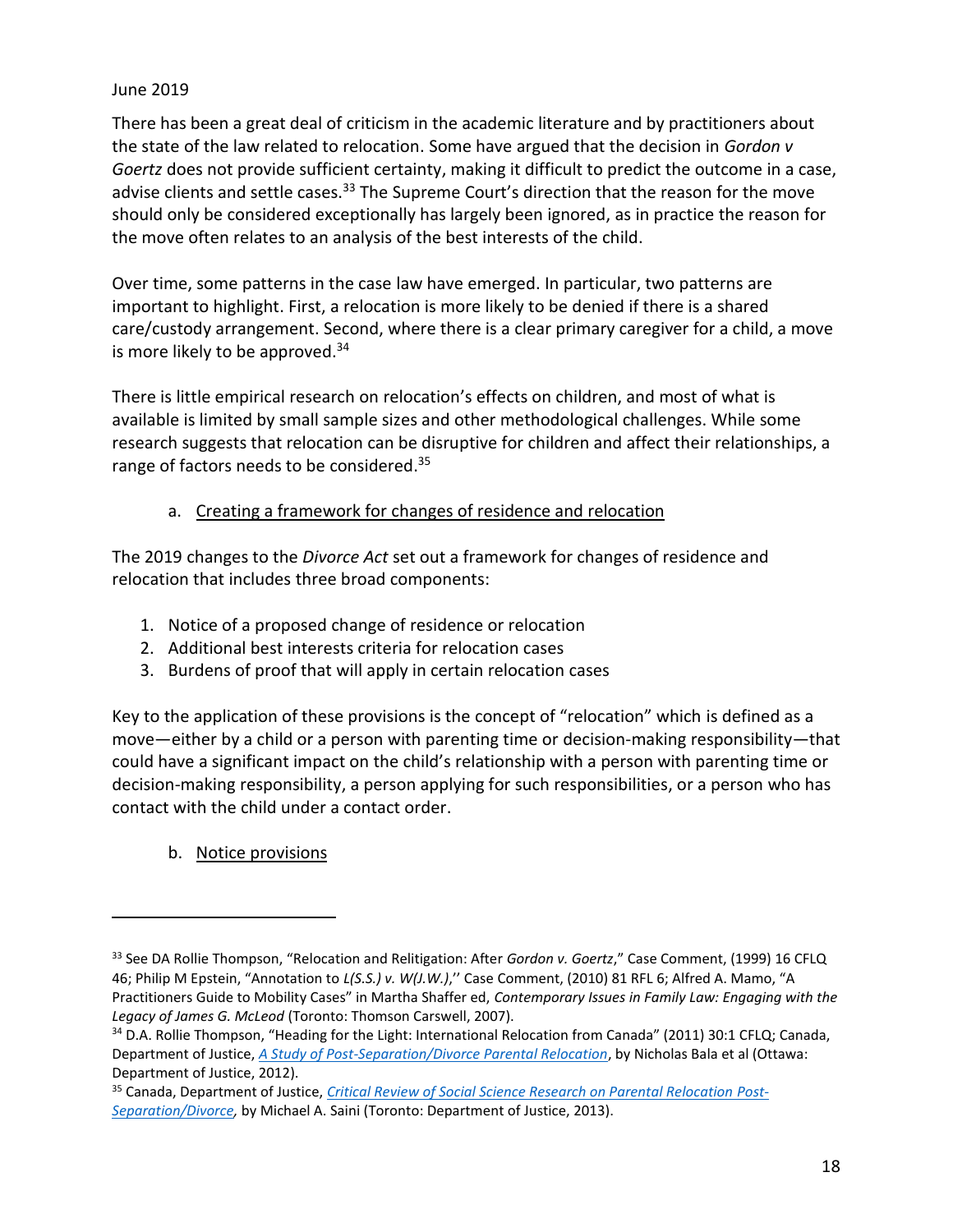Any move—including a local move—is a change of residence. Under the new framework, a person with parenting time or decision-making responsibility is required to give notice to any person with parenting time, decision-making responsibility or contact of a change of their residence or that of the child. The notice will include information about the new address and contact information.

Some moves, however, are likely to have a significant impact on a child's relationship with others. Where a move could have such an impact—for example, in the case of a long distance move—this will be considered a relocation. The notice required for a relocation will need to be given at least 60 days before the proposed move and will also need to include a proposal about how the parenting arrangements could be changed. The House Committee amended the bill to require that the notice be provided in a form prescribed by regulations.

Even when a parent proposes to move without the child, the notice provisions will nonetheless be applicable. This is because whether it is the child or the parent who is moving, the impact on the child will likely be similar. The move may affect the parenting arrangement or potentially even the relationship between the parent and the child.

The 2019 amendments set out similar notice requirements for a person with contact who proposes to move, including requiring that for moves that are likely to have a significant impact on the relationship with the child, notice must be given at least 60 days in advance in a form prescribed by regulations.

For all types of moves, a court could order that the notice requirements should not apply, or could modify the requirements as necessary. The situation of family violence is specifically highlighted as a circumstance where the court could make such an order. In addition, the House Committee amended the bill to provide explicitly that applications for exemption from notice requirements can be made on an *ex parte* basis, meaning without notice to any other party. These provisions are intended to promote the safety of family members, especially children.

#### c. Objection to a move

If a person with parenting time or decision-making responsibility objects to a relocation of the child, they will be encouraged to negotiate a resolution with the person proposing the relocation. Under the amendments, the parties have a new obligation to try to resolve matters out of court. If a resolution does not seem possible, the person with parenting time or decisionmaking responsibility who is opposing the relocation could object either by way of a standard form or by bringing a court application. The House Committee added the option of objecting by way of a form prescribed by regulations.

Requiring the person opposing the move to object through the use of a standard form or by filing a court application will conserve judicial resources. Courts will only have to deal with relocation applications if there is a disagreement.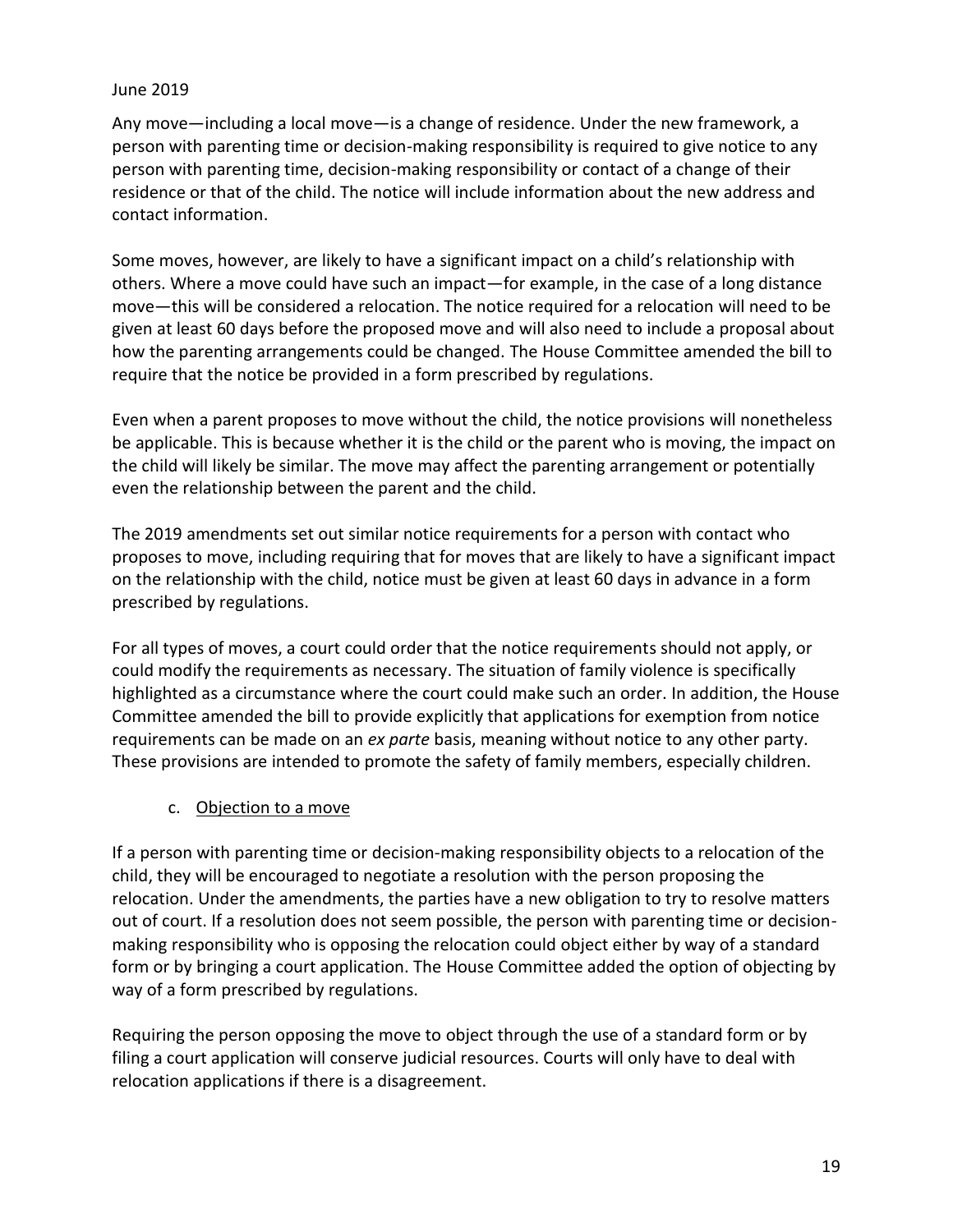If a person with a parenting order objects to the move by way of court application, this commences the process for a court to decide whether the relocation can take place. If, however, they object through a standard form, the person proposing the move will need to bring a court application to seek permission to move. In either case, the court will be required to determine whether the move should be permitted, based on the best interests of the child.

If there is no objection within 30 days after the notice was received, and there is no court order prohibiting the move, the person proposing the move will be entitled to move as of the date proposed in the notice.

The notice provisions in the 2019 legislation are broadly consistent with those in British Columbia's *Family Law Act* and Nova Scotia's *Parenting and Support Act*. British Columbia and Nova Scotia are the only two Canadian jurisdictions that have set out a relocation process in their family laws.

## d. Additional best interests criteria in relocation cases

In addition to the general best interests of the child criteria, the 2019 changes to the *Divorce Act* set out seven criteria to be considered in all relocation cases. Similar to the general best interests of the child criteria, none of these factors is determinative.

*(a) Reasons for the relocation*

This factor departs from the Supreme Court of Canada decision in *Gordon v Goertz*, which held that the reasons for the move should generally not be considered. The reason for the move can be important in determining whether, in all of the circumstances, the proposed move is in the best interests of the child. For example, it would be highly relevant for the court to know whether the move is to allow a parent to obtain a job that would improve their financial circumstances, and thus those of the child. There are many reasons why a move might be proposed, and it can be important for the court to be aware of these.

*(b) Impact of the relocation*

From a child-focused perspective, it will be important for the court to consider the possible impact of the move on the child. For example, this criterion directs the court to consider the benefits and disadvantages to the child of living in each location.

## *(c) Amount of time spent with the child by each person who has parenting time*

It is relevant for the court to consider the level of disruption a relocation may have on a child's relationship with their parents, whether or not the move is permitted. For example, a court may need to consider that, where a child spends a significant amount of time with each parent, a relocation could be quite disruptive to the existing arrangement. In contrast, if one parent is clearly primarily responsible for the child, and is proposing to move with the child, the court will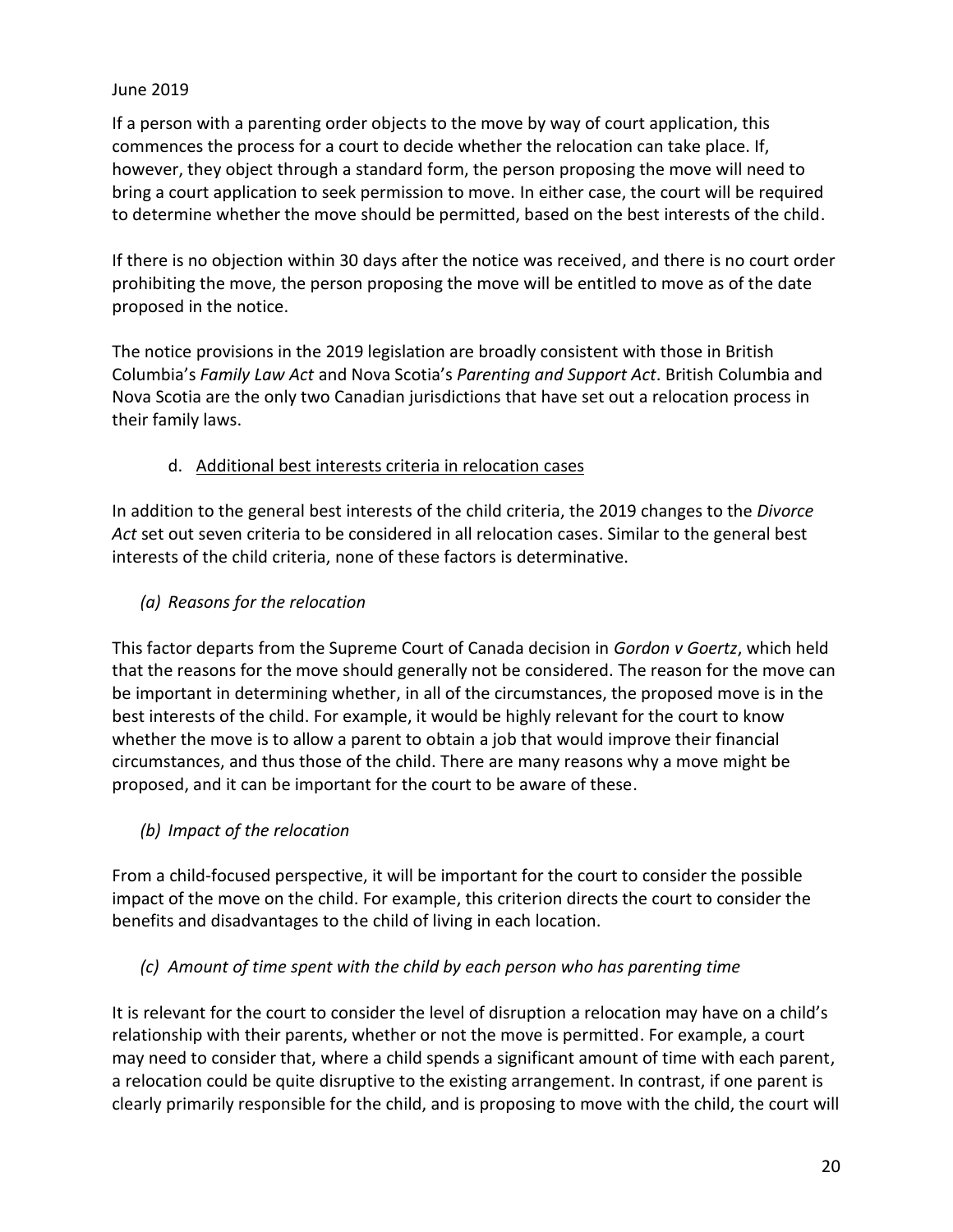want to consider the impact on the child should that child not be permitted to move with the parent who has been primarily responsible for them.

## *(d) Whether notice was provided*

Several of the factors are more process-oriented, and relate to the overall context of the proposed move. Factor (d), relating to whether notice has been given, promotes an orderly approach to moving, and creates an incentive for parents to comply with the notice requirements.

## *(e) Orders or agreements specifying geographic area*

This factor recognizes that sometimes parents make agreements or courts make orders that include a term that a child is to live within a specific geographic area. This term may have been negotiated in good faith in exchange for other terms, or the court may have included such a term for specific reasons. While circumstances related to the best interests of the child can change over time, this is one factor for a court to consider.

# *(f) Reasonableness of the proposal*

This factor recognizes that it is important to consider the practicality of the specific proposal to relocate. The court may consider matters such as the distance involved and the age of the child in the context of possible means of transportation.

# *(g) Compliance with family law obligations*

This factor recognizes that courts generally need to consider whether each parent has been complying with existing legal obligations. These obligations may relate for example to parenting time or support obligations. This is important contextual information about which the court should be aware.

## e. Factor not to be considered

Parents seeking to relocate with their children are sometimes faced with the difficult question of whether they would proceed with a relocation even if they were not permitted to bring their child. This situation has been referred to in the case law as a "double-bind" question. If a parent says they would not relocate without their child, this response might be interpreted as evidence that the relocation is not sufficiently important, and therefore the relocation should not be permitted.

On the other hand, if the parent says they would relocate without the child, this response might be seen as evidence that the parent is not sufficiently devoted to their child. These questions divert attention from the legal issue before the court which is whether the move as proposed should be permitted. The 2019 amendments address this issue by directing courts not to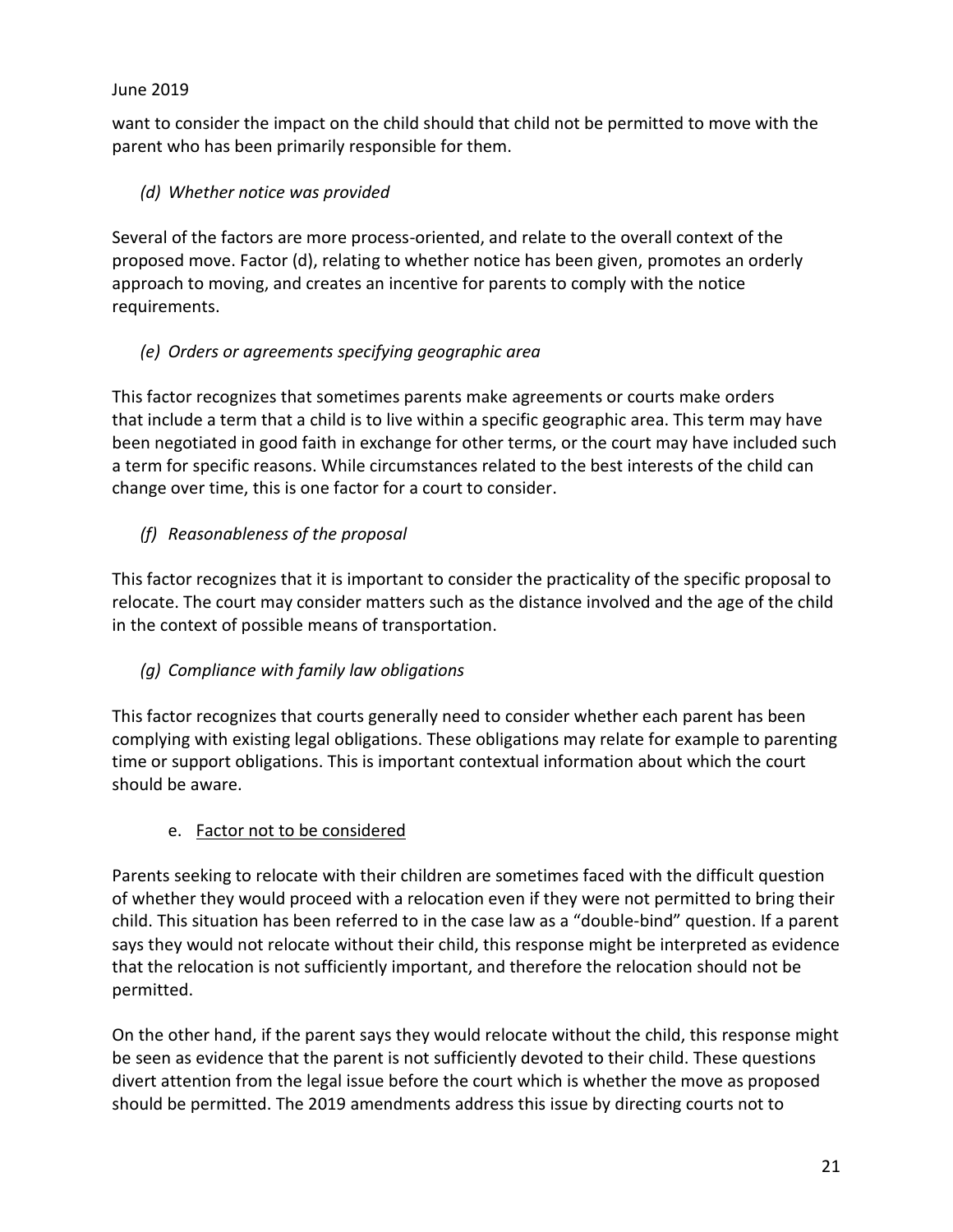consider whether the parent would move without the child if the move were prohibited and, conversely whether the parent would stay if the move were prohibited.

## f. Burdens of proof

Consistent with the current law, the ultimate test for whether a relocation should occur remains the best interests of the child. However, to assist parents, lawyers and judges in undertaking a best interests analysis, the 2019 amendments add specific burdens of proof.

If parents spend substantially equal time with the child and share responsibility for the care of the child fairly equally, the person proposing the move would have to demonstrate why the move is in the best interests of the child.

If one parent clearly has primary responsibility for the care of the child—that is, the child is in the care of that parent the vast majority of the time—the parent opposing the move would have to demonstrate why the move is not in the child's best interests.

In all other cases, each parent must demonstrate whether the move would be in the best interests of the child. The proposed burdens recognize broad trends in the case law.

The starting points for relocation situations will apply only where the parties have an order, arbitral award or agreement in place and they are substantially complying with the order. In these cases, either the court, an arbitrator or the parties have determined what arrangement is in the best interests of the child, the parties are generally living according to the terms of that agreement and one party is now proposing to change that arrangement.

The burdens are not based on a precise percentage of time. Percentages could lead to bargaining over a specific percentage of parenting time, rather than focusing on what is in the best interests of the child when making parenting arrangements.

# g. Costs relating to exercise of parenting time

Amendments specify that a court, having found that a relocation may proceed, may determine if and how the costs associated with exercising parenting time will be shared between the parties.

A relocation could result in a child moving a considerable distance from a parent with parenting time. This could result in a significant increase to the other party's travel and accommodation costs. A court could determine the proportion of such costs that each party will pay if a relocation proceeds.

## <span id="page-21-0"></span>**B. ADDRESSING FAMILY VIOLENCE**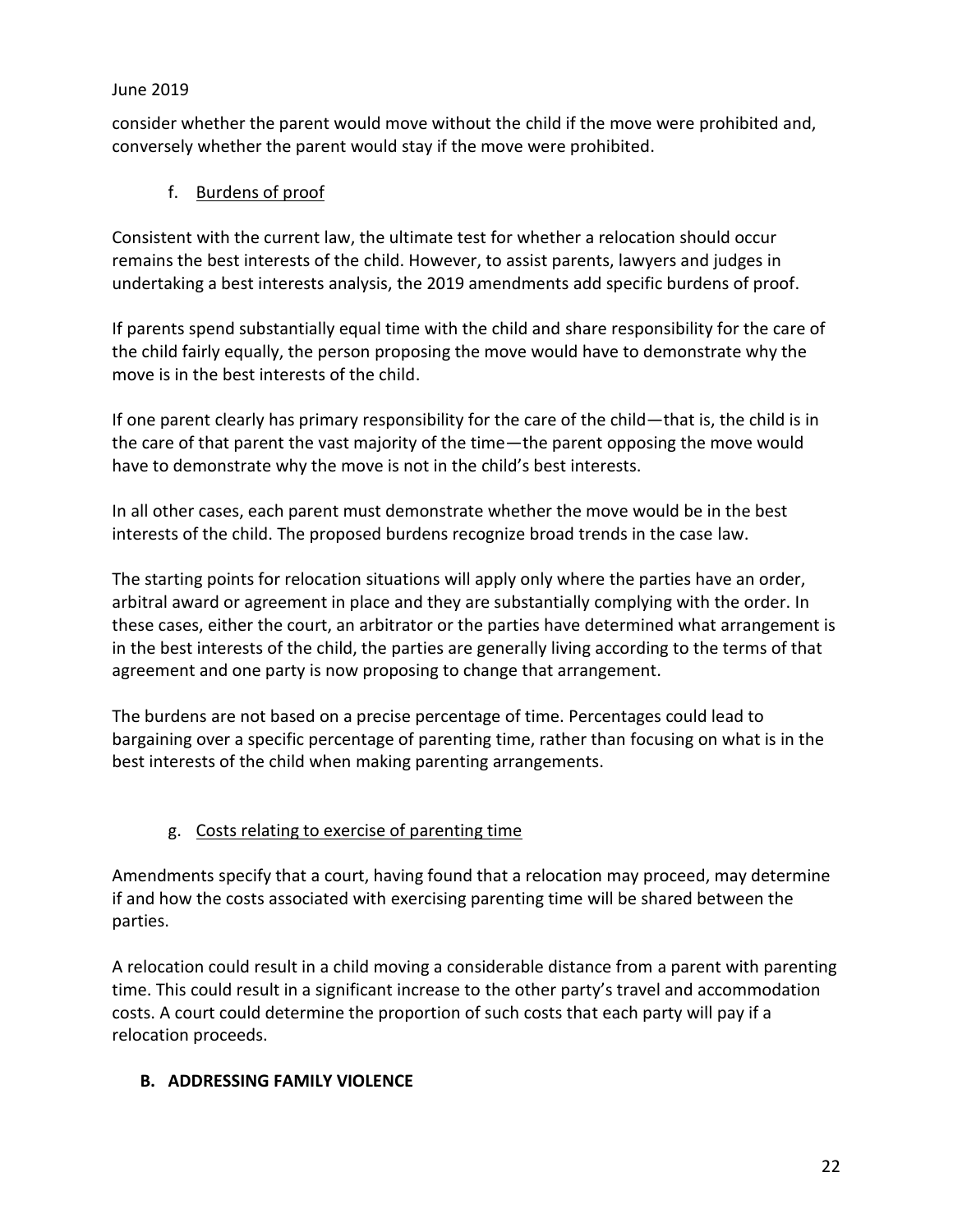$\overline{a}$ 

Family violence includes various forms of abuse, mistreatment or neglect that adults or children may experience in their intimate, family or dependent relationships. Family violence is a devastating reality for Canadians from many walks of life. It may cause, contribute to or result from a family breakdown. In 2014, 4% of people living in Canadian provinces with a current or former spouse or common-law partner (approximately 760,000 people) reported having been physically or sexually abused by their spouse during the preceding five years.<sup>36</sup> In fact, separation and divorce can exacerbate an already violent relationship and the period following separation is the highest time of risk. From 2007 to 2011, a woman's risk of being killed by a spouse from whom she was separated was nearly six times higher than the risk of being killed by a spouse with whom she was living.<sup>37</sup>

While overall rates of family violence may not differ greatly between men and women, there are significant gender differences in the severity of the violence. In 2014, women were twice as likely as men to report being sexually assaulted, beaten, choked or threatened with a gun or knife. In contrast, men were three and a half times more likely to report being kicked, bitten or hit with something.<sup>38</sup>

Some forms of family violence are clearly criminal in nature, such as assault or sexual assault. In contrast, other forms of family violence, such as psychological abuse, such as ridiculing, constantly criticizing, or threatening deportation, are abusive in nature and are often a precursor to physical or sexual violence, but do not constitute criminal behaviour. All of these forms of family violence, however, are highly relevant to the family law context, and, in the context of the *Divorce Act*, they are particularly relevant to a determination about parenting and contact.

As knowledge about the scope of family violence has expanded, so has the understanding that not all violence is the same. Experts have identified at least four types of intimate partner violence: <sup>39</sup>

<sup>36</sup> Canada, Statistics Canada, *[Family violence in Canada: A statistical profile, 2014](http://www.statcan.gc.ca/pub/85-002-x/2016001/article/14303-eng.pdf)*, by the Canadian Centre for Justice Statistics (Ottawa: Statistics Canada, 2016) at 5 and 8. These data reflect responses from the provinces only. A later study found that 12% of residents of the territories reported being subjected to spousal violence by a current or former spouse or common-law partner in the previous five years. See also Canada, Statistics Canada, *[Criminal victimization in the territories, 2014](http://www.statcan.gc.ca/pub/85-002-x/2016001/article/14470-eng.pdf)* by the Canadian Centre for Justice Statistics (Ottawa: Statistics Canada, 2016) at 12.

<sup>&</sup>lt;sup>37</sup> Canada, Statistics Canada, *[Family violence in Canada: A statistical profile, 2011](http://www.statcan.gc.ca/pub/85-002-x/2013001/article/11805-eng.pdf)*, by Maire Sinha for the Canadian Centre for Justice Statistics (Ottawa: Statistics Canada, 2013).

<sup>38</sup> Canada, Statistics Canada, *[Family violence in Canada: A statistical profile, 2014](http://www.statcan.gc.ca/pub/85-002-x/2016001/article/14303-eng.pdf)*, by the Canadian Centre for

Justice Statistics (Ottawa: Statistics Canada, 2016) at 5 and 8. These data reflect responses from the provinces only. <sup>39</sup> Joan B Kelly & Michael P Johnson, "Differentiation among types of intimate partner violence: Research update and implications for interventions" (2008) 46:3 Family Court Review 476.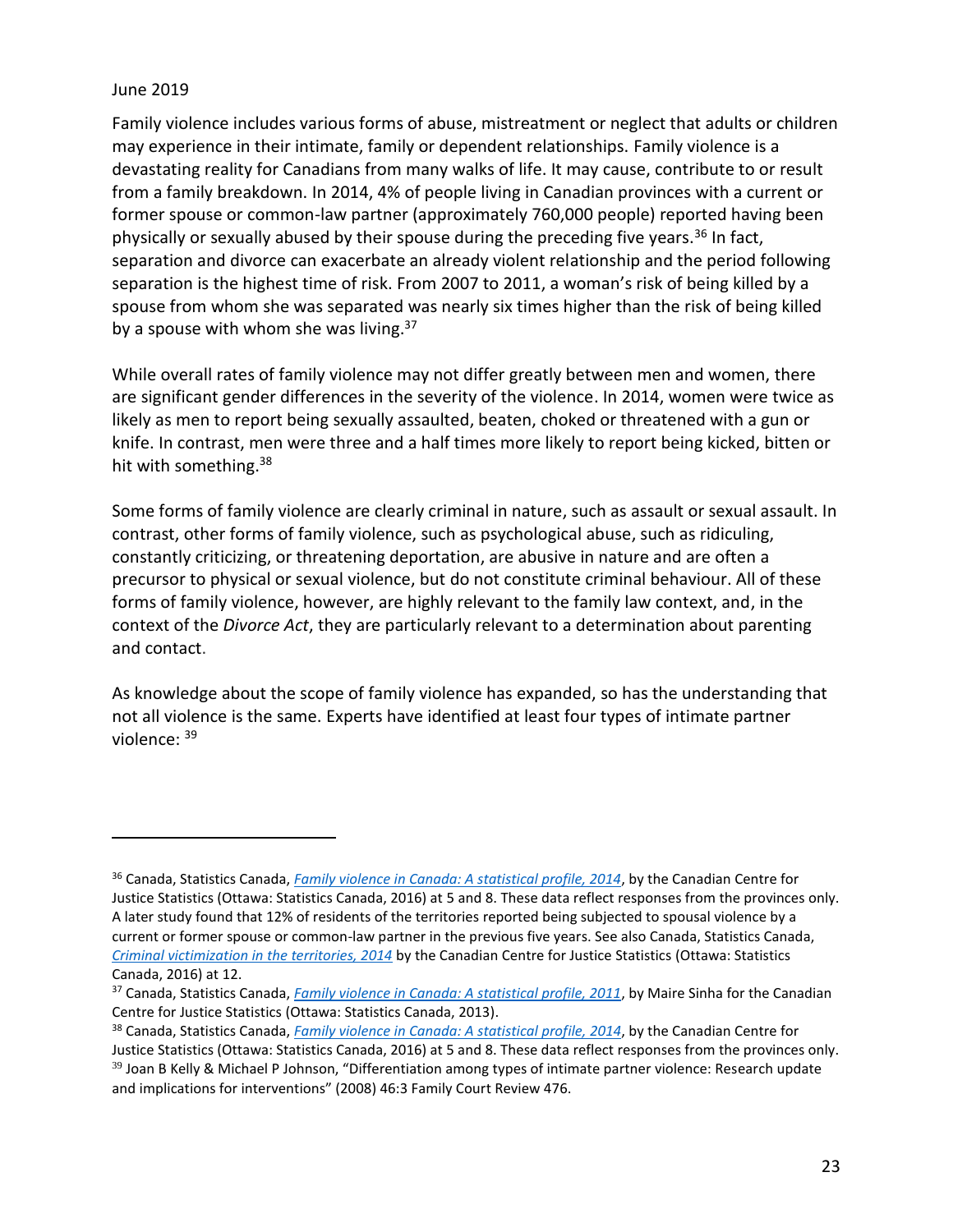- 1. *coercive and controlling violence*: violence that forms "a pattern of emotionally abusive intimidation, coercion, and control coupled with physical violence against partners." 40
- 2. *violent resistance*: violence in response to coercive and controlling violence. The violence is generally a response to an assault and the objective is to protect oneself or another person.
- 3. *situational (or common) couple violence*: violence that is not associated with a general desire to control one's partner, but to a particular incident or situation. It is generally a result of an inability to manage conflict or anger.
- 4. *separation-instigated violence*: violence that generally occurs around the time of separation with a small number of incidents. It can range from minor to quite severe.

These distinctions are particularly important in the context of parenting determinations because, depending on the type of violence, different parenting arrangements may be in the best interests of the child.<sup>41</sup>

While all violence is of concern, the most serious type of violence in the family law context is coercive and controlling violence. This is because it is part of an ongoing pattern, involves more danger, and is more likely to be associated with compromised parenting.<sup>42</sup>

Family violence can have a profound effect on children. Children who are exposed to violence are at risk for emotional and behavioural problems throughout their lifespan, and these impacts are similar to those of direct abuse. Some of these consequences include post-traumatic stress disorder, depression, low educational achievement, difficulties regulating emotions and chronic physical diseases.<sup>43</sup> In Canada in 2014, 51% of parents who reported experiencing spousal violence also reported that their children may have heard or seen assaults on them. <sup>44</sup> About 72% of individuals with children who experienced violence after separation indicated that a child had seen or heard the violence.<sup>45</sup> Research also indicates that, in families where intimate partner violence occurs, direct child abuse also often occurs. In 2014, 70% of adults who reported having witnessed spousal violence as children also reported being a victim of

<sup>40</sup> *Ibid* at 478.

<sup>41</sup> Canada, Department of Justice, *[Making Appropriate Parenting Arrangements in Family Violence Cases](http://www.justice.gc.ca/eng/rp-pr/fl-lf/parent/2005_3/index.html)*, by Peter G Jaffe, Claire V Crooks & Nicholas Bala (Ottawa: Department of Justice, 2005).

<sup>42</sup> Canada, Department of Justice, *[Making the Links in Family Violence Cases: Collaboration among the Family, Child](http://www.justice.gc.ca/eng/rp-pr/cj-jp/fv-vf/mlfvc-elcvf/mlfvc-elcvf.pdf)  [Protection and Criminal Justice Systems](http://www.justice.gc.ca/eng/rp-pr/cj-jp/fv-vf/mlfvc-elcvf/mlfvc-elcvf.pdf)* Report of the Federal-Provincial-Territorial Ad Hoc Working Group on Family Violence, vol I (Ottawa: Department of Justice, 2013).

<sup>43</sup> Canada, Department of Justice, *[Risk Factors for Children in Situations of Family Violence in](http://www.justice.gc.ca/eng/rp-pr/cj-jp/fv-vf/rfcsfv-freevf/index.html) the Context of [Separation and Divorce](http://www.justice.gc.ca/eng/rp-pr/cj-jp/fv-vf/rfcsfv-freevf/index.html)* by Peter Jaffe et al (Ottawa: Department of Justice, 2014).

<sup>44</sup> Canada, Statistics Canada, *[Family violence in Canada: A statistical profile, 2014](http://www.statcan.gc.ca/pub/85-002-x/2016001/article/14303-eng.pdf)*, by the Canadian Centre for Justice Statistics (Ottawa: Statistics Canada, 2016) at 14.

<sup>45</sup> Canada, Department of Justice, *[Violence Perpetuated by Ex-spouses in Canada](http://www.publicsafety.gc.ca/lbrr/archives/cnmcs-plcng/cn32503-eng.pdf)*, by Melissa Lindsay (Ottawa: Department of Justice, 2014).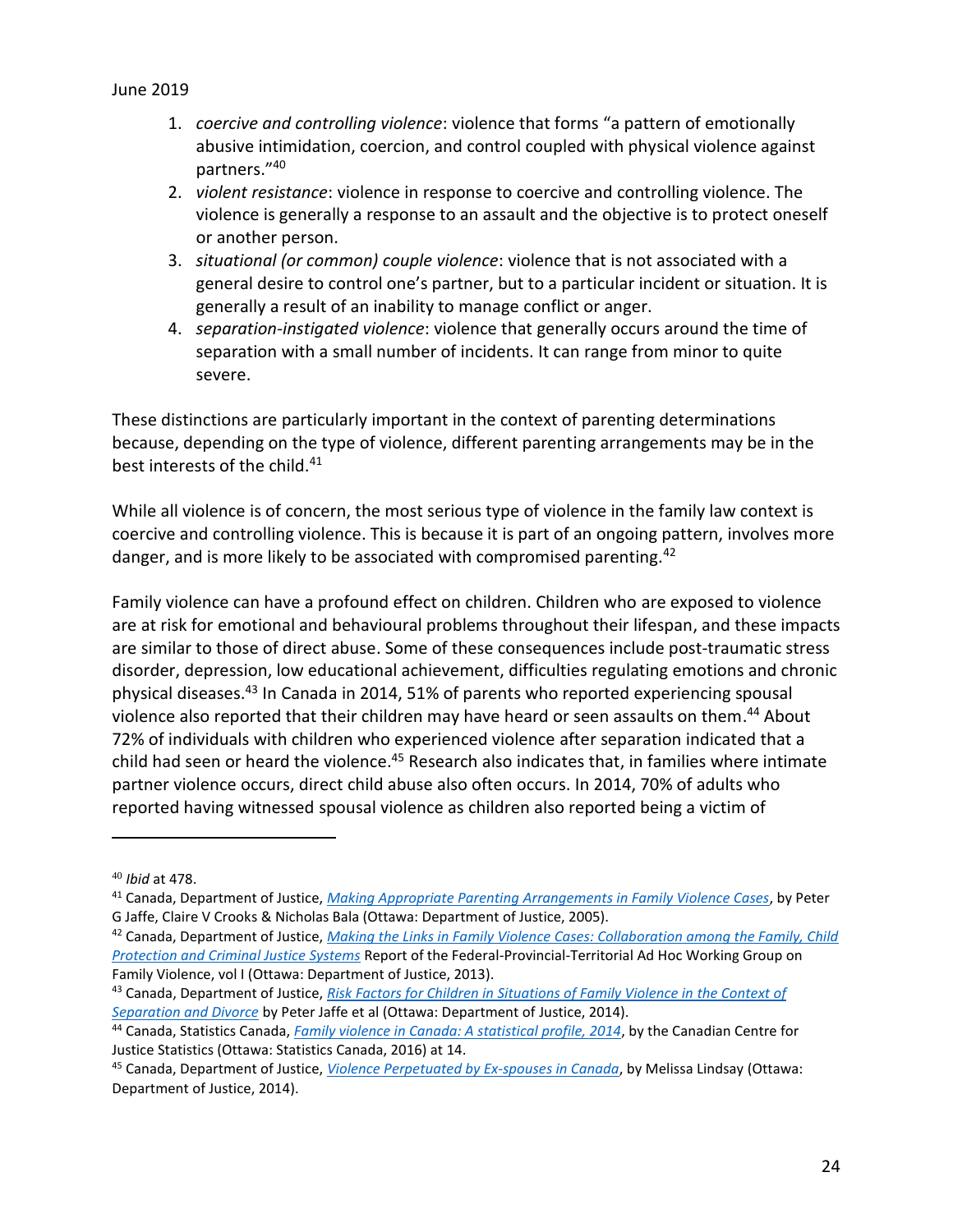$\overline{a}$ 

childhood physical and/or sexual abuse. Children who witnessed spousal violence were also more than twice as likely to experience the most severe forms of physical abuse as those who had not witnessed violence.<sup>46</sup>

Despite all that is known about family violence, including the heightened risk after separation and its potential impacts on parenting, the *Divorce Act* was silent on this important issue. Furthermore, the *Divorce Act* did not address the fact that in some cases, families may have been involved with many parts of the justice system, sometimes simultaneously. This is particularly true in cases of family violence, where the criminal justice system, the child protection system and the family justice system may be involved. There are challenges in coordinating the responses of these systems, which have been identified in the federal, provincial and territorial report *[Making the Links in Family Violence Cases: Collaboration among](http://www.justice.gc.ca/eng/rp-pr/cj-jp/fv-vf/mlfvc-elcvf/toc-tdm.html)  [the Family, Child Protection and Criminal Justice Systems](http://www.justice.gc.ca/eng/rp-pr/cj-jp/fv-vf/mlfvc-elcvf/toc-tdm.html)* ("*Making the Links"*)*.* <sup>47</sup> For example, if a family court is not aware of a civil protection order or a criminal order that prohibits contact or communication between the parties, an inconsistent order may be issued, which can create problems in terms of enforcement of the orders, confusion for the parties, and potential safety issues. Relatedly, and as discussed in *Making the Links*, it is not possible to coordinate the various proceedings unless the courts are aware that the other proceedings exist.

<sup>46</sup> Canada, Statistics Canada, *[Family violence in Canada: A statistical profile, 2014](http://www.statcan.gc.ca/pub/85-002-x/2016001/article/14303-eng.pdf)*, by the Canadian Centre for Justice Statistics (Ottawa: Statistics Canada, 2016) at 5 and 8.

<sup>47</sup> Canada, Department of Justice, *[Making the Links in Family Violence Cases: Collaboration among the Family, Child](http://www.justice.gc.ca/eng/rp-pr/cj-jp/fv-vf/mlfvc-elcvf/mlfvc-elcvf.pdf)  [Protection and Criminal Justice Systems](http://www.justice.gc.ca/eng/rp-pr/cj-jp/fv-vf/mlfvc-elcvf/mlfvc-elcvf.pdf)* Report of the Federal-Provincial-Territorial Ad Hoc Working Group on Family Violence, vol I (Ottawa: Department of Justice, 2013); Canada, Department of Justice, *[Enhancing Safety:](http://www.justice.gc.ca/eng/rp-pr/fl-lf/famil/enhan-renfo/neilson_web.pdf)  [When Domestic Violence Cases are in Multiple Legal Systems \(Criminal, family, child protection\): A Family Law,](http://www.justice.gc.ca/eng/rp-pr/fl-lf/famil/enhan-renfo/neilson_web.pdf)  [Domestic Violence Perspective](http://www.justice.gc.ca/eng/rp-pr/fl-lf/famil/enhan-renfo/neilson_web.pdf)* by Linda C Neilson (Ottawa: Department of Justice, 2013); Canada, Department of Justice, *[Concurrent Legal Proceedings in Cases of Family Violence: The Child Protection Perspective](http://www.justice.gc.ca/eng/rp-pr/fl-lf/famil/fv-vf/index.html)*, by Nicholas Bala & Kate Kehoe (Ottawa: Department of Justice Canada, 2014).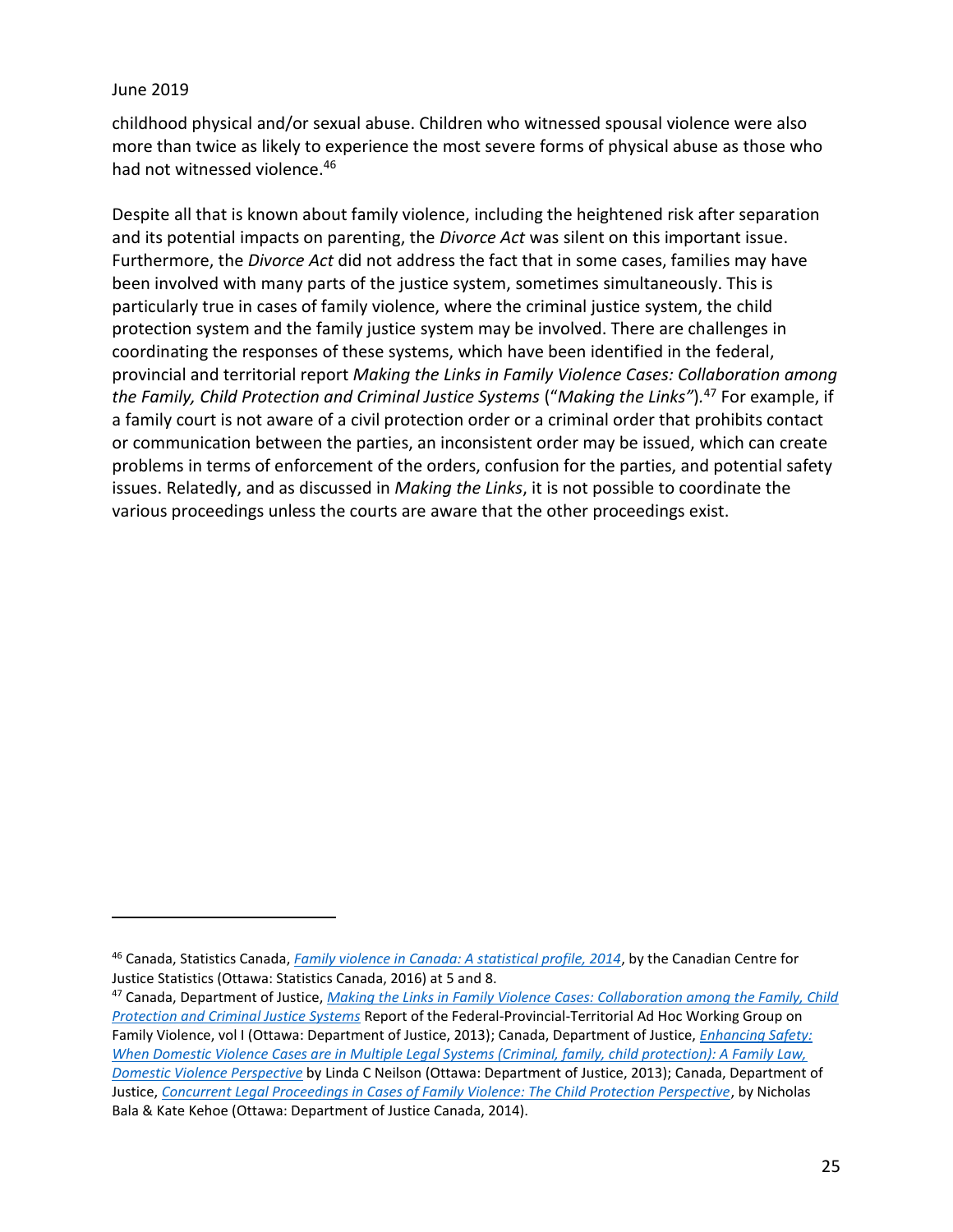#### **1.** *Divorce Act* **amendments (Clauses 1(7), 8, 12)**

<span id="page-25-0"></span>The 2019 changes to family laws include several amendments to the *Divorce Act* to address family violence.

#### a. Coordination of court proceedings (Clause 8)

The 2019 amendments create a new duty for the court in any proceeding under the Act where there is a request for corollary relief, meaning a request for a parenting order or a child or spousal support order. Courts will be required to consider the existence of any civil protection, child protection or criminal proceedings or orders that involve the parties and are pending or in effect.

The purpose of the section is to facilitate the identification of existing orders and similar instruments or proceedings that may conflict with an order under the Act, and to facilitate the coordination of multiple proceedings in different courts.

The new section specifies that to fulfill its duty, a court shall ask the parties about such orders or proceedings, or shall review information that is readily available as a result of a search conducted under provincial law. Thus, should a province or territory, in the future, have a mechanism in place to provide for systematic searches of orders and proceedings involving the parties to the family law matter, a court could rely on the information obtained from that search, rather than relying only on information provided by the parties.

#### b. Evidence-based definition of family violence (Clause 1(7))

For the purposes of the *Divorce Act,* family violence is defined as any conduct that is violent, threatening or a pattern of coercive and controlling behaviour, or that causes a family member to fear for their safety. In the case of a child, it also includes direct or indirect exposure to such conduct. The definition specifically recognizes that conduct that falls within this definition would not necessarily constitute a criminal offence. The definition also has a non-exhaustive list of examples of conduct that constitutes family violence. These include physical abuse, psychological abuse, financial abuse, and the harming or killing of an animal.

#### c. Best interests of the child criteria (Clause 12)

As mentioned above, the 2019 changes to the *Divorce Act*introduce best interests of the child criteria for the court to consider when making a parenting or contact order.

i. Presence of family violence

The 2019 amendments require that the courts consider family violence and its impact on the ability and willingness of any person who engaged in the family violence to care for and meet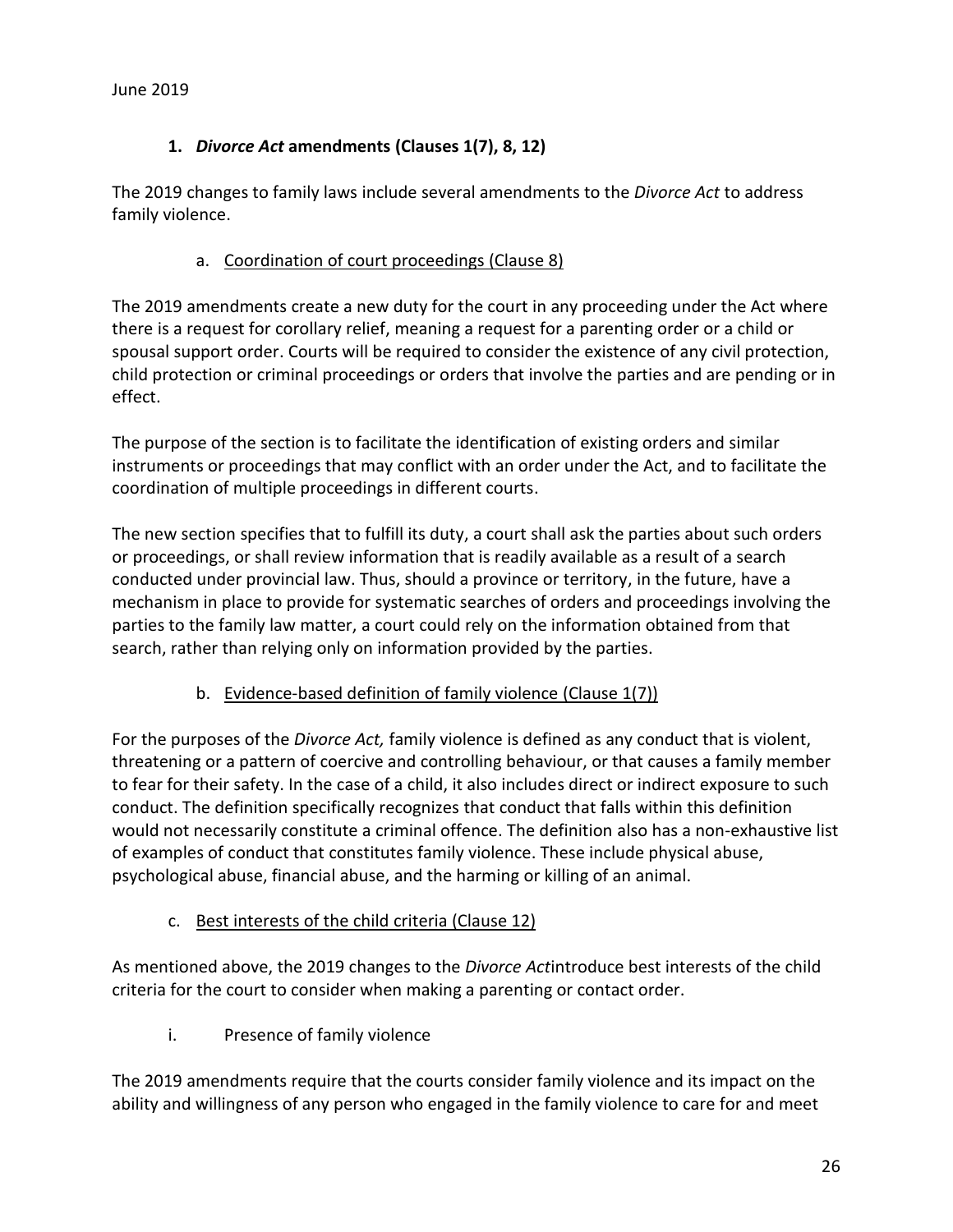the needs of the child. Courts must also consider the appropriateness of making an order that would require persons in respect of whom the order would apply to cooperate on issues affecting the child.

To help determine the impact of the violence, the bill includes a list of specific factors to consider. These include criteria such as the nature and seriousness of the violence, whether there is a pattern of coercive and controlling behaviour, and whether the person engaging in the violence has taken any steps to prevent further violence and improve their parenting.

ii. Other proceedings or orders relevant to safety, security and well-being

The 2019 changes to the *Divorce Act* also require courts to consider any civil or criminal proceeding, order, condition, or measure that is relevant to the safety, security and well-being of the child.

When making a decision about parenting or contact, the court must consider any proceeding or order that is potentially relevant to the best interests of the child, even if, for example, a civil protection order is no longer in effect. This is broader than the duty on the court that applies to all proceedings involving corollary relief. It will allow parties to a proceeding in relation to parenting or contact to present any evidence relevant to the child's safety, security and wellbeing to the court.

The factors in the list of criteria specific to family violence and the two family violence factors in the general list of best interests criteria will all be subject to the "primary consideration." Again, this consideration requires that courts consider a child's physical, emotional and psychological safety, security and well-being above all else.

## d. Other changes relevant to family violence (Clause 12)

As discussed above, the 2019 amendments make changes to the current "maximum contact principle." The *Divorce Act*'s current maximum contact principle has two components: 1) the principle that children should have as much contact with each spouse as is consistent with their best interests; and 2) the "friendly parent rule," a requirement that courts consider the willingness of the person seeking custody to facilitate contact with the other parent. The "friendly parent rule" will become one of the best interests of the child criteria. This criterion highlights the importance of developing and maintaining the child's relationship with the other spouse.

As previously noted, the provision that requires judges to give effect to the principle that a child should have as much time with each spouse as is consistent with the best interests of the child is now included in the section on best interests of the child. The marginal note will be changed administratively to remove the word "maximum" and use wording that more closely reflects the legislative intent behind this provision.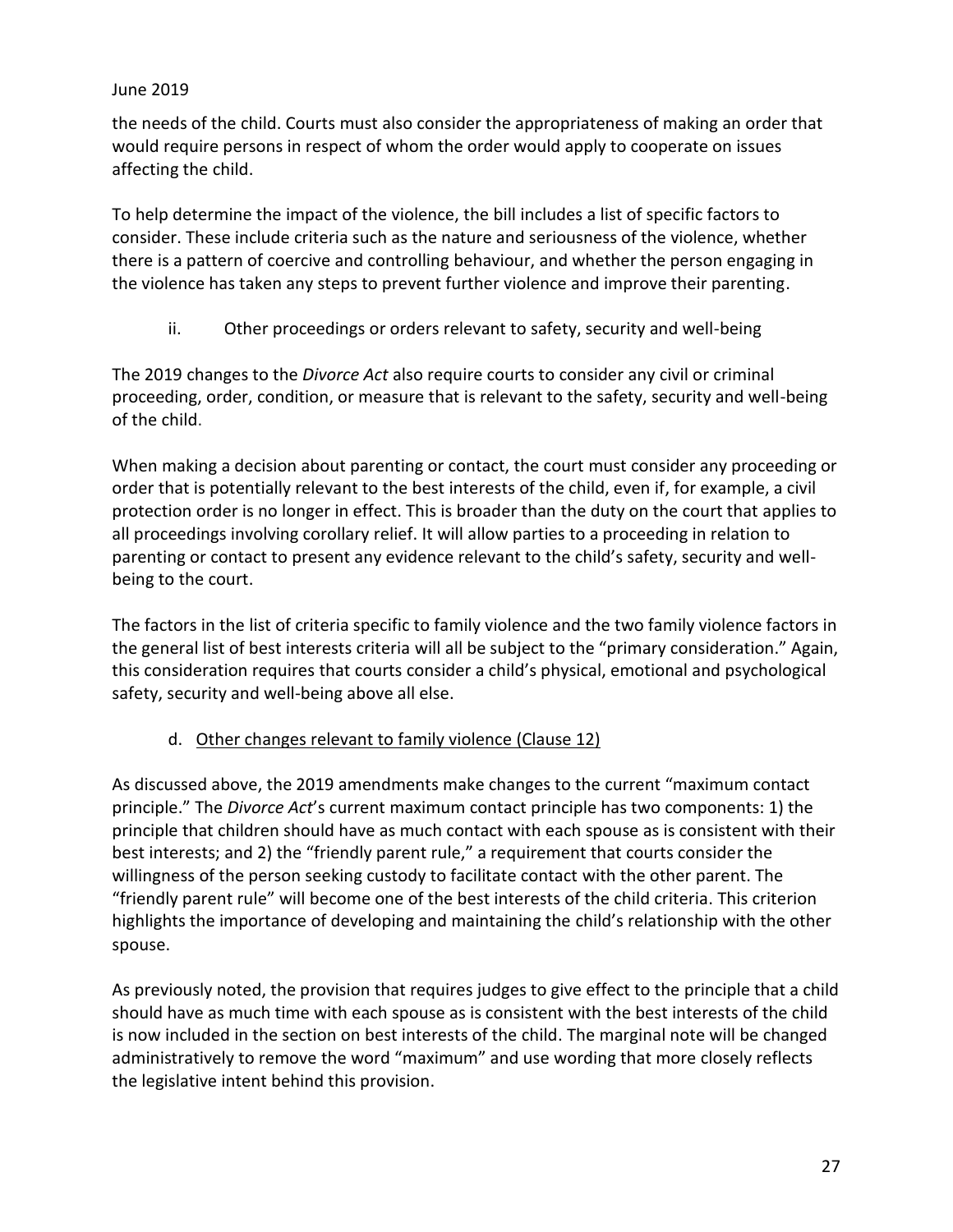There are other changes to promote the safety of family members who have experienced family violence. For example, orders could require that parenting time, contact or the transfer of the child from one person to another be supervised. Parenting orders or contact orders could also prohibit the removal of a child from a specific geographic area, without the written consent of specified persons or a court order.

## **2. FOAEAA amendments (Clause 46)**

<span id="page-27-0"></span>FOAEAA provides for the search and release of information from designated federal information banks to help trace and locate a family support debtor for enforcement purposes.

The legislation passed in 2019 includes amendments that will permit the release of information to a court for the purposes of establishing and varying support.<sup>48</sup> These amendments include important safeguards that account for situations of family violence. For example, before an application for tracing could be made, FOAEAA will require the court to be satisfied that the release of tracing information will not likely jeopardize the safety or security of any person.

In addition, if an individual requests that the court make a FOAEAA application without giving notice to the other party, the applicant will have to provide the court with the results of a recent criminal record check and an affidavit. The affidavit will have to state, among other things, whether there is a court order, undertaking, recognizance or document of a similar nature that restricts the applicant's communication or contact with the person whose information is sought.

The applicant will also have to state whether the applicant has caused or attempted to cause physical harm to the person or has caused the person to fear for their safety or security or that of another person.

Finally, where information is released to a court pursuant to FOAEAA, the 2019 amendments require that the information be sealed and kept in a location to which the public has no access.

## <span id="page-27-1"></span>**C. HELPING TO REDUCE POVERTY**

 $48$  Under the court application process, the person seeking FOAEAA information for the purposes of establishing, varying or enforcing a support order will have to make a request to the court that a court official be authorized to submit an application for FOAEAA information. The 2019 changes to federal family laws will outline the process. If the court approved the request, the court will make an order authorizing a court official to apply for FOAEAA information. The FOAEAA information will be sent to the authorized court official, who will have to give the information to the court. The court may then disclose the FOAEAA information for the purpose for which it was requested (i.e. to establish, vary or enforce a support order) and make any order protecting the confidentiality of the information.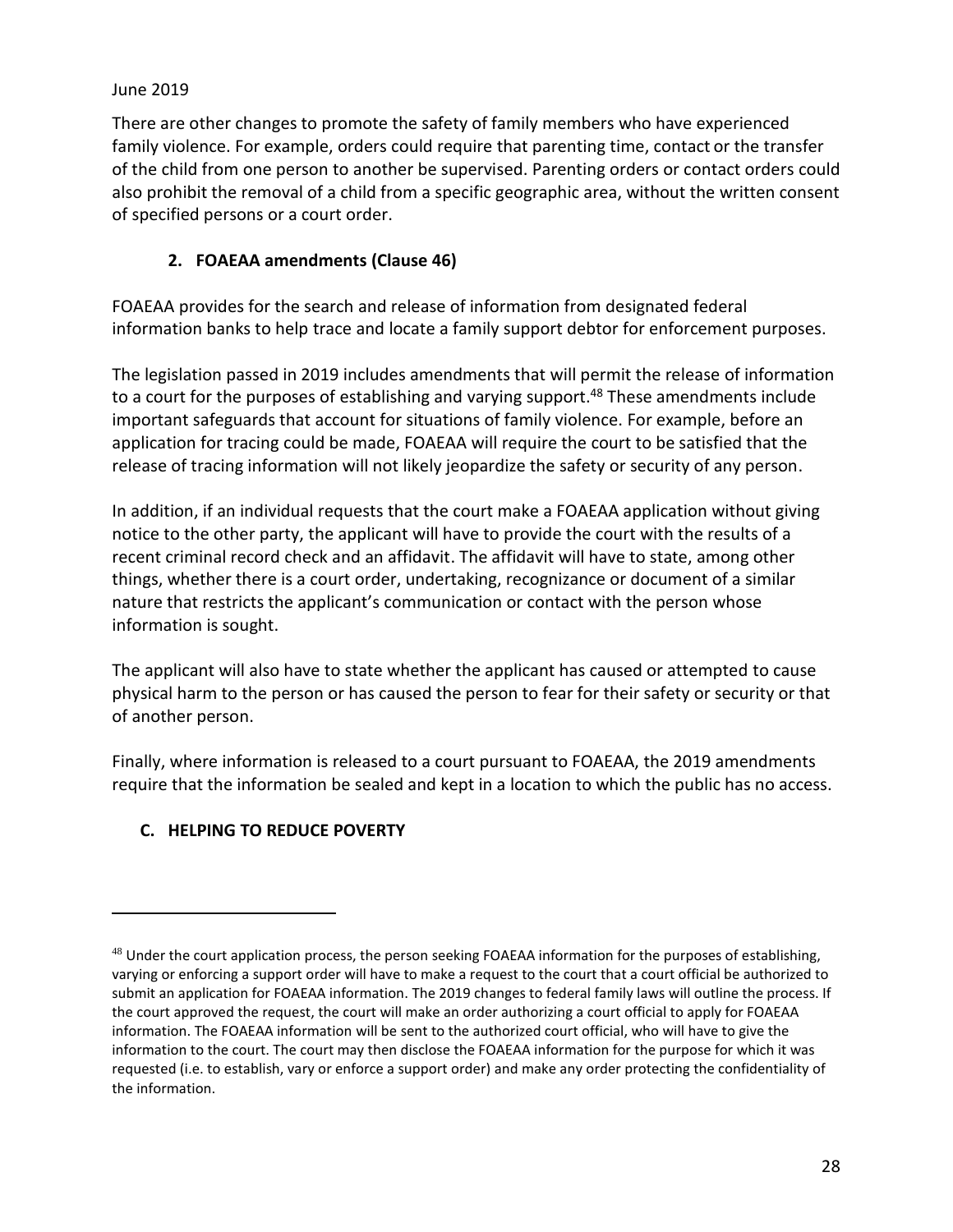$\overline{a}$ 

Separation and divorce can have significant economic impacts on families. The payment of support is a key factor in reducing the risk of poverty, especially for children, and low-income and lone-parent families. The data on the financial challenges of lone parenthood are stark. In 2016, the median net worth of Canadian couples with children under 18 was \$361,400, while the median net worth of lone-parent families was less than a sixth of that at only \$57,200.<sup>49</sup>

Children need the financial support of both parents and are legally entitled to this support after separation or divorce. To determine an appropriate child support amount, federal, provincial and territorial child support laws require parents to disclose specific income information and set out penalties and consequences if a parent fails to disclose this information. This includes imputing income, which means that a court assumes that the parent's income is a certain amount for child support purposes, and the child support order is based on that income.

The sooner a fair and accurate amount of child support is established after parents separate and payments are made, the better the outcomes are for the children. Most parents dutifully meet their legal obligations. However, some parents do not provide complete and accurate income information, despite the possible penalties and consequences. This is a significant issue that has serious consequences for children and families going through the family justice system.

Family law practitioners and judges often say that income disclosure issues are one of the most contentious areas of family law.<sup>50</sup> Failure to comply with disclosure obligations can put significant pressure on the family justice system. It may also discourage parents from reaching agreements through family dispute resolution processes, such as mediation. If income cannot be properly determined at the outset, it may also prevent families from benefiting from other family justice services such as administrative child support calculation or recalculation services.

When financial disclosure is not made, the parent seeking family support must ask a court to order that the information be provided. For example, 30% of the morning family chambers docket at the Court of Queen's Bench of Alberta is spent on income disclosure issues in family support cases.<sup>51</sup> This creates significant costs for families and can overburden the family justice system, including courts—and the other parent may still not disclose their income information. In these situations, the court may impute the income of the other parent.

<sup>49</sup> Canada, Statistics Canada, *[Survey of Financial Security, 2016](https://www150.statcan.gc.ca/n1/daily-quotidien/171207/dq171207b-eng.htm)* (Ottawa: Statistics Canada, 2017).

<sup>50</sup> Canada, Department of Justice Canada, *[The Practice of Family Law in Canada: Results from a Survey of](http://www.crilf.ca/Documents/RSD_2016_NFLP_Survey_of_Family_Court_EN.PDF)* 

*[Participants at the 2016 National Family Law Program](http://www.crilf.ca/Documents/RSD_2016_NFLP_Survey_of_Family_Court_EN.PDF)* (2016), by the Canadian Research Institute for Law and the Family at 31.

<sup>51</sup> Court of Queen's Bench of Alberta, [Announcement, FAMILY LAW -](https://albertacourts.ca/qb/resources/announcements/family-law---financial-disclosure) FINANCIAL DISCLOSURE, January 25, 2016: "At its meeting on December 9th 2015, the Court of Queen's Bench Executive Board approved a number of short term measures to improve the current family law financial disclosure application process. Currently, these disclosure applications and adjournments consume 30% of the morning family chambers docket. Reducing the need for these applications allows the Court to achieve better lead times for morning chambers and free up judicial time for use in other areas."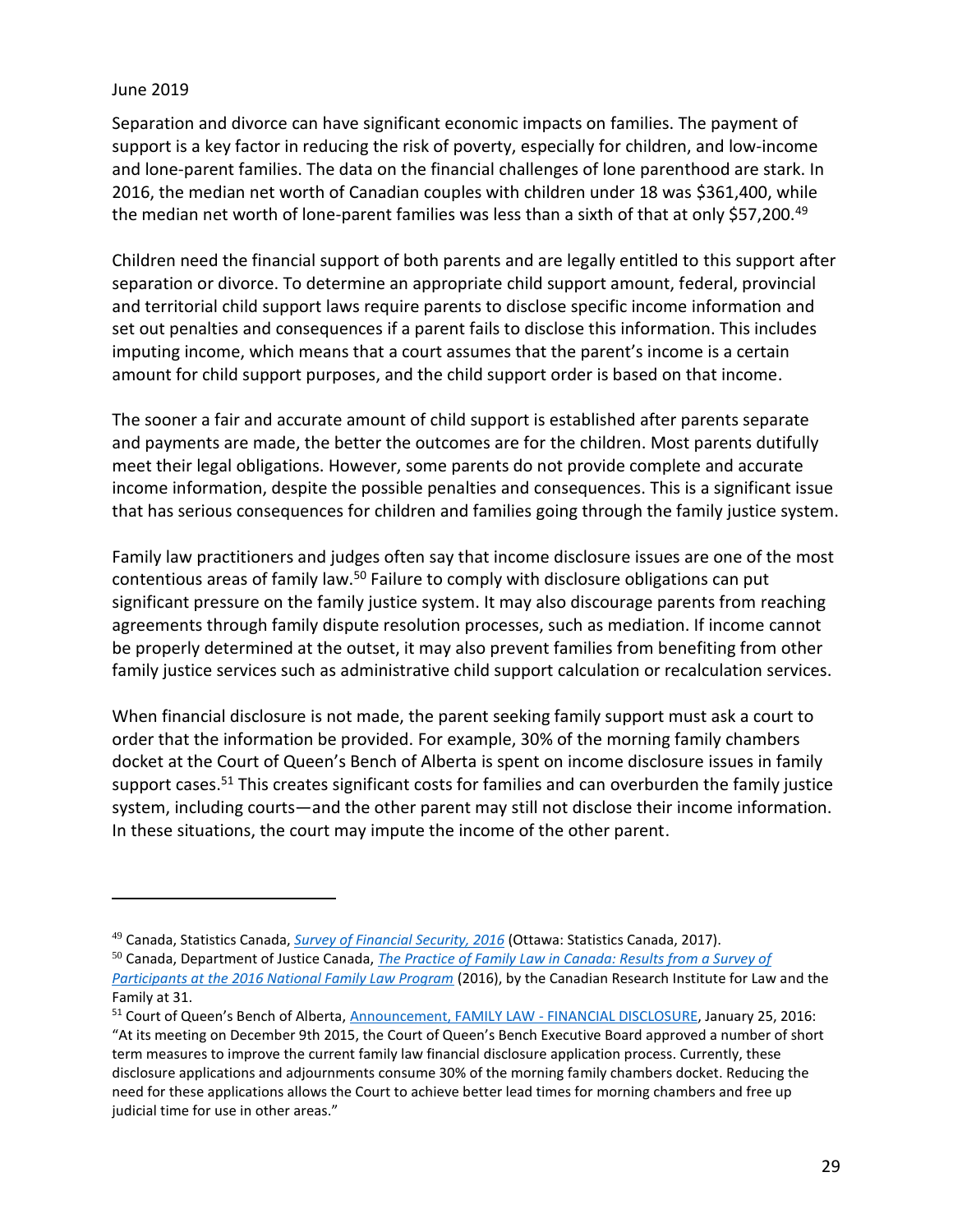Although imputing income may work adequately in some situations, it is very difficult for the court to determine a fair amount of support that reflects a parent's true ability to pay, absent complete, up-to-date income information. Imputing income may result in child support amounts that are too high, which in many situations will not be paid, or too low, which would prevent children from fully benefiting from the support of both parents.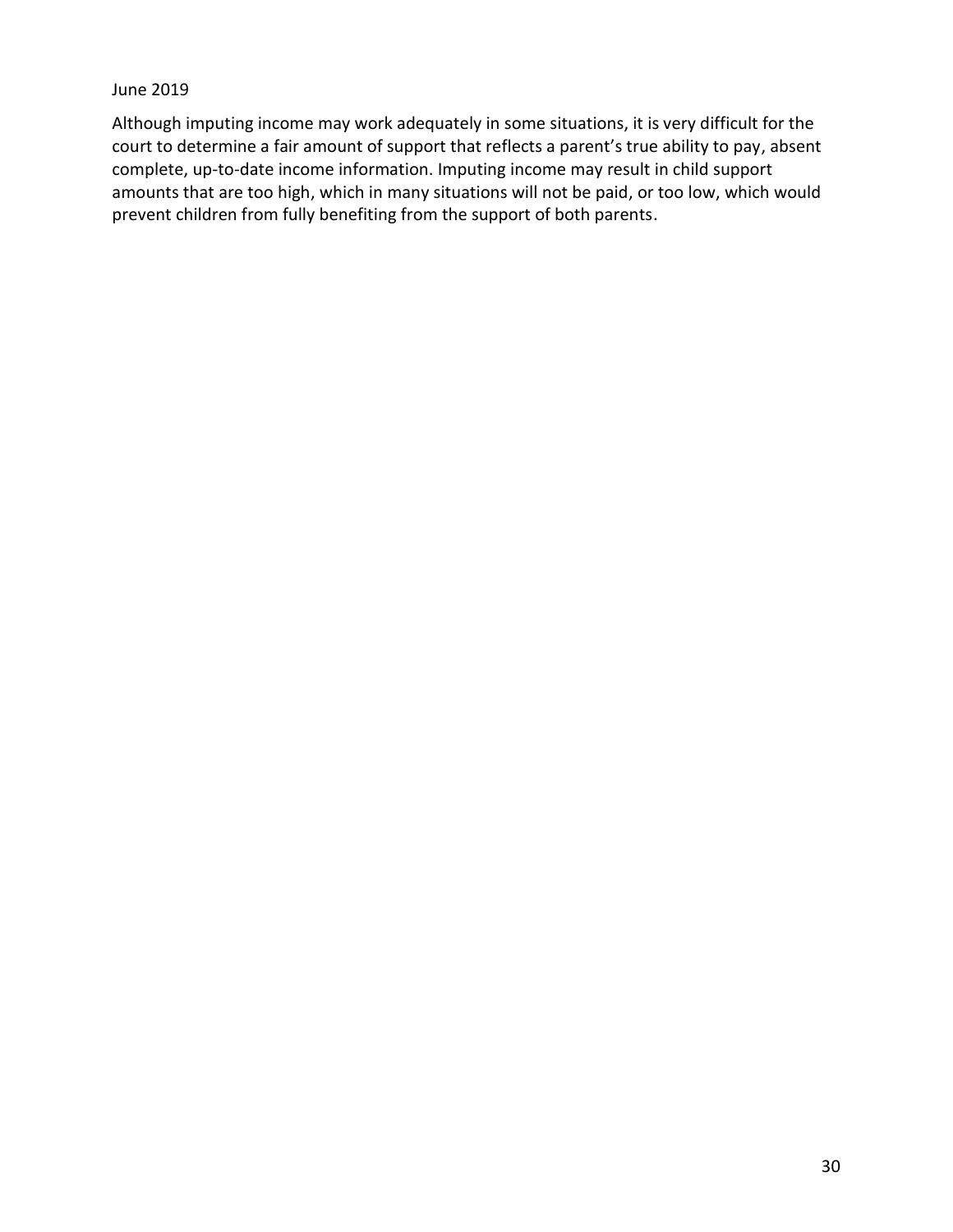$\overline{a}$ 

#### **1.** *Divorce Act* **amendments (Clauses 24-25)**

<span id="page-30-0"></span>*Divorce Act* amendments that aim to help families obtain fair and accurate family support are described below, in the "Making Canada's family justice system more accessible and efficient" section.

## **2. FOAEAA amendments (Clause 46)**

<span id="page-30-1"></span>The legislation passed in 2019 brings changes to help reduce poverty and limit the negative consequences of income-related disputes on the family justice system. Amendments to FOAEAA will help ensure that failure to properly disclose income information does not prevent the establishment of a fair and accurate amount of support.

The changes amend FOAEAA to allow the federal government to release an individual's income information, including information from tax returns, to a court for the purposes of establishing, varying or enforcing family support. The income information to be released will be listed in the regulations with the concurrence of the Minister of Finance, and important safeguards are included in the Act (see the discussion of FOAEAA amendments in the "Privacy Protections" section below). For example, where information is released to a court pursuant to FOAEAA, the 2019 amendments require that the information be sealed and kept in a location to which the public has no access.

In the case of child support, the release of income information will help ensure that amounts reflect the parent's true capacity to pay. It will also reduce legal costs associated with obtaining income disclosure for a parent, as well as associated use of court resources. Child support orders will be made more quickly, accurately and with less conflict and expense.

## **3. GAPDA amendments (Clause 101)**

<span id="page-30-2"></span>Under the Treasury Board of Canada *Guidelines for the Processing of Garnishments*, a garnishee summons enforcing a family support debt takes precedence over one enforcing a commercial debt.<sup>52</sup> The legislation passed in 2019 includes amendments to GAPDA that enshrine in legislation the principle that garnishment for family support debts be prioritized over all other debts, except for Crown debts.<sup>53</sup>

Ensuring that garnishment applications enforcing a family support obligation are processed first promotes the economic well-being of children. The creation of a priority in favour of

<sup>&</sup>lt;sup>52</sup> The [Treasury Board Guidelines for the Processing of Garnishments](http://www.tbs-sct.gc.ca/pol/doc-eng.aspx?id=25600) took effect on April 1, 2012.

 $53$  Garnishment is a process by which a third party is required by law to pay money owed to one person to another person instead, to help satisfy a debt between the two people.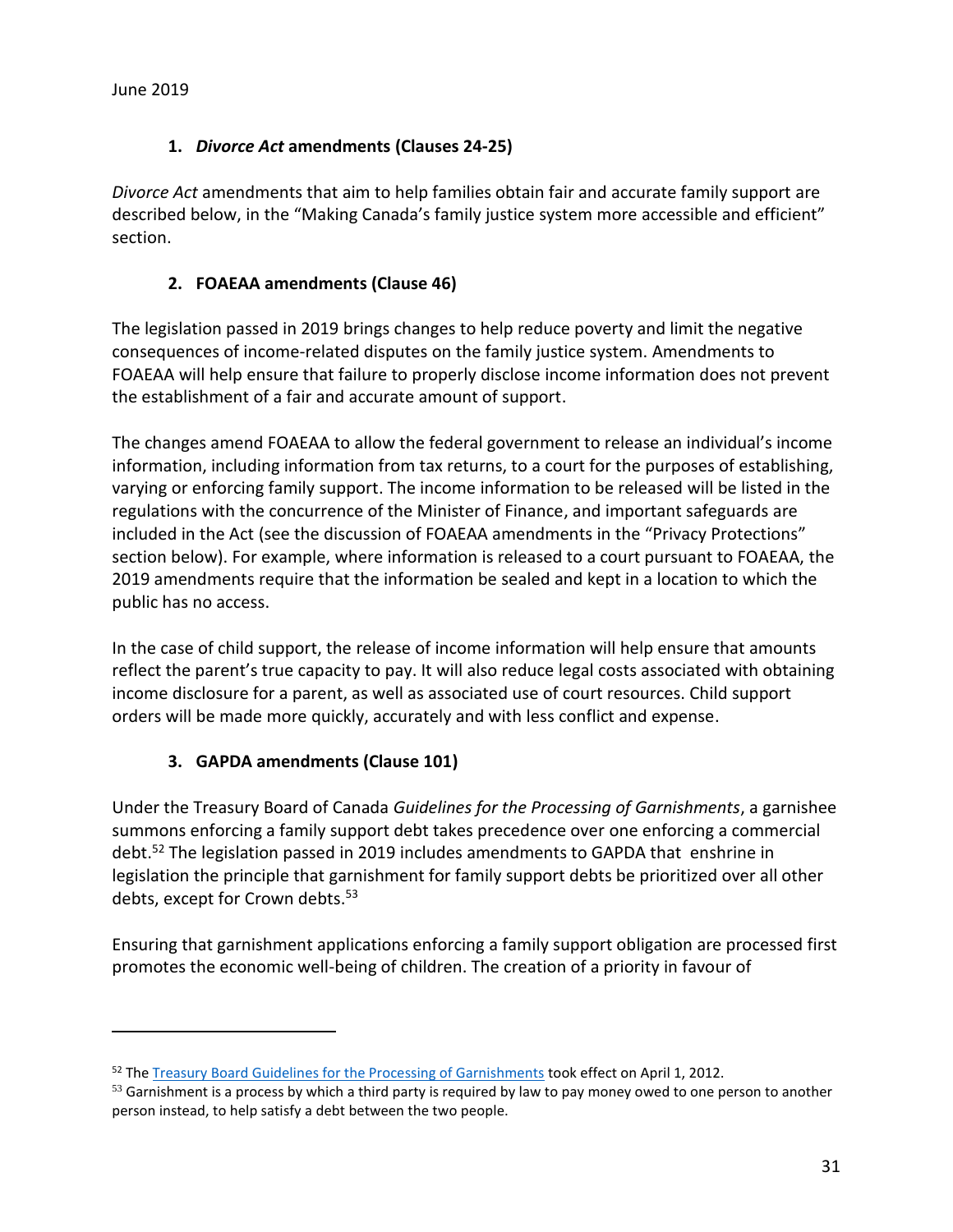garnishment applications that enforce support obligations also acknowledges the importance of these obligations over other debts.

## <span id="page-31-0"></span>**D. MAKING CANADA'S FAMILY JUSTICE SYSTEM MORE ACCESSIBLE AND EFFICIENT**

Access to justice is a priority for the federal government, and access to family justice is a key part of this. Costs, delays and complex procedures can all create barriers to accessing the family justice system.

The 2019 changes to federal family laws include changes to promote access to justice in both official languages and promote the use of a wider range of services to facilitate family dispute resolution. It also includes provisions aimed at streamlining certain processes and improving the use of administrative services.

## <span id="page-31-1"></span>**1.** *Divorce Act* **amendments (Clauses 1(7), 8, 14, 22.1, 24-25)**

a. Official languages (Clause 22.1)

Currently, the *Divorce Act* is silent on whether parties can use the official language of their choice in proceedings under the Act. The House Committee amended what was known as Bill C-78 to include official language rights in the *Divorce Act* similar to those provided under Part XVII of the *Criminal Code* for criminal matters.

The new language rights provision will allow any person participating in any proceeding at first instance under the Act (e.g., parties, witnesses, legal advisors) to use the official language of their choice. The provision includes the right to file pleadings, give evidence and make submissions. Courts will have to provide simultaneous interpretation from one official language to another at the request of a person participating in a proceeding under the Act. The language rights provision will allow parties to a proceeding to be heard by a judge who speaks their official language. Under the new provision, parties could request that their court decisions be made available in the official language of their choice.

## b. Encouraging the use of family dispute resolution processes and other family justice services (Clauses 1(7), 8)

More and more Canadians have to resolve their family law disputes without the assistance of a lawyer. For many separating and divorcing families, it is less expensive and less time-consuming to resolve issues by agreement than through court proceedings. Also, in out-of-court dispute resolution, parties often retain more control over decisions about their lives. In cases involving children, there are particular advantages to reaching an agreement through a non-adversarial process. For example, children may benefit from seeing their parents work together.

The 2019 changes to federal family laws add to existing duties for lawyers under the *Divorce Act*  and also create duties for the parties to a proceeding under the Act. These duties encourage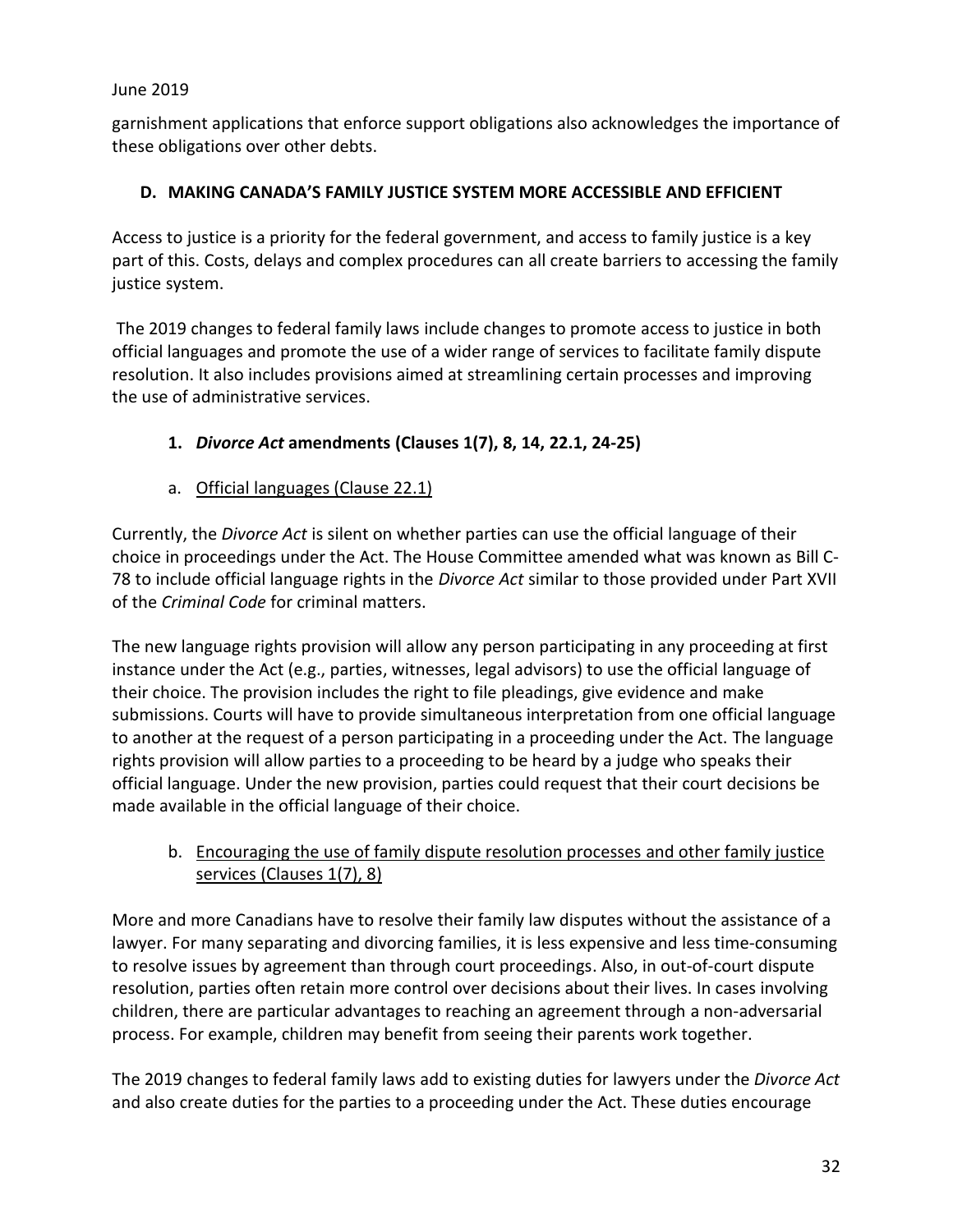$\overline{a}$ 

the use of "family dispute resolution processes" which include a range of options such as negotiation, mediation and collaborative law.

Although dispute resolution processes such as mediation may be preferable in some cases, they may not always be appropriate, as may be the case if there has been family violence or a significant power imbalance. As a result, the requirement to engage in dispute resolution processes is not absolute, and will be required only "to the extent that it is appropriate to do so."

The legislation also sets out a new obligation for lawyers to inform their clients of any family justice services that may be of assistance to them.

#### c. Improving the administrative child support frameworks

The 2019 amendments do not change the existing child support rules or child support tables set out under the *Federal Child Support Guidelines*, which are a regulation under the *Divorce Act*. The process for amending regulations is different from the process for amending the Act.

However, the legislation passed in 2019 will make family justice more accessible by making it easier for administrative services to perform some tasks currently left up to the courts. These services provide a faster, more accessible, less costly and less adversarial manner for parents to determine and update child support.

The 2019 amendments create the legislative authority for the administrative establishment of child support and improve the existing child support recalculation process. These amendments seek to ensure that children continue to benefit from the financial means of their parents after separation, through administrative services that establish and maintain accurate child support amounts.

The amendments support federal poverty reduction efforts by helping families obtain fair and accurate family support.

i. Administrative child support recalculation services (Clause 25)

Section 25.1 of the *Divorce Act* allows provinces and territories to enter into an agreement with the Government of Canada to authorize a provincial child support service to recalculate child support amounts administratively in divorce cases.<sup>54</sup> Their role is limited to recalculating child support amounts based on complete and accurate income information provided by parents.

<sup>&</sup>lt;sup>54</sup> As of August 2018, the Government of Canada has entered into nine agreements under section 25.1 of the *Divorce Act* with provinces and territories: Manitoba (July 2006), Prince Edward Island (August 2006), Newfoundland and Labrador (2002 and 2007), Alberta (December 2009), Québec (June 2014), Nova Scotia (October 2014), Yukon (June 2015), Ontario (April 2016) and Saskatchewan (July 2018).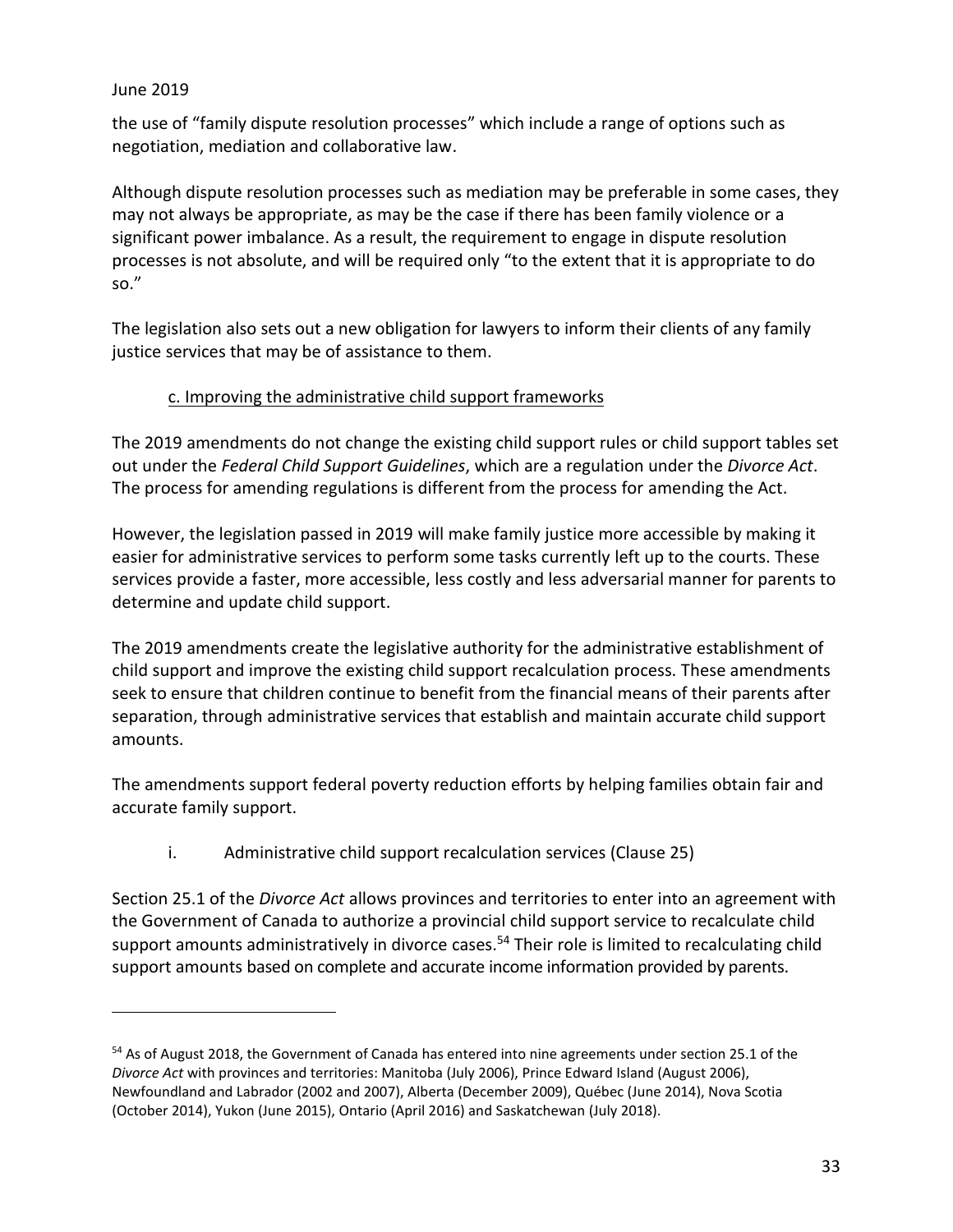The 2019 amendments include a number of improvements to address operational challenges with the current recalculation framework. The changes will help provincial and territorial child support recalculation services perform more efficiently and effectively by allowing for more flexibility in their operations. The amendments will:

- allow recalculation to be performed at the request of either or both former spouses rather than only at "regular intervals" (for example, if there is a job loss during a year)
- provide for rules allowing for the deeming of income by recalculation services if a spouse refuses to disclose their income information
- allow for the recalculation of an interim order
- allow a provincial recalculation service to apply the same rules to an order made under the *Divorce Act* as would apply to a support order made under provincial law
	- ii. Administrative child support calculation services (Clause 24)

Under the current *Divorce Act*, only a court can determine the initial child support amount in a child support order. The 2019 amendments will permit a province to enter into an agreement with the Government of Canada to authorize a provincial child support service to establish child support amounts administratively under the *Divorce Act*.

The framework will apply where a divorce proceeding has been initiated and will use the applicable child support guidelines to establish child support amounts in a child support decision. If either or both spouses disagree with the amount of child support established by the provincial child support service, the framework permits either party to apply for an initial child support order under the *Divorce Act.* 

The legislative framework will ensure that the amount established in a child support decision has legal effect throughout Canada. The enforceability of the decision will be the same as a child support order. This framework will be faster and less costly than applying to a court for a support order.

## d. Streamlining interjurisdictional processes for establishing and varying support (Clause 14)

The current interjurisdictional process under the *Divorce Act* is modeled on the former provincial Reciprocal Enforcement of Maintenance Orders (REMO) legislation. It is a two stageprocess that involves two different courts. First, the court in the applicant's jurisdiction makes a provisional order. Second, the court in the respondent's jurisdiction confirms the order made in the first jurisdiction. The current process is limited to the variation of support orders between provinces and territories. This means that a former spouse cannot currently obtain an initial (first) support order through the interjurisdictional process. Also, former spouses living in a foreign designated jurisdiction cannot obtain or vary a *Divorce Act* order for support through this process. They also cannot have a foreign order recognised and enforced under the current process. These limitations cause challenges for families living abroad.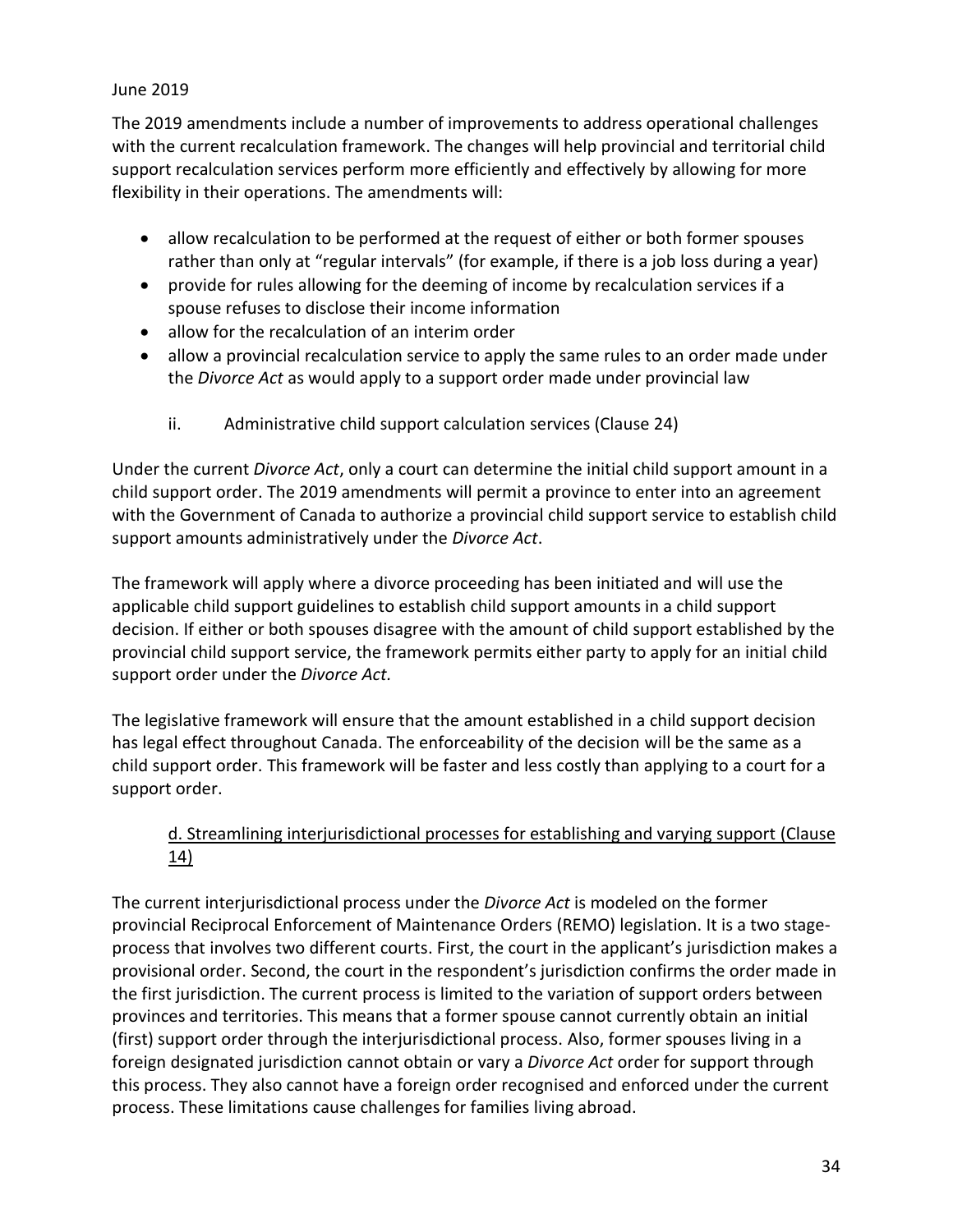Today all provinces and territories (except Québec) have interjurisdictional support orders legislation (referred to as "ISO Acts")<sup>55</sup> which has replaced the REMO approach with a streamlined process. The legislation passed in 2019 introduces a similar streamlined process by eliminating the first-stage hearing and introducing a new summary application procedure. It will also broaden the scope of the current interjurisdictional process by allowing former spouses to obtain or vary a support order under the *Divorce Act* when the parties reside in different provinces or when the parties live in a province and a designated jurisdiction.<sup>56</sup> This process will be easier and less costly for families living in different provinces and territories or in another country. It will also ensure consistency between interjurisdictional proceedings, whether they are conducted under provincial interjurisdictional legislation or the *Divorce Act*.

Finally, the changes will also allow for the recognition of a support order made in a foreign designated jurisdiction in specific circumstances.

i. Interjurisdictional proceedings involving provinces or involving a province and a foreign designated jurisdiction

The legislation passed in 2019 will allow a former spouse to make an application through a "designated authority" - an administrative authority (as opposed to directly through a court). The application could be for an initial court order for support or for a variation of an existing support order. It could also be to request to have the amount of child support calculated or recalculated by a child support service in an interjurisdictional context.

The basic process will be as follows:

- the former spouse seeking relief would submit an application to the designated authority in their own province or country (if they live in a designated foreign jurisdiction)
- That designated authority would review the application and make sure it is complete. They would then send it to the designated authority in the respondent's province
- The designated authority in the respondent's province would then send the application to either a court in that jurisdiction or to a child support service, if there is such a service in that province

<sup>&</sup>lt;sup>55</sup> By July 1, 2006 all common law provinces and territories had brought into force interjurisdictional support orders legislation. Similar legislation adapted to the civil law context was passed in Québec but is not yet in effect. <sup>56</sup> Canada is not a party to any multilateral instrument on the recovery of family maintenance. All provinces and territories, however, have a number of reciprocity arrangements with foreign States to permit the establishment, variation, recognition and enforcement of support decisions across borders. The States with which the provinces and territories have reciprocity arrangements are designated in provincial and territorial regulations; The legislation passed in 2019 will refer to these as "designated jurisdictions."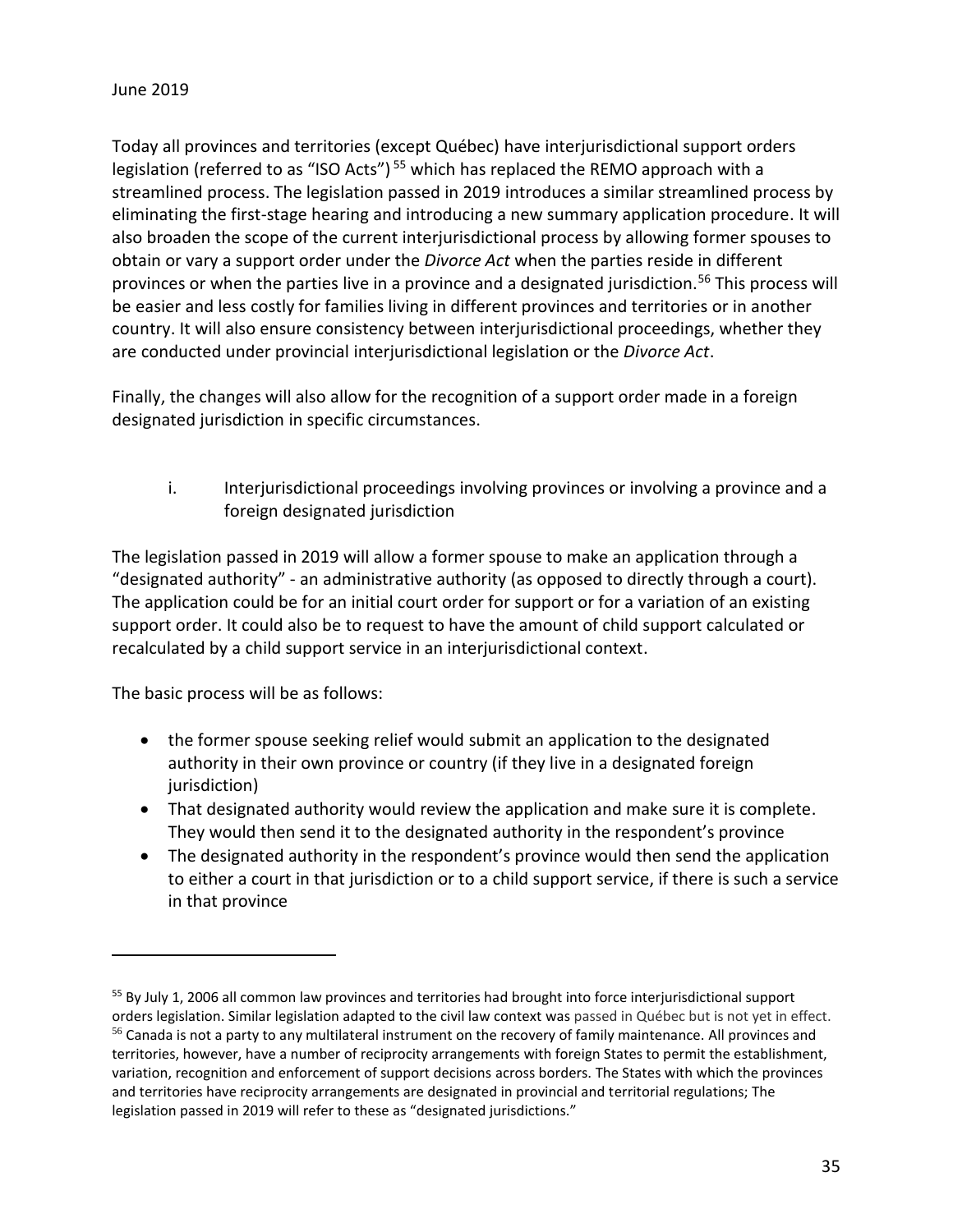$\overline{a}$ 

- The respondent would then be served with the application along with a notice of where to appear and what information and documents to provide
- Based on the information from both the applicant and the respondent, either a court or a child support service in the respondent's jurisdiction would make a decision
	- ii. Recognition of foreign decisions

Currently, there is no process under federal family laws to recognize foreign support orders that have the effect of varying a *Divorce Act* order. The need for such recognition could occur where a spouse moves to a new jurisdiction, and that new jurisdiction makes an order for a different support amount than that provided for in the *Divorce Act* order.

The 2019 changes to federal family laws will allow for the recognition of a support order made in a foreign designated jurisdiction in specific circumstances. <sup>57</sup> The process for registering a foreign order for recognition will be determined under provincial law, including the grounds for objecting to the registration of the order. The order will have legal effect throughout Canada and this will facilitate enforcement.

# <span id="page-35-0"></span>**2. FOAEAA amendments (Clauses 45-46, 51, 54, 57)**

## a. Amendments related to provincial and territorial recalculation services (Clause 46)

The legislation passed in 2019 will amend FOAEAA to allow for the disclosure of income information, including information from tax returns, to provincial and territorial recalculation services. This will reduce costs to parents and the court system. Without access to a parent's recent income information, recalculation services cannot accurately recalculate support.

Information-sharing agreements with provinces and territories will be updated to ensure that income information released to recalculation services is protected.

## b. Amendments related to provincial and territorial maintenance enforcement programs (Clause 46)

Each province and territory has established an enforcement service, referred to as a Maintenance Enforcement Program (MEP), which has legislative authority to register, collect and enforce family support orders or agreements for the benefit of the family support recipient. Provincial and territorial legislation outlines the requirements of a support agreement before it can be registered and considered enforceable by a MEP. In some provinces and territories, when a support order is made, it is automatically enrolled with the MEP, but the

<sup>57</sup> The process will be the same for applications processed by a provincial Central Authority under the *Convention of 23 November 2007 on the International Recovery of Child Support and Other Forms of Family Maintenance*, discussed below in the International Conventions section.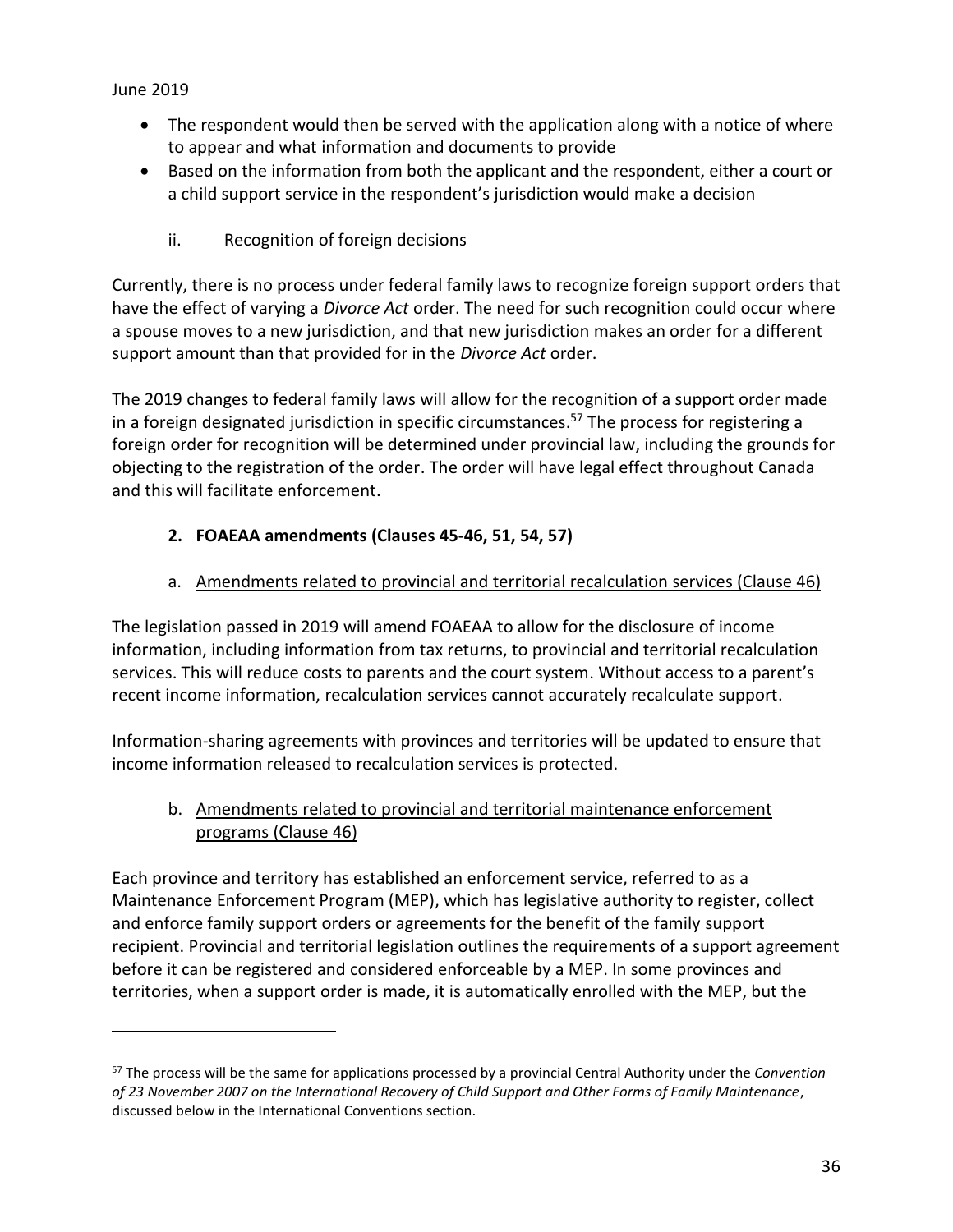$\overline{a}$ 

recipient can ask to have the order removed from the program. In other provinces and territories, parties have the option to enroll with the MEP.

Existing enforcement tools are ineffective against a growing number of support payors who have learned to hide their assets inside Canada. Information about certain assets, which may be detailed in federal tax slips, is currently inaccessible to MEPs. As a result, MEPs are unable to locate a support payor's assets in over 50% of their collective cases even if they have the payor's address and employer name.

The legislation passed in 2019 will increase MEPs' access to federal information, including the Social Insurance Number (SIN), to assist in their enforcement actions on behalf of family support recipients, mostly in relation to child support. The SIN will be identified in the FOAEAA regulations as information that can be searched for and released to a MEP. Locating support payors as quickly as possible lessens the financial hardship for support recipients and children. A validated SIN from the Social Insurance Number Register will help MEPs enforce more difficult cases and minimize risks of undertaking enforcement actions against the wrong individual.

## c. Amendments related to interjurisdictional support cases (Clause 46)

The 2019 changes will amend FOAEAA to permit provincial and territorial designated authorities to apply for and receive information to process interjurisdictional cases. Federal, provincial and territorial Central Authorities under certain designated family law conventions will also be able to apply for and receive address information to assist in international cases to locate debtors, children and parents.<sup>58</sup>

#### d. Amendments related to peace officers investigating child abductions (Clause 46)

FOAEAA currently requires a peace officer investigating a child abduction under section 282 or 283 of the *Criminal Code* to lay a charge before applying for information. FOAEAA permits the release of the address of the person who is believed to have taken a child with them, as well as the release of the name and address of that person's employer, the address of a child who has been taken and the name and address of their employer, if any. FOAEAA applications by peace officers have rarely been made to date because the current process is perceived to be too slow and cumbersome.

When dealing with a child abduction, time is of the essence. Police should have access to tracing information as soon as possible. Furthermore, in some situations, the only concern is finding the child. Laying a charge may be premature or wholly inappropriate, for example, in some cases involving family violence. The 2019 changes to federal family laws will therefore

<sup>&</sup>lt;sup>58</sup> Family law conventions could be designated in regulations and include but not be limited to the following Hague Conventions: the *Convention of 25 October 1980 on the Civil Aspects of International Child Abduction*, the 1996 Convention and the 2007 Convention.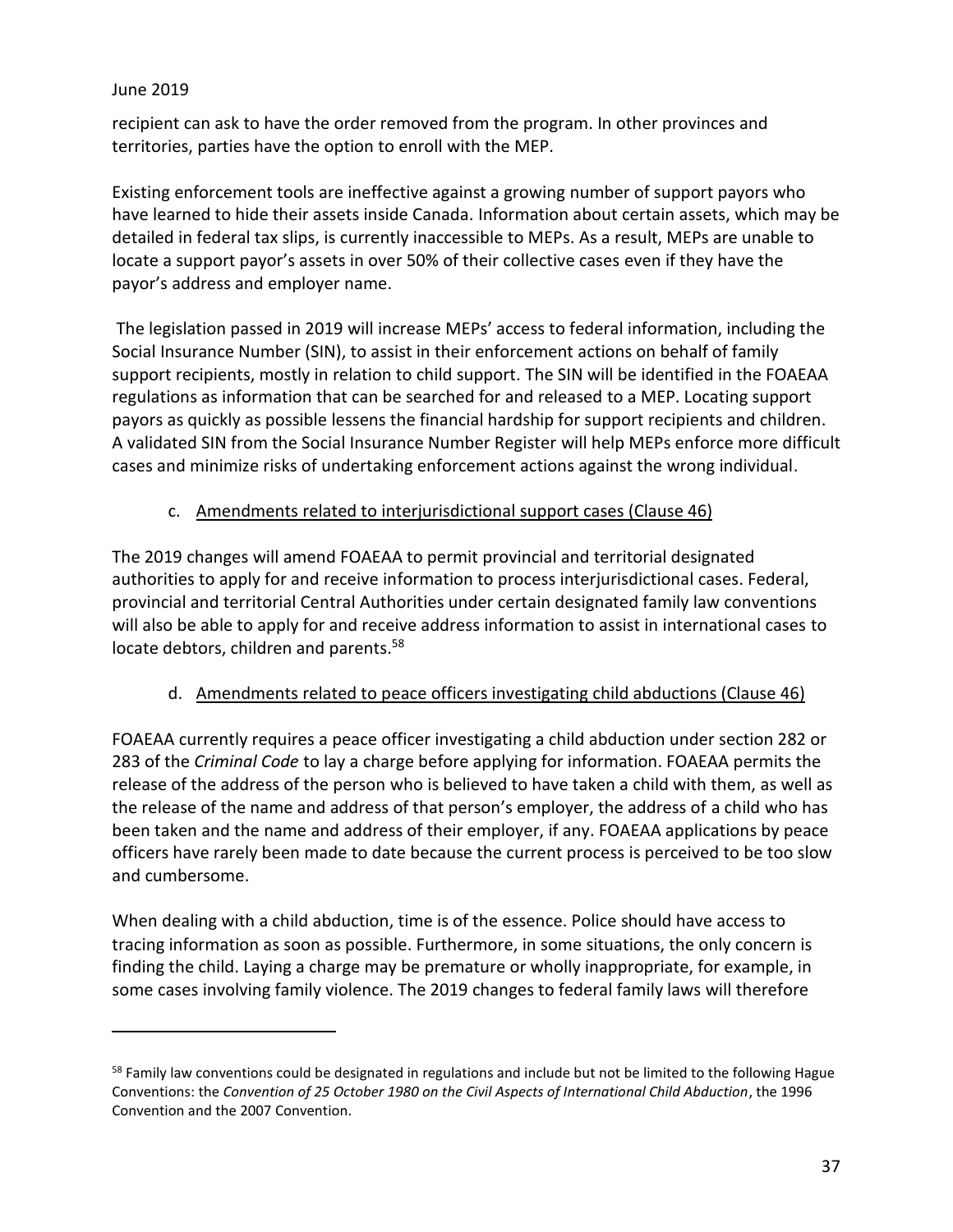$\overline{a}$ 

amend FOAEAA to replace this requirement with a more robust affidavit requirement explicitly stating that police have reasonable grounds to believe that a criminal offence has been committed, and that the information disclosed will be used to assist in the investigation of the offence. Permitting police to seek tracing assistance prior to laying a charge should make the tracing service more accessible to police officers and thus a more effective tool.

## e. Privacy Protections (Clauses 45-46)

FOAEAA currently provides safeguards to protect information released under the Act. For example, information-sharing agreements between the provinces and territories and the Government of Canada must safeguard information released under the Act. These agreements will have to be updated as a consequence of the many changes the legislation will make in respect of the release of information. It will amend FOAEAA to ensure that provincial entities that will now have access to information are subject to such agreements before they can apply for and receive information under FOAEAA. The legislation will also amend FOAEAA to require information-sharing agreements between the Government of Canada and any specific police force in Canada seeking to make use of the Act.<sup>59</sup>

Since provinces and territories cannot enter into information-sharing agreements with the Government of Canada on behalf of courts, the legislation passed in 2019 will amend FOAEAA to require that information released to a court be sealed and kept in a location to which the public will not have access. The court could then, for the purpose for which the information was requested, disclose the information to a person or official that the court considers appropriate and make any order to protect the confidentiality of the information.

# f. Expanding the FOAEAA garnishment program (Clauses 51, 54 and 57)

FOAEAA currently permits the garnishment of designated federal monies, such as income tax refunds, to satisfy unpaid family support obligations.

Through their enforcement efforts, federal, provincial and territorial governments disburse about \$2 billion annually to Canadian families to satisfy outstanding support debts. At the federal level, in 2017-18 about \$185 million was garnisheed under FOAEAA for families and children. These federal support enforcement efforts alone resulted in the distribution of, on average, close to \$2,000 per family on behalf of which funds were garnisheed for about 100,000 families.

The 2019 changes to federal family laws will amend FOAEAA to improve the garnishment process. For example, the federal Crown would be bound by a garnishee summons for 12 years instead of five, to better reflect the average length of time a file is enrolled for enforcement in

<sup>&</sup>lt;sup>59</sup> This includes provincial and territorial designated authorities, Central Authorities and recalculation services.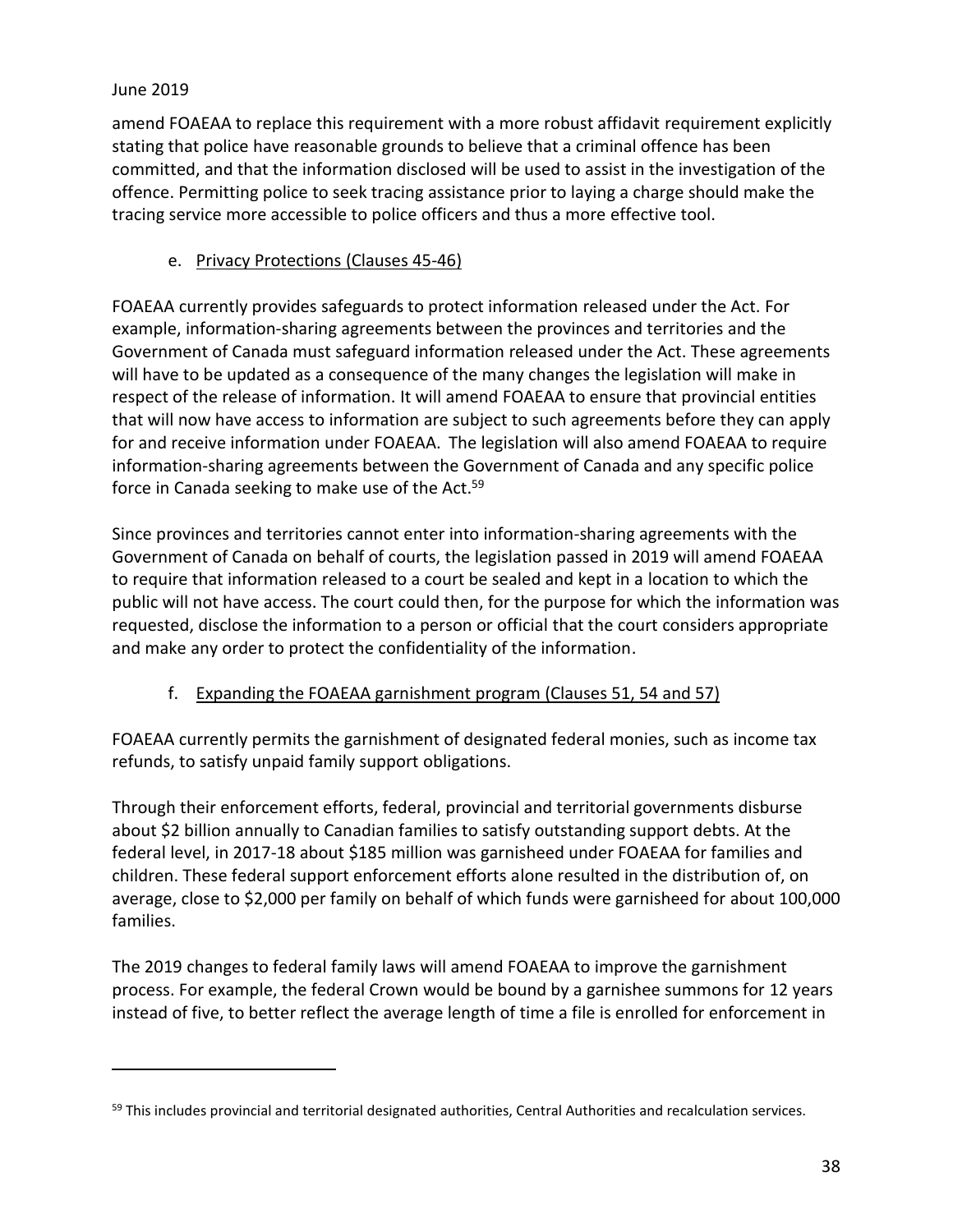Canada. This will improve the operational efficiency of the FOAEAA garnishment program and will reduce the need for MEPs to renew their garnishment applications.

The legislation will amend FOAEAA to allow for garnishment of court-ordered expenses incurred as a result of the denial of or refusal to exercise parenting time, custody, access or contact. It will also allow for garnishment where there is non-payment of expenses related to the exercise of parenting time, custody or access due to a child's relocation. The provisions in the legislation passed in 2019 will help ensure that parents can be compensated for expenses they incur in these situations.

The effectiveness of the FOAEAA garnishment provisions is significantly reduced when a support debtor does not file a tax return, where the refund could have been garnisheed to satisfy their unpaid support obligation. The 2019 changes to federal family laws amend FOAEAA to create a mechanism whereby the Minister of National Revenue could demand that a debtor who is subject to a FOAEAA garnishment file a tax return.

The changes will amend FOAEAA in various other ways to help create greater operational efficiency. For example, the legislation will eliminate the requirement for MEPs to submit an affidavit for tracing applications and licence denial applications. The safeguards provided by the affidavit can be addressed through other means for MEPs, such as the requirement that the applicant attest to the truthfulness of the application. In addition, MEPs have established rigorous internal safeguards since FOAEAA was enacted in the mid-1980s.

## <span id="page-38-0"></span>**3. GAPDA amendments (Clauses 85, 87, 95, 96(2), 105(1), 105(3), 106(2), 115(3), 115(5))**

The legislation passed in 2019 includes amendments to GAPDA to increase the effectiveness of the current processes under which federal salaries are garnisheed and federal pension benefits diverted.

Amendments extend the period within which a garnishee summons must be served on the federal Crown. This will provide a person who is owed money and who submits a garnishment application additional time to take corrective actions where procedural errors are made, such as serving documents at the wrong address. The garnishment regime is also amended to allow, where possible, the earlier interception of salary so that support recipients can obtain the support to which they are entitled faster.

The 2019 changes to federal family laws will also allow MEPs to apply for pension diversion on behalf of support recipients, without obtaining a certified copy of the support order. Eliminating the need to obtain a certified copy of the order will save support recipients time and costs associated with obtaining certification.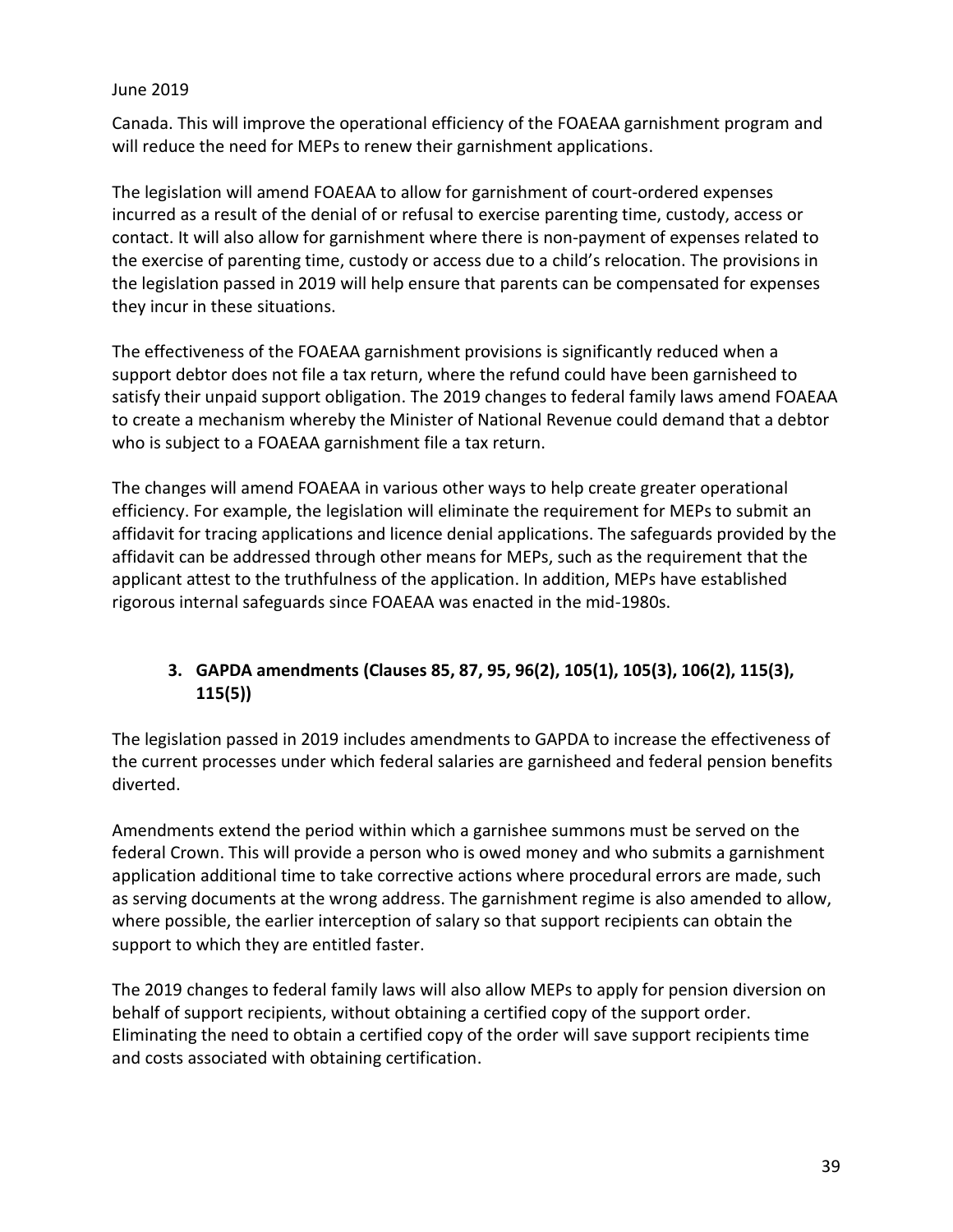At present, only arrears that are set out in a court order can be enforced through pension diversion. The changes will allow MEPs to recover arrears with a statement of arrears that details the arrears owing. This will alleviate the burden on the support recipient to go back to court to obtain a court order for any arrears that have accrued, thus improving the efficiency of the diversion regime and allowing support recipients to collect the support they are owed faster. It will also allow MEPs to adjust the arrears owing if moneys are collected through other means.

## <span id="page-39-0"></span>**E. INTERNATIONAL CONVENTIONS**

On May 23, 2017, Canada signed two international family law Conventions: the *Convention of 23 November 2007 on the International Recovery of Child Support and Other Forms of Family Maintenance* (2007 Convention) and the *Convention of 19 October 1996 on Jurisdiction, Applicable Law, Recognition, Enforcement and Co-operation in Respect of Parental Responsibility and Measures for the Protection of Children* (1996 Convention).

Although Canada has signed these Conventions, it is not yet a party to either. As a next step for Canada to become a party, Parliament needed to amend federal family laws to align them with the Conventions.

What was known as Bill C-78 in the 42<sup>nd</sup> Parliament is federal implementing legislation for the 1996 Convention and the 2007 Convention. It makes necessary amendments to the *Divorce Act*  and the FOAEAA. Both Conventions have rules for federal States, like Canada, so that the Conventions can be implemented incrementally in different territorial units. In Canada, the territorial units are the provinces and territories. Upon ratification, Canada will declare that the Convention will apply in those provinces and territories that have amended their laws to be consistent with the Convention and have asked the federal government to have the Convention apply to them. If additional provinces and territories do the same, Canada will make additional declarations to extend the application of the Convention to them.

The legislation will give "force of law" to the 1996 Convention and the 2007 Convention under the *Divorce Act*. This means that the Conventions will become part of the law of Canada. Because of the constitutional division of powers, however, the Conventions will only be given force of law in relation to federal jurisdiction. The legislation also provides that the 1996 Convention and the 2007 Convention will override federal laws if they were in conflict with one another.

# **1. 2007 Convention (Clause 30)**

<span id="page-39-1"></span>Canada is currently not party to any international convention concerning the enforcement of family support. In Canada, the international recovery of family support is facilitated by reciprocal arrangements with other countries. Provinces and territories have established arrangements pursuant to their interjurisdictional support orders legislation under which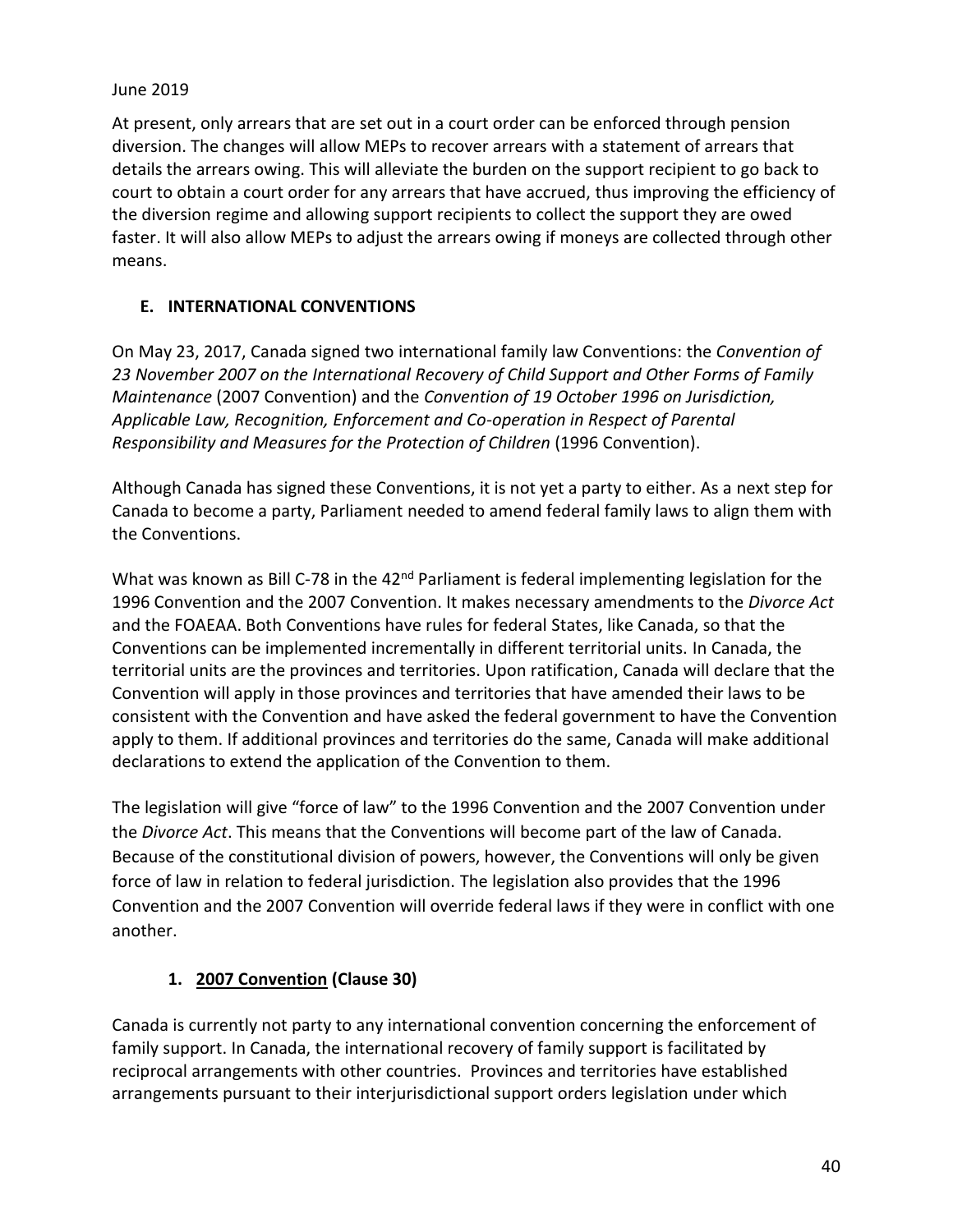$\overline{a}$ 

certain foreign States have been designated as "reciprocating jurisdictions" or, in the province of Québec, by designation pursuant to *An Act respecting reciprocal enforcement of maintenance orders*.

Where there is no reciprocity arrangement, the only way for most Canadians to have a support order enforced in another country is to hire a lawyer in that country and go to court. Most Canadians cannot afford to hire a foreign lawyer.

The 2007 Convention provides the legal framework for cross-border recognition and enforcement, establishment and modification of support orders and agreements. The Convention establishes an international system for administrative cooperation by requiring that a Central Authority be designated for each Contracting State to implement Convention obligations. In federal States such as Canada, the 2007 Convention allows for Central Authorities to also be designated for each territorial unit to which the 2007 Convention has been extended (Article 4(2) of the Convention).

The 2007 Convention applies to child support obligations for children under the age of 21, regardless of the marital status of the parents.<sup>60</sup> The Convention also covers recognition and enforcement of spousal support obligations where the spousal support claim is made with a claim for child support. The scope of the Convention is outlined in Article 2(1).

The 2007 Convention provisions will apply only if one of the spouses lives in a Contracting Party and the other spouse is habitually resident in a province that has implemented the 2007 Convention.

#### a. Benefits of becoming a party to the Convention

Ratification of the 2007 Convention will increase the number of countries with which Canadian jurisdictions have reciprocity, which will result in more family support flowing to Canadian families and children. Ratification of the 2007 Convention will make it easier to have Canadian child and spousal support orders recognized and enforced across international borders. It will also provide a means for Canadians to establish and vary a child support order in a foreign country.

The 2007 Convention may also provide added value to current reciprocity arrangements. The Convention does not prevent the application of reciprocity arrangements if the arrangements provide for a broader base of recognition and enforcement, a simpler procedure or more beneficial legal assistance.

Becoming a party to the 2007 Convention will contribute to the legislation's objectives of reducing child poverty and increasing the efficiency of the family justice system.

<sup>60</sup> In the case of the Canadian *Divorce Act*, it applies to parties who have divorced under the Act.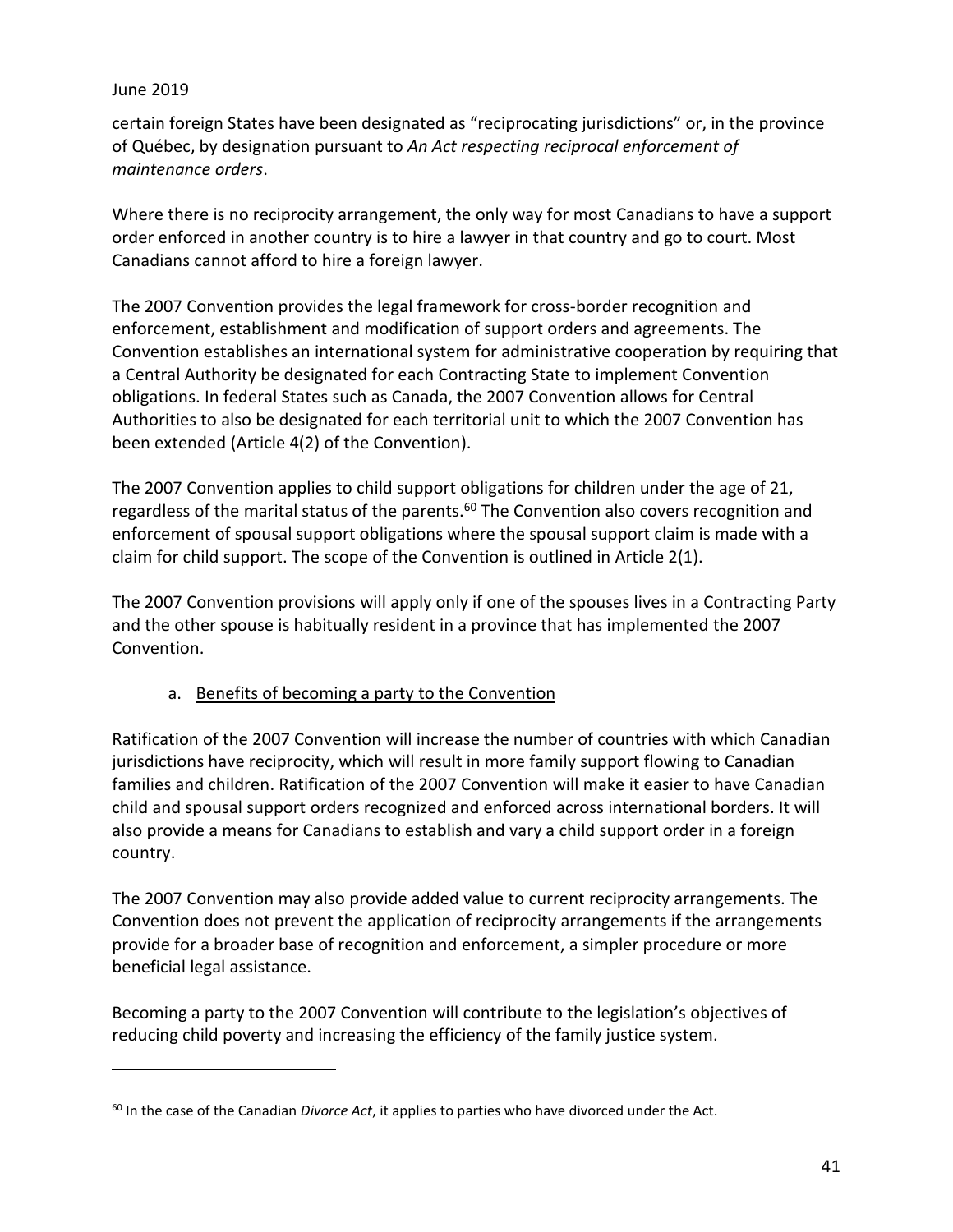## b. Role of the Central Authority

Under the Convention, Canada could designate a Federal Central Authority as well as provincial and territorial Central Authorities. Provincial and territorial Central Authorities would be primarily responsible for implementing Convention obligations. Upon receiving an application from a Central Authority located in a Contracting State, a provincial or territorial Central Authority would be required to provide assistance to a former spouse residing in that State. The provincial or territorial Central Authority would then send the application to the appropriate competent authority in its jurisdiction. The competent authority could either be a court, which would generally be the court closest to where the former spouse resides, or a provincial child support service if that service is available in the receiving jurisdiction. The Canadian Federal Central Authority would assist foreign Central Authorities in locating parties in Canada and with the transmission of applications to the appropriate provincial or territorial Central Authority (Articles 5 and 6).

## c. Direct request to Court

Under the 2007 Convention, direct requests to courts will be available to foreign creditors seeking to have their support orders recognized or recognized and enforced in a province or territory to which the Convention has been extended. Foreign debtors will also be able to make direct requests to have decisions having the effect of suspending or limiting a support order either recognized or recognized and enforced in a province or territory to which the Convention has been extended.

Under the provisions relating to the 2007 Convention, the legislation passed in 2019 does not specifically provide the means for parties to make direct requests for establishment and variation of support orders as former spouses may use the existing process set out in sections 15.1 (child support), 15.2 (spousal support) or 17 (variation of orders) of the *Divorce Act* (Article 37).

## d. Stand-alone spousal support claims

As noted, the 2007 Convention covers recognition and enforcement of spousal support obligations through a Central Authority only if the spousal claim is made with a claim for child support. Applicants wishing to establish stand-alone spousal support claims internationally would have to make a request to a court without the assistance of a Central Authority.

Under the 2007 Convention, Contracting States may, by means of declaration, extend all or parts of the Convention to other types of family support such as spousal support only, or support for vulnerable persons (Article 2(3)).Therefore Canada could, after receiving a request from a province or territory to do so, declare on behalf of that province or territory that the scope of the 2007 Convention is extended to other types of family maintenance not covered by the core scope of the 2007 Convention, including applications for spousal support only. The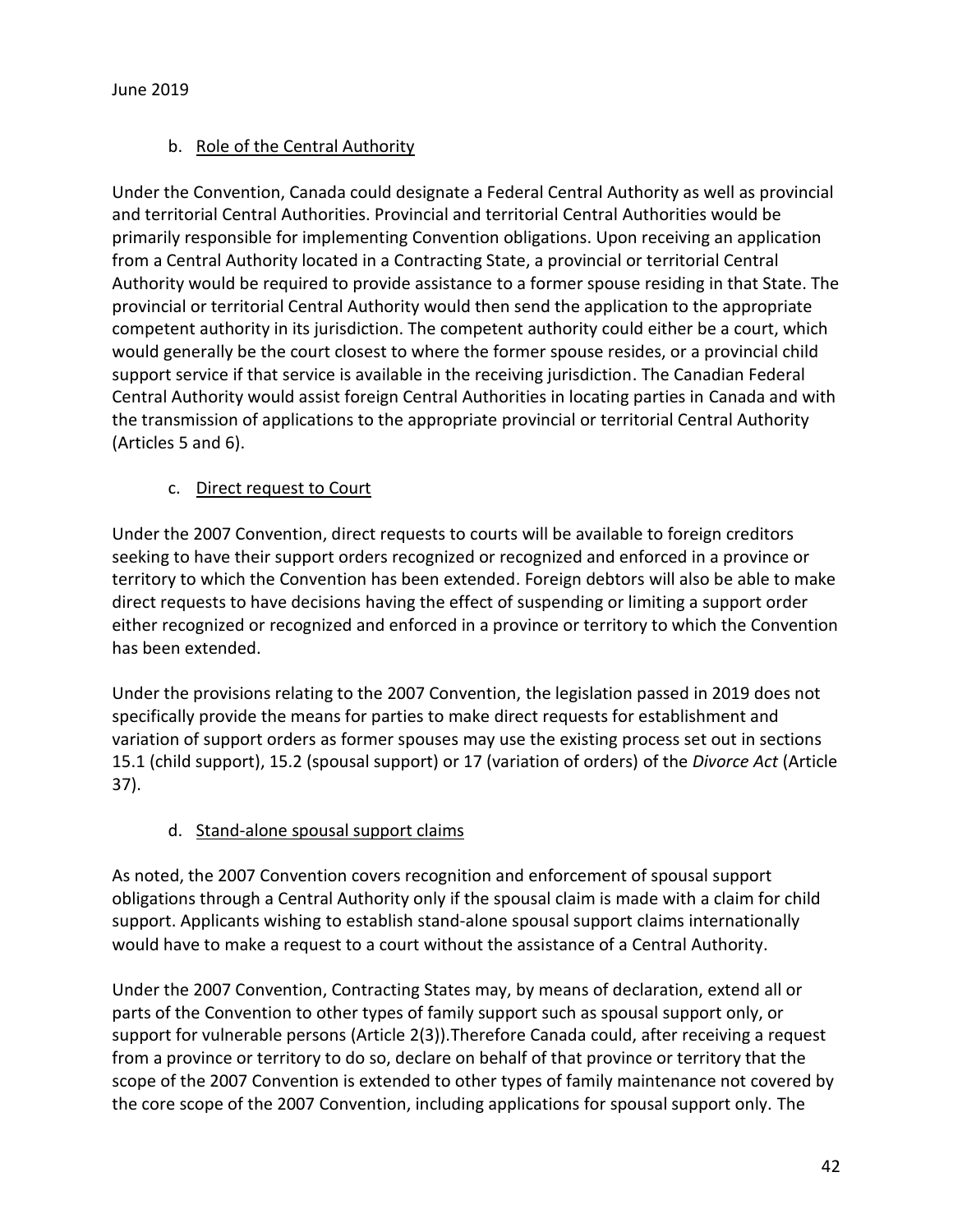$\overline{a}$ 

2019 changes to federal family laws will provide authority under the *Divorce Act* for provincial or territorial Central Authorities to assist with these applications.

## **2. 1996 Convention (Clause 31)**

<span id="page-42-0"></span>Canada is currently not party to a multilateral private law instrument relating to parenting (custody and access) matters.<sup>61</sup> Because of this, Canada and another country might apply different jurisdictional rules to the same case, with the Canadian court and a court in another country potentially making conflicting decisions. Moreover, many foreign countries will not recognize and enforce Canadian custody orders. As Canada is not party to a multilateral private law instrument, it cannot be part of existing formal multilateral networks to promote cooperation in cross-border children's matters.

The 1996 Convention only applies among "Contracting States." The 1996 Convention sets out rules to clarify issues such as which State's courts can make decisions about parenting arrangements for a child and which laws should apply when a child lives in one State but also has close connections to one or more other States.

It also sets out rules for the recognition and enforcement in one Contracting State of orders made in a different Contracting State. The Convention also makes it easier for authorities in different Contracting States to communicate and cooperate with each other about many crossborder issues involving children.

In addition to parenting matters, the 1996 Convention applies to other issues including matters related more broadly to the "protection of children", such as child protection, and the administration, conservation and disposition of children's property. However, the legislation passed in 2019 only relates to parenting matters, as these are the matters addressed in the 1996 Convention that fall within federal jurisdiction.

a. Benefits of becoming a party

The 1996 Convention will facilitate the recognition and enforcement of Canadian parenting orders in other countries that are also party to the Convention, creating greater legal certainty. This will provide better assurances to families who travel or relocate to another Contracting State that their Canadian order will be respected. This could also make it easier to return a child to Canada in parental child abduction cases. It could also reduce costs for families by reducing the need to re-litigate the same issues in another Contracting State. In 2014, the Standing Senate Committee on Human Rights recognised the benefits of joining the 1996 Convention, both as a complement to the *Convention of 25 October 1980 on the Civil Aspects of* 

<sup>61</sup> Canada is a party to the Hague *[Convention of 25 October 1980 on the Civil Aspects of International Child](https://www.hcch.net/en/instruments/conventions/full-text/?cid=24)  [Abduction](https://www.hcch.net/en/instruments/conventions/full-text/?cid=24)* which addresses cross-border cases of child abduction.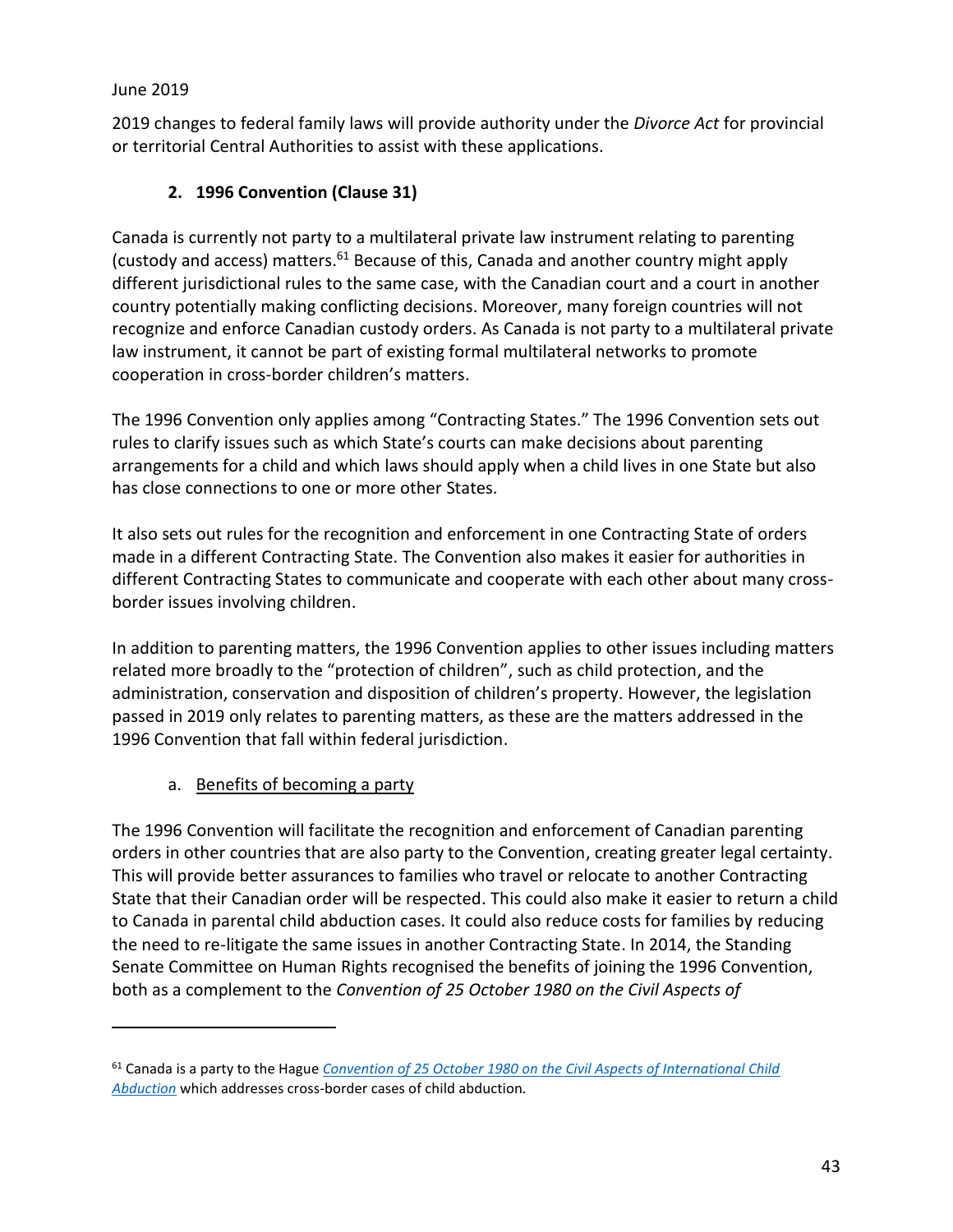$\overline{a}$ 

*International Child Abduction* (Hague Abduction Convention) and as a tool to help resolve crossborder parenting disputes.<sup>62</sup>

The 1996 Convention could lead to more effective communication and cooperation between authorities in Canada and in other countries about many other child-related issues. The potential benefits of the Convention continue to grow as more countries become parties. The 1996 Convention now applies in over 40 countries, including many European countries.

## b. Implementation through changes to federal family laws

The 2019 changes to federal family laws will give the 1996 Convention force of law which, from a legal perspective, will be sufficient to implement the Convention federally. However, the changes include other amendments to explain how some of the rules in the 1996 Convention are to be applied specifically in the *Divorce Act* context. The provisions of the *Divorce Act*  dealing with the Convention will only apply to the provinces and territories to which the application of the Convention has been extended. In addition, consistent with the Convention, they will only apply to children under the age of 18.

## c. Jurisdictional rules

The basic jurisdictional rule in the 1996 Convention is that the authorities of the Contracting State where the child is habitually resident have jurisdiction to make decisions related to the protection of the child (Article 5 of the Convention). The 2019 changes to federal family laws reflect this rule by providing that a court otherwise having jurisdiction under the *Divorce Act*  cannot make a decision about a child who is habitually resident in another Contracting State, unless specified exceptions provided by the Convention are met.

The exceptions allowing a Canadian court to take jurisdiction where a child is habitually resident in another Contracting State are as follows:

- the child is present in Canada and the child is a refugee, internationally displaced or their habitual residence cannot be determined (Article 6)
- there is a divorce proceeding in the province and other mandatory criteria are met. These criteria are 1) at least one spouse has parental responsibility for the child, 2) anyone with parental responsibility consents to the court taking jurisdiction, and 3) the court determines that it is in the best interests of the child to take jurisdiction (Article 10)
- the court has requested or been requested to assume jurisdiction under the Convention's transfer provisions. This transfer can only occur where the competent authorities in both Contracting States agree that the transfer would be in the child's

<sup>62</sup> Senate, Standing Senate Committee on Human Rights, *[Alert: Challenges and International Mechanisms to](https://sencanada.ca/Content/SEN/Committee/412/ridr/rep/rep13jul15-e.pdf)  [Address Cross-Border Child Abduction](https://sencanada.ca/Content/SEN/Committee/412/ridr/rep/rep13jul15-e.pdf)* (July 2015).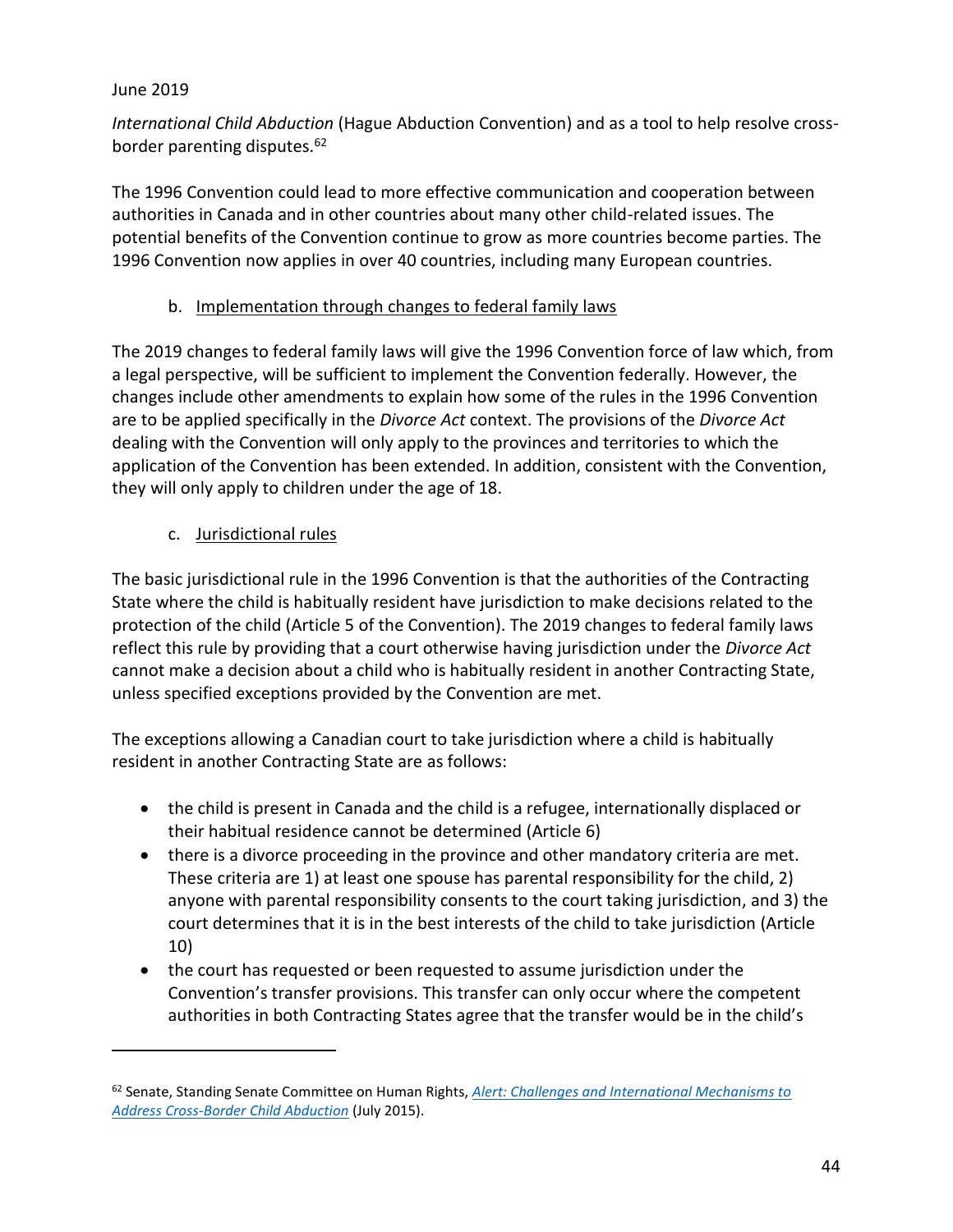best interests. The cases where jurisdiction is most likely to be transferred to a Canadian court will be those where there is a divorce proceeding pending in a province, but where the conditions set out in new section 30.7 of the *Divorce Act* have not been met, or where the child has a substantial connection to the province (Articles 8 and 9)

 $\bullet$  there is an urgent situation (Article 11)

The jurisdictional provisions also provide that, if a child has become habitually resident in a province as a result of a wrongful removal or retention, a court in that province may only take jurisdiction once specific criteria set out in the 1996 Convention have been met (Article 7). This provision will help discourage international parental child abduction by denying a jurisdictional advantage to a person who has abducted a child. It is complementary to the Hague Abduction Convention, to which Canada is a party.

A court in a province having jurisdiction under the *Divorce Act* and in accordance with the 1996 Convention may seek or accept to transfer jurisdiction to the competent authority of another Contracting State in certain circumstances set out in the 1996 Convention. Both authorities must agree that the transfer would be in the best interests of the child (Articles 8 and 9).

The 2019 changes to federal family laws create a new jurisdictional provision for cases where a child is habitually resident outside Canada, but where the 1996 Convention does not apply. A court could only take jurisdiction in such cases in "exceptional circumstances."

## d. Recognition and enforcement

While foreign parenting orders are generally recognized under provincial and territorial laws, there is one situation in which such orders must be recognized under the *Divorce Act.* This is where the foreign parenting order has the effect of modifying a previous parenting or contact order made under the *Divorce Act.* It must be recognized under the *Divorce Act* so that it has the effect of overriding the original *Divorce Act* order*.* 

Article 23 provides for the recognition by "operation of law" in Contracting States of measures (decisions) taken by other Contracting States. This means that the decision will have legal effect in a province without the need for a court application. Article 24 provides, however, that any interested person may ask a court to decide on the recognition or non-recognition of a measure taken by a Contracting State under the 1996 Convention. The 2019 changes specify that this application may be made to any court in a province if there is a sufficient connection between the matter and the province. Article 23(2) lists several grounds for non-recognition of a decision, for example if a person who claims their parental responsibility is infringed by the decision was not given an opportunity to be heard.<sup>63</sup>

 $63$  This basis for non-recognition would not apply in an urgent case.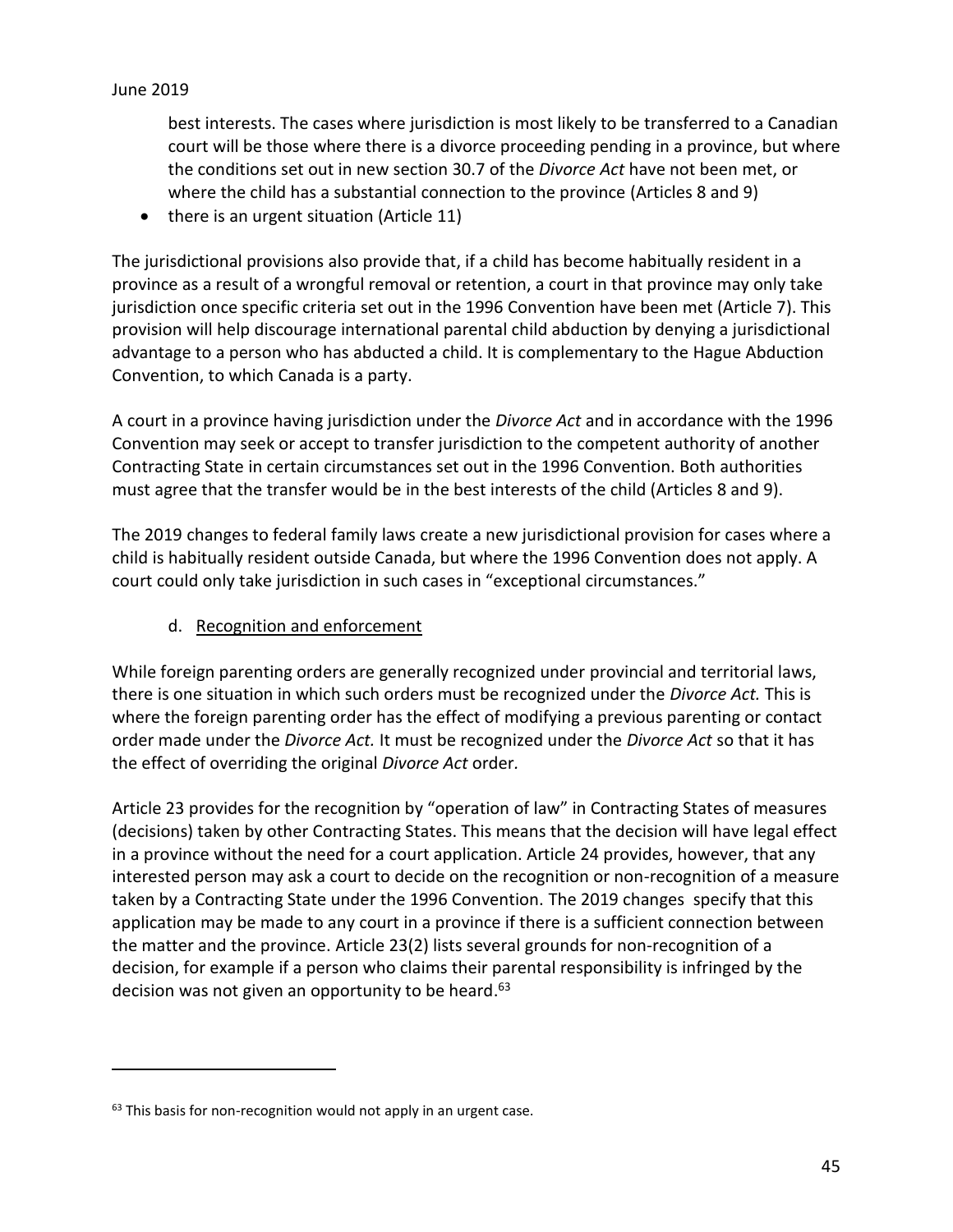Under the 2019 changes to federal family laws, where a foreign decision is recognized by operation of law, that decision will only be valid in the provinces and territories where the Convention applies (Article 23). This will provide for consistency, as these provinces and territories would also recognize decisions of Contracting States by operation of law. In cases where a foreign decision is recognized by the court of a province having a sufficient connection with the matter, it will have legal effect across Canada, consistent with the current approach under section 20(2) of the *Divorce Act* (Article 24).

While a foreign decision may be recognized by operation of law, if an individual wishes to have the foreign decision enforced, they must take the extra step of either registering the decision with a court in the province where enforcement is needed or seeking a declaration from that court that the decision is enforceable (Article 26). Provinces and territories will determine the appropriate procedure for their jurisdiction. The registration or declaration could be refused on the same grounds as could the recognition of a foreign decision meaning the grounds under Article 23(2). The legislation passed in 2019 clarifies this in the context of the *Divorce Act* and provides that a foreign decision will be enforced in the same way as an order of a court in the province.

The legislation provides a basis for the recognition of foreign decisions modifying a parenting or contact order made under the *Divorce Act* in situations where the 1996 Convention does not apply. The grounds for non-recognition are similar to those found in the 1996 Convention. Once recognized, the decision will be enforced as an order of a court in a province.

## <span id="page-45-0"></span>**F. MISCELLANEOUS AMENDMENTS**

The 2019 changes to federal family laws include a number of additional changes. Some minor changes will ensure consistency between the French and the English versions of all three Acts and provide for gender-neutral terminology.

## **1.** *Divorce Act* **amendments**

<span id="page-45-1"></span>The legislation passed in 2019 amends the *Divorce Act*'s current jurisdictional rules by, for example, replacing the term "ordinarily resident" with "habitually resident" (Clause 35) and changing the jurisdictional rules relating to parenting orders (Clauses 2-7). As discussed throughout this paper, the legislation sets out new obligations for parties under the *Divorce Act* (Clause 8). One explicitly requires parties to comply with court orders until they are no longer in effect. Others include the requirement to shield children from conflict arising from divorce and the duty to provide complete, accurate and up-to-date information required under the Act (Clause 8).

#### **2. FOAEAA amendments**

<span id="page-45-2"></span>The legislation will amend Part II of FOAEAA by providing authority to set out in regulations the periods and circumstances where a garnishee summons will no longer be effective, as well as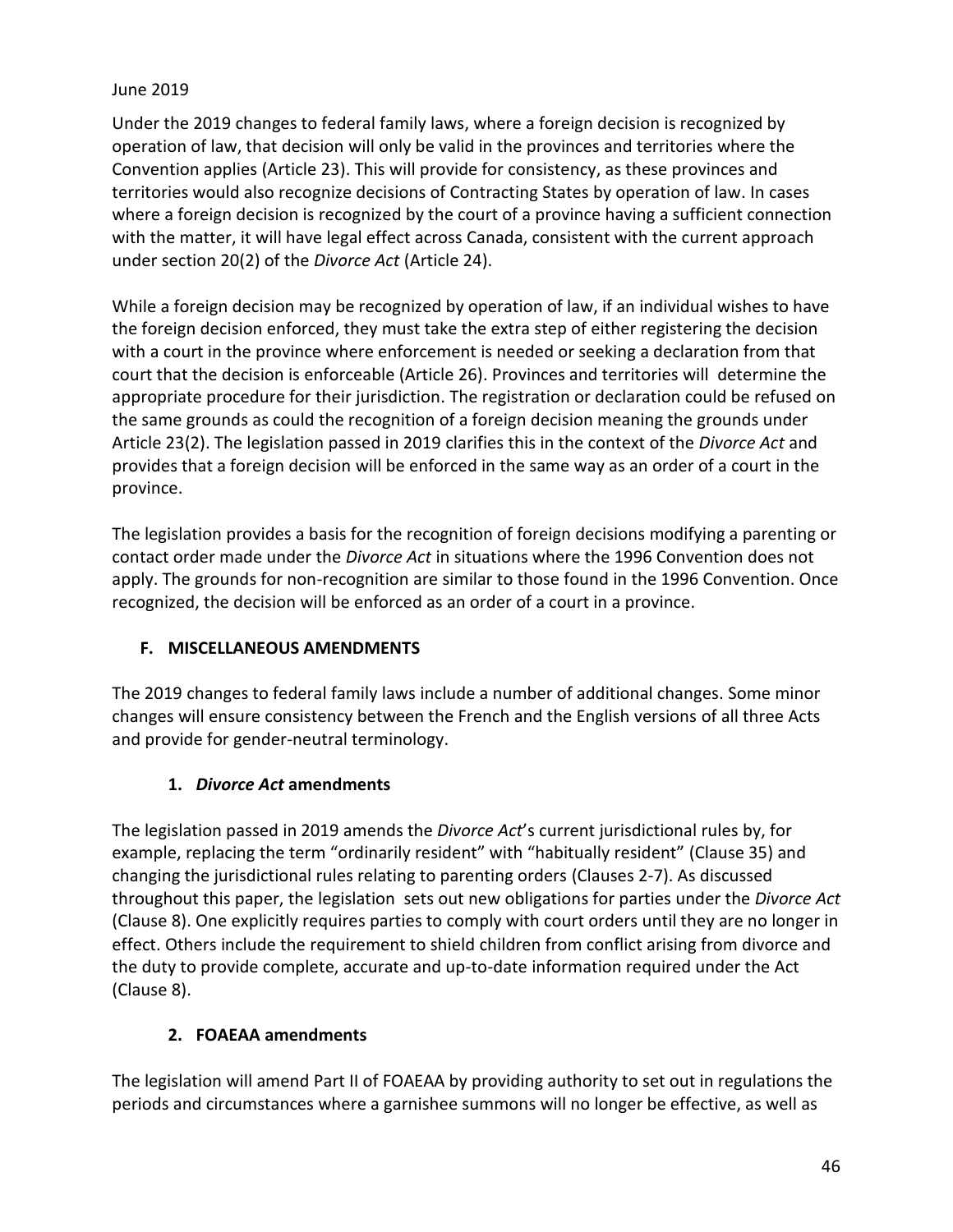providing authority to set out in regulations how multiple garnishee summonses relating to the same debtor are to be honoured (Clauses 55 and 66).

Part III of FOAEAA will also be amended to permit the Minister of Justice and the Ministers responsible for the denial or suspension of federal licences to, subject to the regulations, search any of the information banks that may be searched under Part I of FOAEAA for the purposes of confirming the identity of a debtor named in an application for federal licence denial (Clause 75).

## **3. GAPDA amendments**

<span id="page-46-0"></span>The legislation passed in 2019 will amend GAPDA to allow for periods and circumstances leading to the termination of garnishment to be set out in regulations (Clause 85). For example, garnishment of wages could be terminated after a specified period has elapsed since an employee has retired and no further wages are payable. Another amendment will define the term "Parliamentary entity" for Part I of the Act to allow the removal of the names of parliamentary entities from applicable provisions (Clause 82(2)). Using the defined term will improve the readability of those provisions without changing the substance of the text.

In Part II of GAPDA, if a person entitled to a deferred annuity under the *Canadian Forces Superannuation Act* or the *Reserve Force Pension Plan Regulations* is not paying their support obligation, the legislation will allow a support creditor to ask the court to make an order deeming the person to have opted for an annual allowance (Clause 107). Once the payment of pension benefits to the person began, the diversion could proceed.

## <span id="page-46-1"></span>**G. COMING INTO FORCE**

# **1. Royal Assent (No applicable clause)**

<span id="page-46-2"></span>The legislation passed in 2019 contains a small number of technical *Divorce Act* provisions that came into force immediately upon Royal Assent. These include provisions relating to the authority for ministerial activities, such as research and regulation-making authorities. Certain regulations will need to come into force at the same time as provisions of the legislation, such as those related to administrative calculation and recalculation. Changes to the *Federal Child Support Guidelines* will also come into force at the same time to reflect the changes in parenting terminology.

Most of the GAPDA amendments and several of the FOAEAA amendments included in the legislation came into force upon Royal Assent. These amendments will serve to improve the efficiency of service delivery.

## <span id="page-46-3"></span>**2. Order in Council (Clause 126)**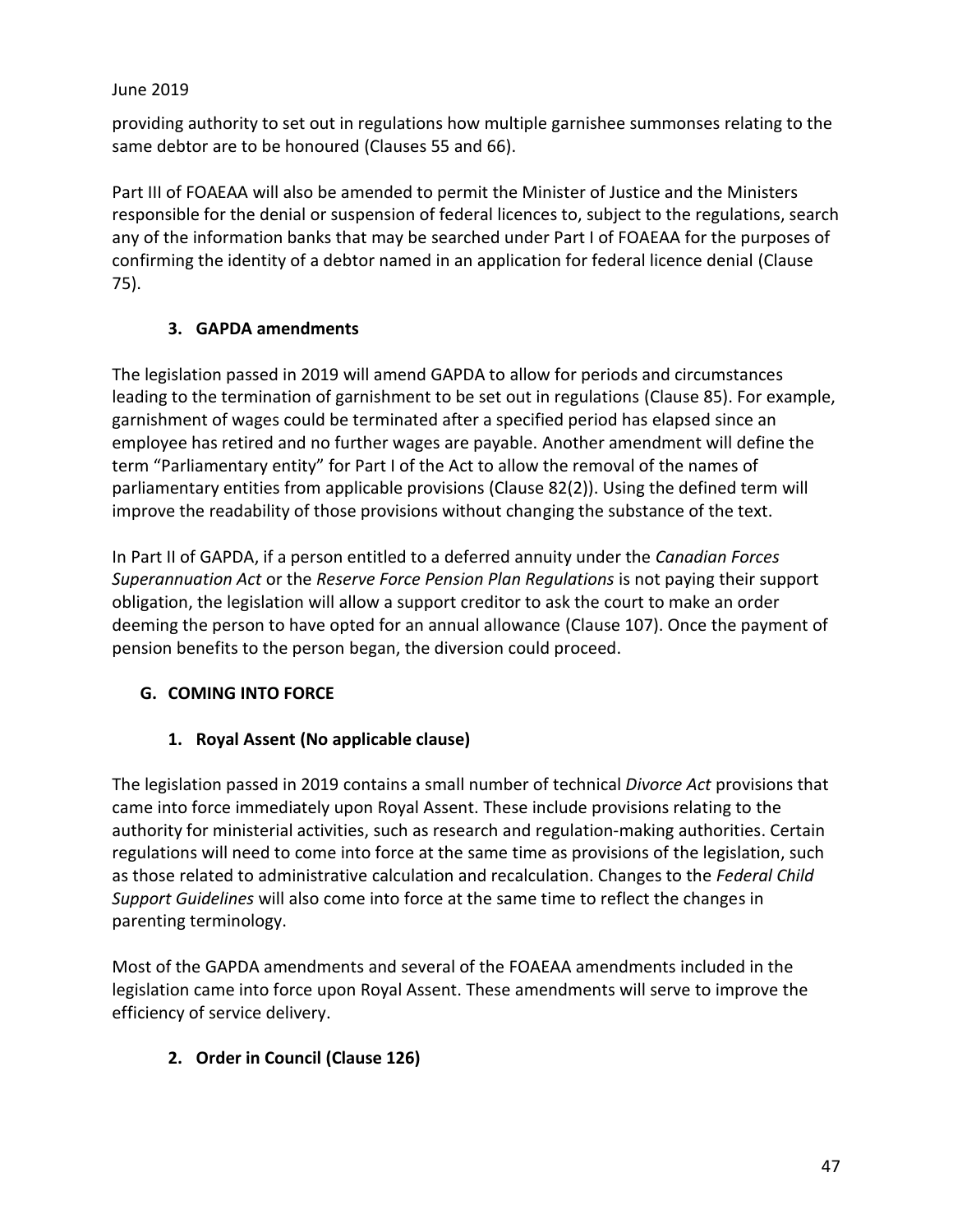Most of the *Divorce Act* provisions come into force by Order in Council. Most of the amendments to the Act require changes to provincial rules of court, development of public legal education and information materials and professional training. Bringing these provisions into force by Order in Council gives the Government of Canada and the provinces and territories time to complete the required changes.

Most of the FOAEAA amendments and a few of the GAPDA amendments will also come into force by Order in Council. These amendments could not come into force until the regulations that support FOAEAA and GAPDA are amended and technical and operational changes required to federal, provincial and territorial systems are completed.

Finally, the coming into force of each international Convention depends on at least one province or territory having passed implementing legislation and indicating that it wishes to be bound by that Convention. As a result, each Convention will come into force by Order in Council after this occurs.